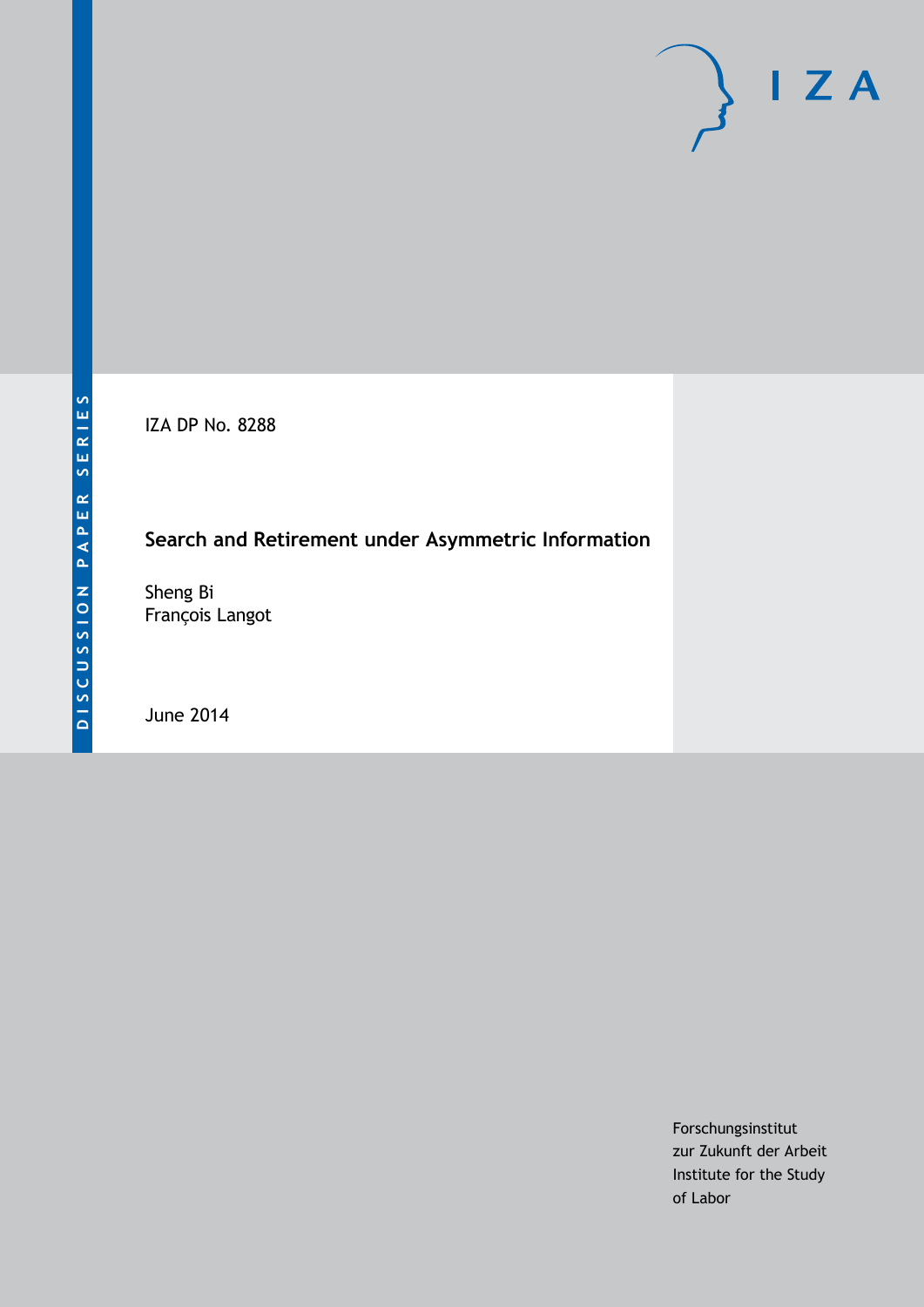# **Search and Retirement under Asymmetric Information**

### **Sheng Bi**

*Paris School of Economics (PSE) and Université de Paris 1 (CES)*

#### **François Langot**

*Université du Mans (GAINS-TEPP-IRA), PSE, Banque de France and IZA*

#### Discussion Paper No. 8288 June 2014

IZA

P.O. Box 7240 53072 Bonn **Germany** 

Phone: +49-228-3894-0 Fax: +49-228-3894-180 E-mail: [iza@iza.org](mailto:iza@iza.org)

Any opinions expressed here are those of the author(s) and not those of IZA. Research published in this series may include views on policy, but the institute itself takes no institutional policy positions. The IZA research network is committed to the IZA Guiding Principles of Research Integrity.

The Institute for the Study of Labor (IZA) in Bonn is a local and virtual international research center and a place of communication between science, politics and business. IZA is an independent nonprofit organization supported by Deutsche Post Foundation. The center is associated with the University of Bonn and offers a stimulating research environment through its international network, workshops and conferences, data service, project support, research visits and doctoral program. IZA engages in (i) original and internationally competitive research in all fields of labor economics, (ii) development of policy concepts, and (iii) dissemination of research results and concepts to the interested public.

<span id="page-1-0"></span>IZA Discussion Papers often represent preliminary work and are circulated to encourage discussion. Citation of such a paper should account for its provisional character. A revised version may be available directly from the author.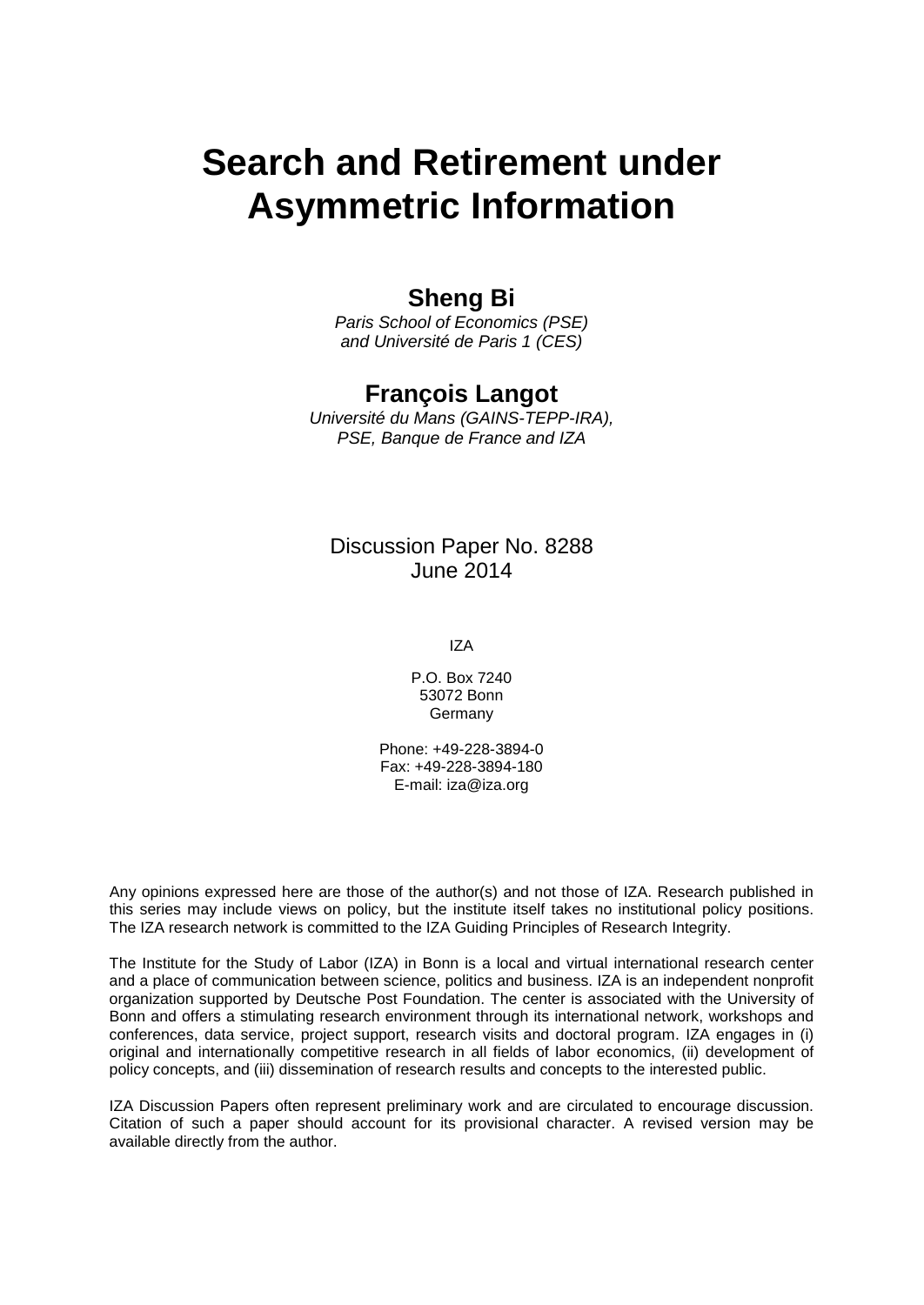IZA Discussion Paper No. 8288 June 2014

# **ABSTRACT**

# **Search and Retirement under Asymmetric Information[\\*](#page-1-0)**

We consider a labor market where the competitive search equilibrium is inefficient due to asymmetrical information. At the time when firms commit to specific hiring costs, workers hold private information on their intention of entering into retirement before the termination of the contract. When retirement is an event which occurs exogenously and information is complete, the long term employment relationship is preferred by the risk adverse workers. This implies that firms must implement a screening process when the information is asymmetric. We show that the optimal separating contract (an ascending wage profile) distorts the allocation of the workers who will retire later (the 'good' workers) in order to prevent the workers who will retire early (the 'bad' workers) from applying for these jobs. Secondly, we endogenize the retirement decision by considering two cases: an ex ante or ex post heterogeneity. In these two cases, we show that a separating equilibrium always exists, whereby good workers accept an ascending wage profile in order to make themselves differentiate from the 'bad' workers. These asymmetries in the information lead to an excess of retirement compared to the full information economy. Finally, in the case of ex post heterogeneity, we are able to show that the employment rate is unambiguously lower.

JEL Classification: D82, D86, J14, J26, J64

Keywords: competitive search equilibrium, separating equilibrium, retirement

Corresponding author:

Sheng Bi CES-Centre d'Economie de la Sorbonne Maison des Sciences Economiques 106-112 boulevard de l'Hôpital 75647 Paris Cedex 13 France E-mail: [brbisheng@gmail.com](mailto:brbisheng@gmail.com)

We thank J.O. Hairault, D. Cohen, A. Cheron, E. Bernhard, R. Ranciere, and the participants of the Paris 1 macro workshop, the economic theory seminar at the University of Bielefeld, the PSE Macro retreat in Paris (ENS), Vienna QED 2013, Lyon T2M 2013 for fruitful discussions on this version of the paper.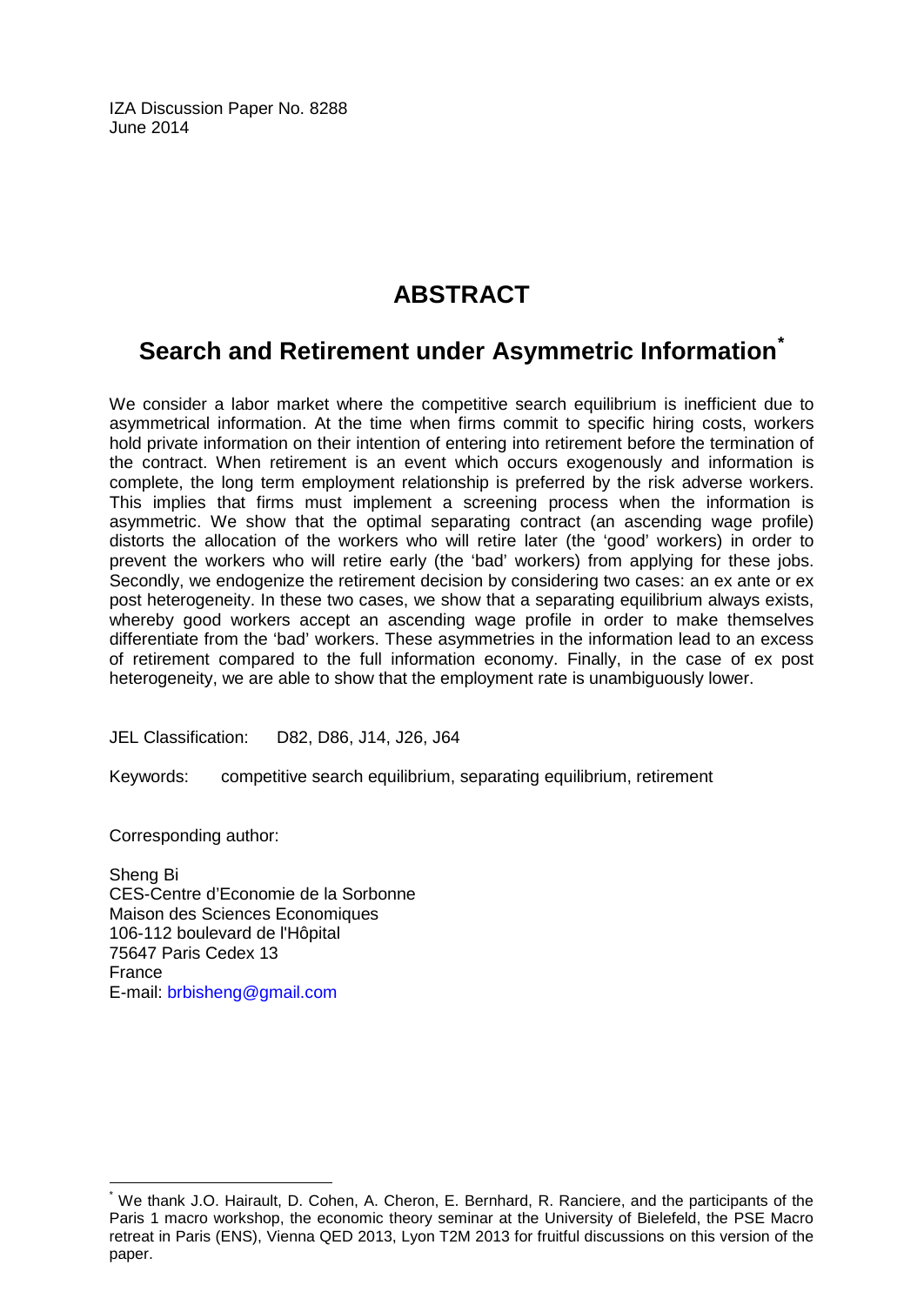### 1 Introduction

The basic message of *fthe Phelps volume published in 1970* was that one could and should consider the *labor market* problems as the outcomes of market behavior of individual agents who act in their own interests as best they can in a market environment characterized by uncertainties and incomplete information. Mortensen (2010)

Since Phelps (1970), the search and matching frictions are presented as typical departures from the Walrasian theory of the labor market. They allow economists to account for the trading externalities, linked to the costly processes of co-ordination and information incompleteness (Diamond-Mortensen-Pissarides model). But the competitive search equilibrium leads to reducing the distance between the matching model and the Walrasian paradigm: a decentralized market can internalize the search externality, leading to an efficient equilibrium (Moen (1997)). In this paper, we re-introduce informational incompleteness in a competitive search environment to account for the inefficiency of the labor market allocation. If workers are heterogenous, the search frictions can lead the employers to sort them, since the ex-post returns for the firms are heterogeneous, even if the costs of posting a vacancy are homogenous. In competitive search equilibrium, the information on these ex-post matching returns is perfectly observable. Thus, an optimal segmentation occurs at the equilibrium: the 'good' and 'bad' workers are attracted to specific markets. This leads to the conventional view that the market gives optimally more chances to 'good' workers: the segmentation process is applied to the less profitable workers. For example, if an employer expects that an older worker has a higher probability of leaving the firm (retirement risk), it would be optimal to discriminate against these workers<sup>1</sup> at the hiring stage. One may then have the tendency to believe that the cost associated with this risk of early retirement is borne by workers with the shorter horizon on the labor market, the 'optimal discrimination' being borne by these 'bad' agents.

If we explicitly introduce informational asymmetry, our paper shows that this 'simple' story of the competitive search equilibria is not robust: the labor market allocation is inefficient. We show, in several contexts with informational friction, that even if the separating equilibrium exists, the 'good' workers suffer from distorted contracts, contrary to the 'bad' workers. On a labor market with search frictions, if the contract is posted ex ante and if the firm commits, the one who has intended to hire 'good' workers must propose distorted contracts to discourage 'bad' workers from applying. This situation happens because the firms sink more virtual cost ex ante if they expect to meet a 'good' worker, generating a larger surplus. Thus, given this commitment via the hiring strategy, the employers want to avoid meeting undesirable workers. Because a 'good' worker generates a high surplus, it is possible for the firm to sacrifice part of it for the screening process. Hence, a sorting mechanism will be such that the 'bad' workers (the workers who prefer to retire sooner) receive

<sup>&</sup>lt;sup>1</sup>Similarly, a process of discrimination may exist against women who present a maternity risk, which leads to forecasting more frequent rotations for them.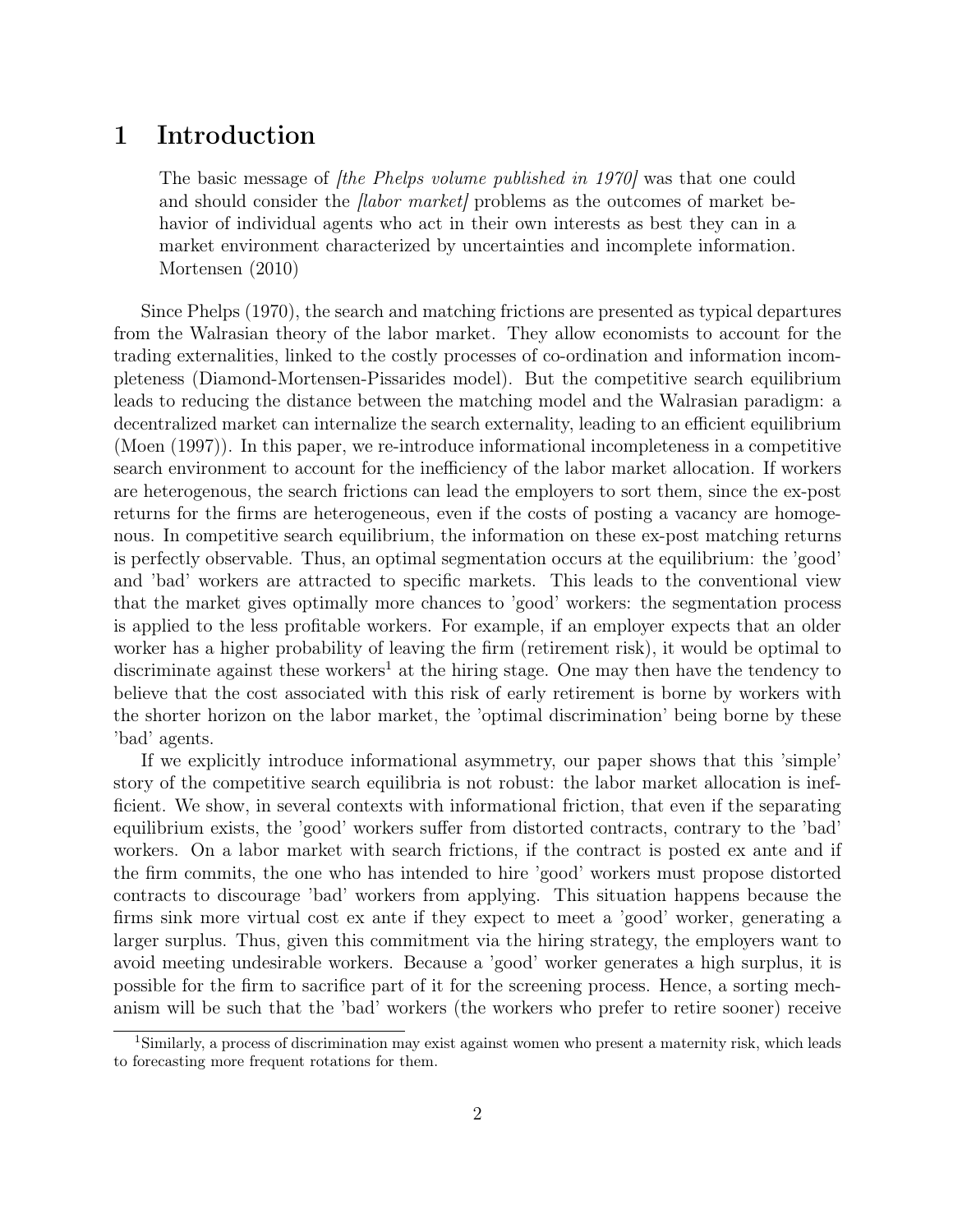non-distorted contracts, whereas the 'good' workers (the workers who prefer to retire later) receive distorted contracts. With these contracts, the labor market will be endogenously segmented, but this segmentation is suboptimal for the 'good' workers. In this sense, even if the discrimination process<sup>2</sup> is directed 'against' the bad workers, its induced cost is 'paid for' by the good workers, i.e. the workers having the intrinsic incentive to work longer. Thus, this paper proves the existence of segmented labor market equilibria when information is asymmetrical, and discusses their positive and normative implications.<sup>3</sup>.

We think that our analysis is particularly well suited for the study of the labor market segmentation according to the 'social' age of the workers. By 'social' age, we refer to the horizon before the retirement age allowing workers to reach a pension at the full-rate. Many empirical studies (e.g. Gruber and Wise (1999) or Hairault, Langot and Sopraseuth (2010) on French data) show that when a worker can have a full pension, his probability of quitting his current job is very high. A worker may possess more information concerning the main determinants of his horizon (his expected retirement age), compared to her/his employer, since the employer needs to know the whole career of the employee in order to compute it. Thus, we are in a classical asymmetric information framework. The bad workers are the workers having a short horizon, whereas the good workers are the ones with a long horizon. As shown in Menzio, Telyukova and Visschers (2012) or Hairault, Langot and Zylberberg (2012), this heterogeneity of the horizon among workers leads firms to invest more in the labor market directed at the young workers, with the expected profit per job being greater.<sup>4</sup> In these last two papers, the horizon of the workers is perfectly observable by the firms, ensuring the existence of a directed search equilibrium. Thus, we extend the study of the directed search equilibria where non-stationarity is induced by a retirement age, or more generally by an irreversible non-participation decision.

In the first part of the paper, we present a basic model where the retirement age is exogenous, but not perfectly observable by the firms. Thus, we are dealing with an asymmetric information problem, where ex ante, there are two types of workers, the ones who retire sooner and the others who retire later. We show that there always exists a separating contract, supporting the directed search equilibrium. This contract is characterized by a distortion of the wage profile afforded by the good workers: in the labor market segment of the good-type workers, the posted wage profile is age-increasing as a direct consequence of the incentive compatibility constraint, whereas, for the segment of the bad workers, there are no-distortions (flat wage rate). This suggests that the lack of information concerning

<sup>2</sup>We say the 'bad' workers are discriminated against in the sense that their expected utility from search is less than proportional compared to the good workers. We do not mean that the firms always prefer hiring bad workers to good workers. Firms are actually ex-ante identical, and indifferent to posting long term or short term contracts.

<sup>3</sup>We abstract from the case of the undirected matching technology which introduces additional trade externalities as discussed in Cheron, Hairault and Langot (2011 and 2013)

<sup>4</sup>Even if age discrimination is prohibited, advertising for a job vacancy can specify some individual characteristics related to age-differences. It is difficult to prove that these practices are an age-discriminatory process. Thus, as emphasized by Neumark (2001), we observe discrimination against older workers. As in our model, these papers give an explanation for this phenomenon.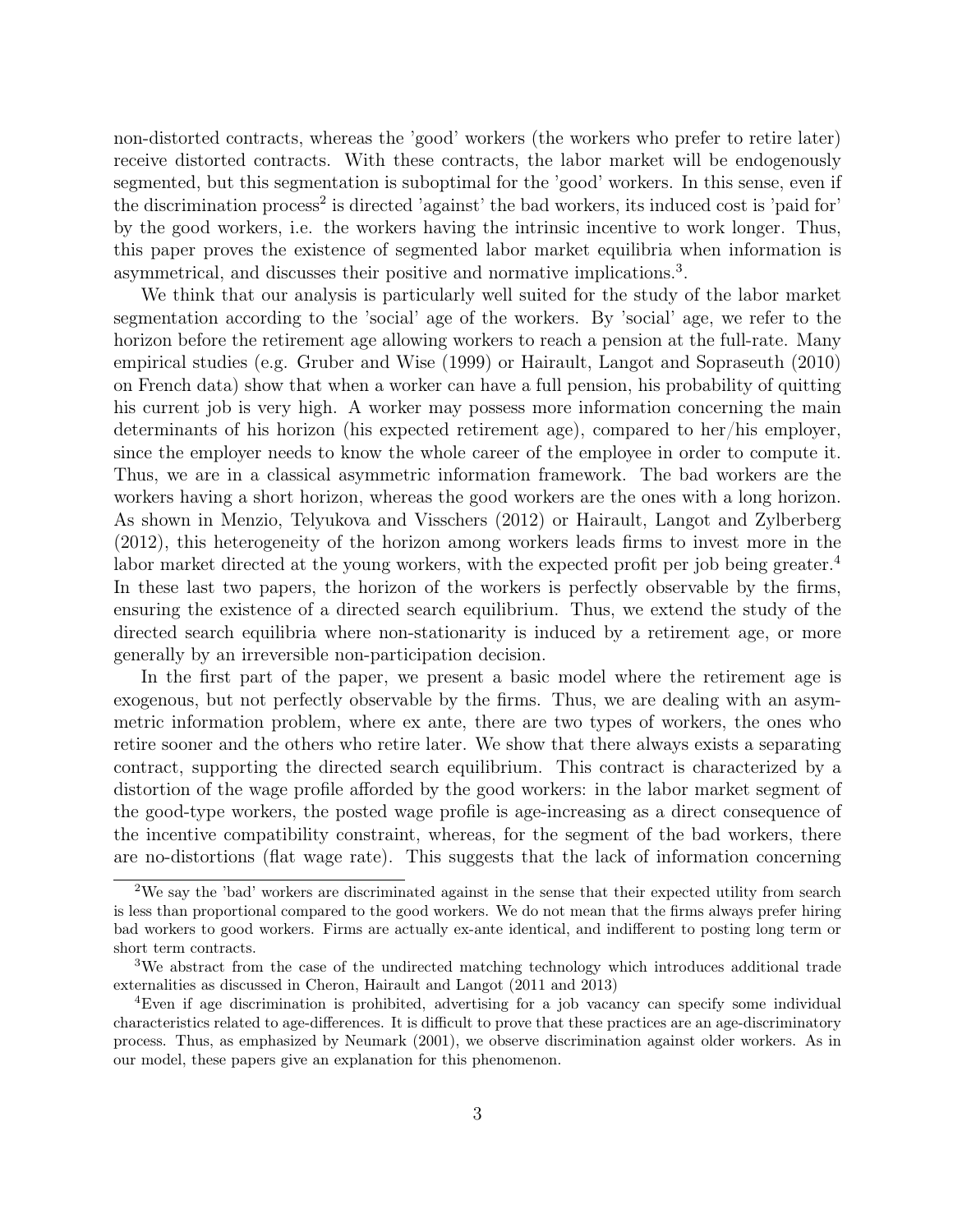the worker's horizon leads to sub-optimal welfare of the workers accepting a priori to work longer.

Nevertheless, the retirement decision is endogenous: does the distortion of the wage contract have an impact on the decision to retire? The second part of the paper shows how the wage contract induces additional distortion on this extensive margin of the labor market. Indeed, the retirement decision depends crucially on the workers' outside options at the end of their life cycle. In particular, prior to becoming a senior, workers have heterogeneous working conditions, leading to a heterogeneity in the wealth and/or health distributions, and thus, in the value of leisure at the end of the life cycle. These worker-specific experiences may explain heterogeneity in the retirement age among ex ante identical individuals (see e.g. Cutler, Meara and Richards-Shubik (2011) for empirical evidences). Workers can be aware of this heterogeneity before (ex ante heterogeneity) or after (ex post heterogenity) the matching process. We analyze these two types of heterogeneity. The first one accounts for the possibility that the workers can compute their SS wealth, whereas firms do not have access to this information set. The ex post heterogeneity accounts for the case of shocks at the end of the life cycle (health or wealth shocks), not observable for the firms. First, we show that the optimal contracts lead to introducing wage distortions (characterized by an age-increasing wage profile) on the labor market for the good workers, for both types of heterogeneity, as in the case of exogenous separation. In the case of ex ante heterogeneity, the new result is that the equilibrium retirement threshold is lower than in an economy with full information: the less transparent is the SS system, the greater the number of workers that choose to retire. With ex post heterogeneity, we also show that not only do more workers choose to retire early, but the hiring rate of the workers who want to work for two periods (the 'long-horizon' or the good workers) is lower than in the full information case. Thus, the underemployment of the older worker is reinforced by a lower incentive to hire long-term contract workers, at least when the wage contract leads to a separating equilibrium.

Our paper is in the line of the seminal contribution from Salop and Salop (1976), who consider risk-neutral employees holding private information on their exogenous probability of leaving the job. From the firm's point of view, if some workers leave their jobs unexpectedly, another worker can be found, but the firm must pay a turnover cost, linked to the training costs. For the sake of minimizing the turnover costs, firms will prefer to hire only workers who have lower quit rates. They propose a compensation policy where employees are asked to make an up-front payment at the beginning of the employment relationship, which will be refunded gradually in the subsequent periods, conditional on their stay with the firm. Workers with a higher quit probability choose not to apply to firms with this contract offer, since they expect that they will have a low probability of receiving the repayments in the future. A self-selection mechanism is thus induced: agents truthfully reveal their private information by their market behavior.

However, it transpires that the results from Salop and Salop are not robust enough: if workers are risk-averse, and if firms are risk-neutral on a competitive market with a freeentry condition, the Salop and Salop model immediately collapses to share the same problem with the Rothschild and Stiglitz (1976) model (RS). In this context, there may exist no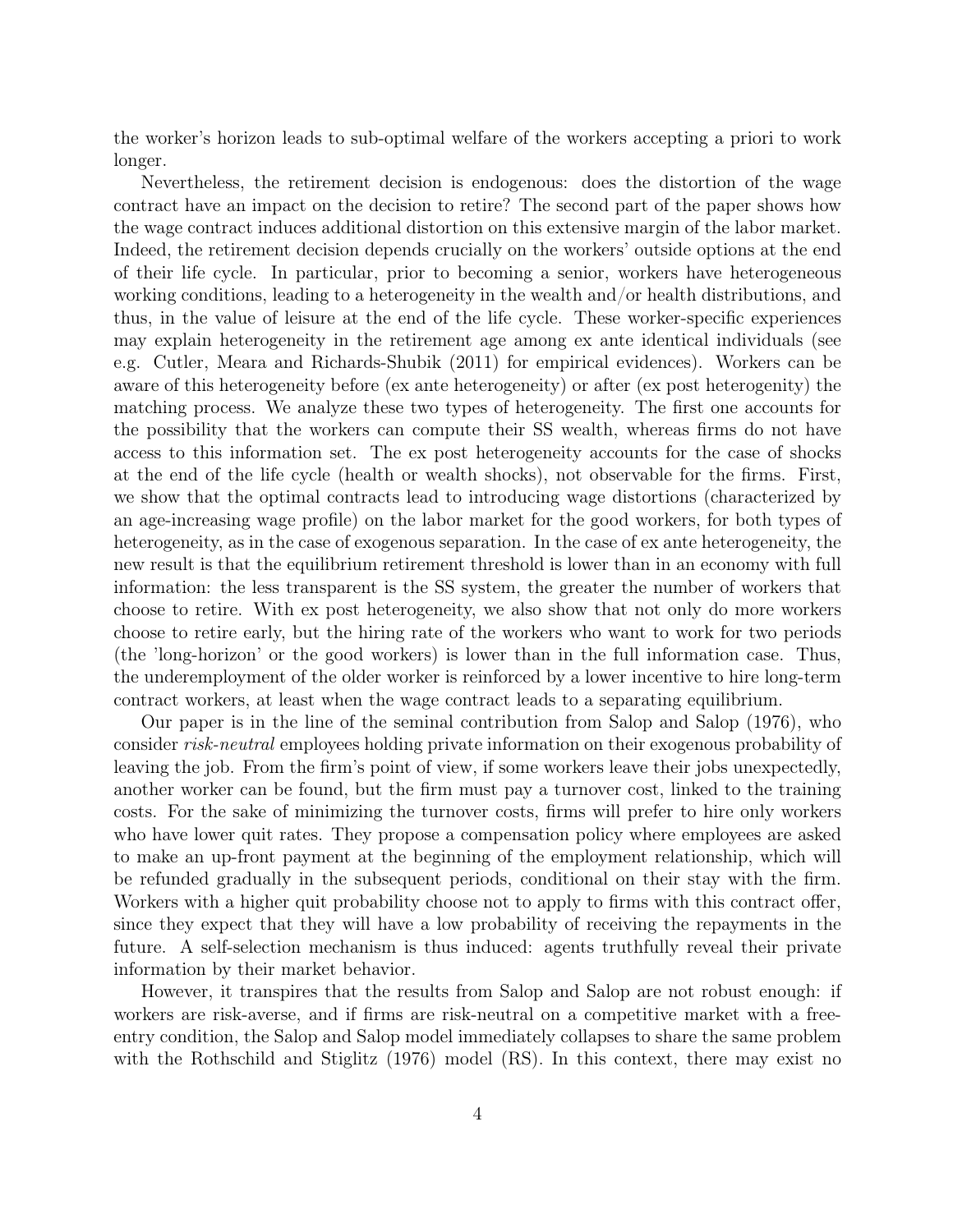equilibrium in such a competitive market, when the fraction of bad workers is sufficiently low in the economy. Indeed, the risk aversion leads to age-increasing wage profiles implying a lower utility for the good workers, whereas the absence of a free-entry condition allows the firms to choose some profitable deviations that attract the good workers, given their convex indifference curves and under the single-crossing condition. As shown in Guerrieri, Shimer and Wright (2010) (GSW), the introduction of a bilateral matching process  $\dot{a}$  la Diamond-Mortensen-Pissarides (DMP)<sup>5</sup> ensures that the separating equilibrium can always be achieved. Indeed, with respect to a competitive environment  $\dot{a}$  la RS, the competitive search equilibrium introduces a new endogenous variable (the market tightness) summarizing the value attached to the entry strategy. Nevertheless, we lose flexibility by introducing the restriction that matching is bilateral – each principal can serve at most one agent ex post, whereas in RS, each principal can serve the total population. This trading restriction acts as a sort of capacity constraint that plays the crucial role in resolving the RS non existence problem: when agents are not able to obtain a contract with probability 1, they engage themselves actively in a subgame to maximize their expected payoff related to optimal search. At the limit, when the numbers of principals and agents tend to infinity, any pooling deviation is proved to be unprofitable. Thus, the meeting probabilities (derived from the market thickness) act as prices, which adjust endogenously to clear the market. In contrast, the RS equilibrium notion allows positive profit in the equilibrium. Thus, the principal can consider some deviations from an allocation with an arbitrary trading probability that doesn't clear the market (for example, via a free entry condition) but still belongs to the set of equilibria.<sup>6</sup> In order to account for the separation costs, we extend the GSW framework by introducing a multiple-period model. In the last part of the paper, where we account for the endogenous retirement choices with ex-post heterogeneity, we also extend the Guerrieri's results (2008). The crucial difference between our model and that of Guerrieri (2008) comes from the fact that the heterogeneity matters inside and outside the firm in our case, whereas for Guerrieri, it matters only inside the firm. Indeed, for Guerrieri, the outside options are a homogeneous earning associated with the unemployment state, whereas for us, there is a distribution of the outside options necessary to describe the heterogeneity in the retirement values. We thus modify the techniques developed in Guerrieri (2008) to solve the equilibrium of our model.

The paper is organized as follows. We present the competitive search equilibrium of a model with exogenous retirement choices in Section 2. In Section 3, we introduce endogenous retirement choices by taking into account ex ante heterogeneity in the retirement earnings

<sup>&</sup>lt;sup>5</sup>We restrict our analysis to the competitive search equilibrium. This allows us to only focus on the distortions induced by the asymmetric information. Thus, our search equilibrium is in the line of the model presented in Cao and Shi (2000), Burdett, Shi and Wright (2001), Shi (2002) and (2006). Note that Kirchers and Galenianos (2012) show that when the number of agents in the economy tends to infinity, the equilibrium converges to the competitive search ones, where a single firm's action will have insignificant effects on the market price.

<sup>6</sup>When they comment on the RS results, Guerrieri, Shimer and Wright (2010) observe that "Because the trading probabilities (or prices) are not restricted by the market, the set of potential deviations is enlarged, and this potentially contributes to non-existence of equilibrium."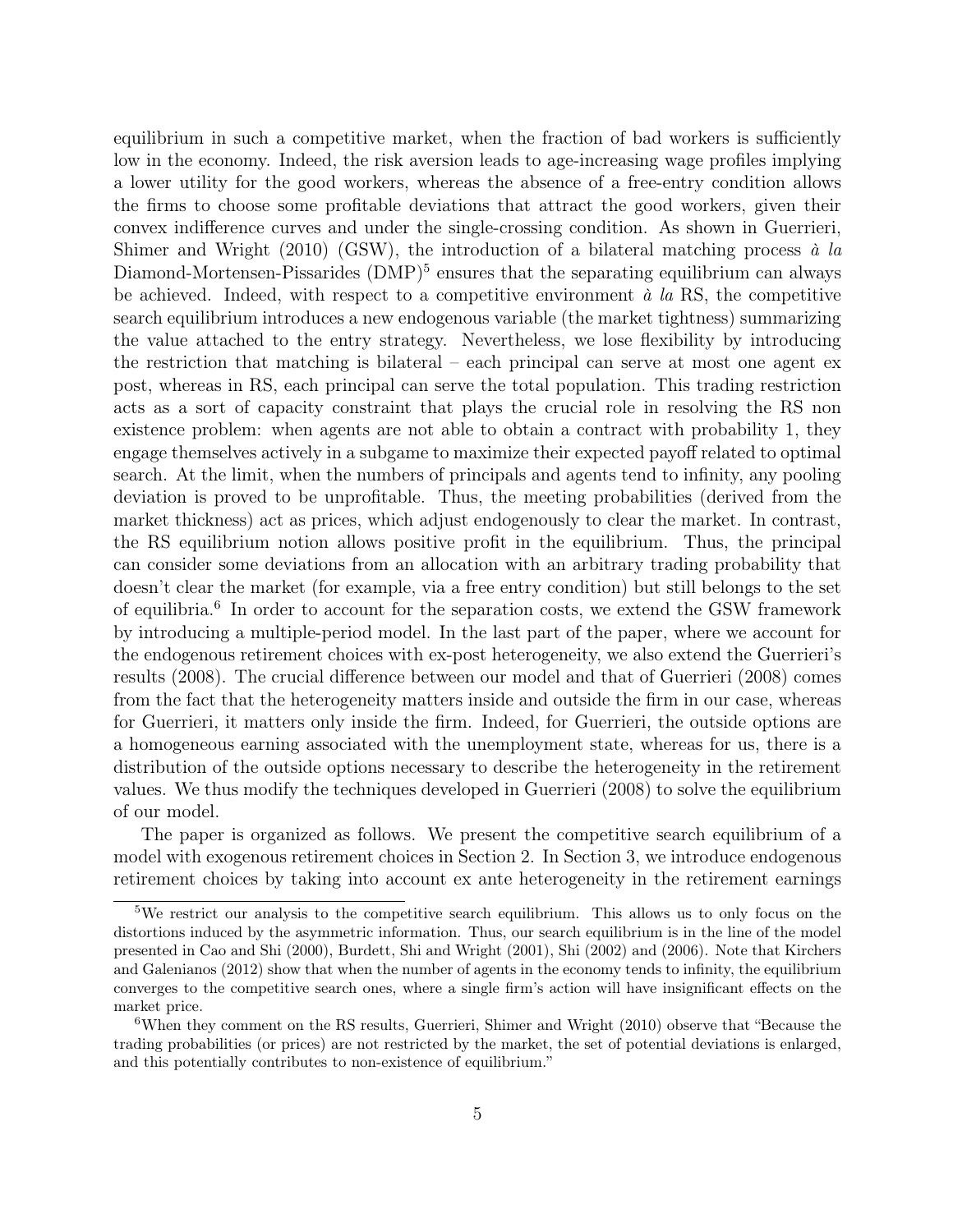and we show that the mechanism design leads to a lower employment rate of the older workers. We then test for the robustness of this result when heterogeneity is observed only ex post by the workers. This is done in Section 4. Section 5 concludes.

#### 2 Competitive search with exogenous retirement

Consider a 2-period economy with search friction. There is a fixed quantity of workers, and a quantity of firms, the number of which is variable and to be determined in the equilibrium. All workers start as unemployed. They get hired by a firm through a job-search process. We assume that an employed worker may leave the firm before the termination of the employment relationship with certain probability, because she may retire early for exogenous reasons<sup>7</sup>. Following Salop and Salop (1976), we focus on the case where the workers' heterogeneity comes from their exogenous probability of entering retirement in the 2nd period. There are two possible types of workers<sup>8</sup>: a fraction  $\alpha$  are willing to work for 2 periods with probability  $p_H$ , called type "H"; the rest, with fraction of  $(1 - \alpha)$ , are type "L" workers, who will enter the second periods with probability  $p_L$ , with  $p_H > p_L$ .

All firms are ex ante identical. In order to start production, each has to create a vacancy in the labor market, and then announce wages in hopes of getting matched with a worker. A sunk cost  $C$  is induced for the creation of the vacancy.<sup>9</sup> When an employer hires a worker, the match produces  $y$  per period. We assume that firms and workers share the same subjective discount rate  $\beta$ .

There are matching frictions. We define  $q$  to be the tightness of the labor market, i.e. the worker/firm ratio.<sup>10</sup> The hiring probability for the firms is  $H(q)$ , while  $F(q)$  denotes the workers' job finding rate. As is usual in the matching model, we assume

- the constant return to scale relationship  $H(q) = qF(q);$
- $F(q)$  the workers' job finding rate is decreasing and concave in q, the number of workers per firm, i.e.  $F'(q) < 0$  and  $F''(q) < 0$ ;
- $H(q)$  the firms' hiring probability is increasing and concave in q, i.e.  $H'(q) > 0$  and  $H''(q) < 0;$
- The elasticity of firms' hiring probability is a decreasing function in  $q$  and between  $(0, 1)$ , i.e.  $\epsilon'(q) = \left[\frac{H'(q)}{H(q)/q}\right]' < 0$  and  $\epsilon(q) \in (0, 1)$ .

<sup>&</sup>lt;sup>7</sup>It would be useful to consider  $p$  as a combination of the rate of stay and the rate of non-firing.

<sup>8</sup>Since introducing more types does not alter the main results, for the ease of exposition we stick to this case and refer interested readers to GSW (2010) for many discrete types.

<sup>&</sup>lt;sup>9</sup>Following Acemoglu and Shimer (1999), we make use of the concept of submarket, where each firm, although ex ante homogeneous, will choose which type of agents to attract. Implicitly, we rule out the case that a firm may post at the same time contracts to attract both types of workers as in Shi (2002) and Shi (2006).

<sup>&</sup>lt;sup>10</sup>In terms of directed search, the queue length is the expected number of applicants from a job seeker's perspective, as in Acemoglu and Shimer (1999).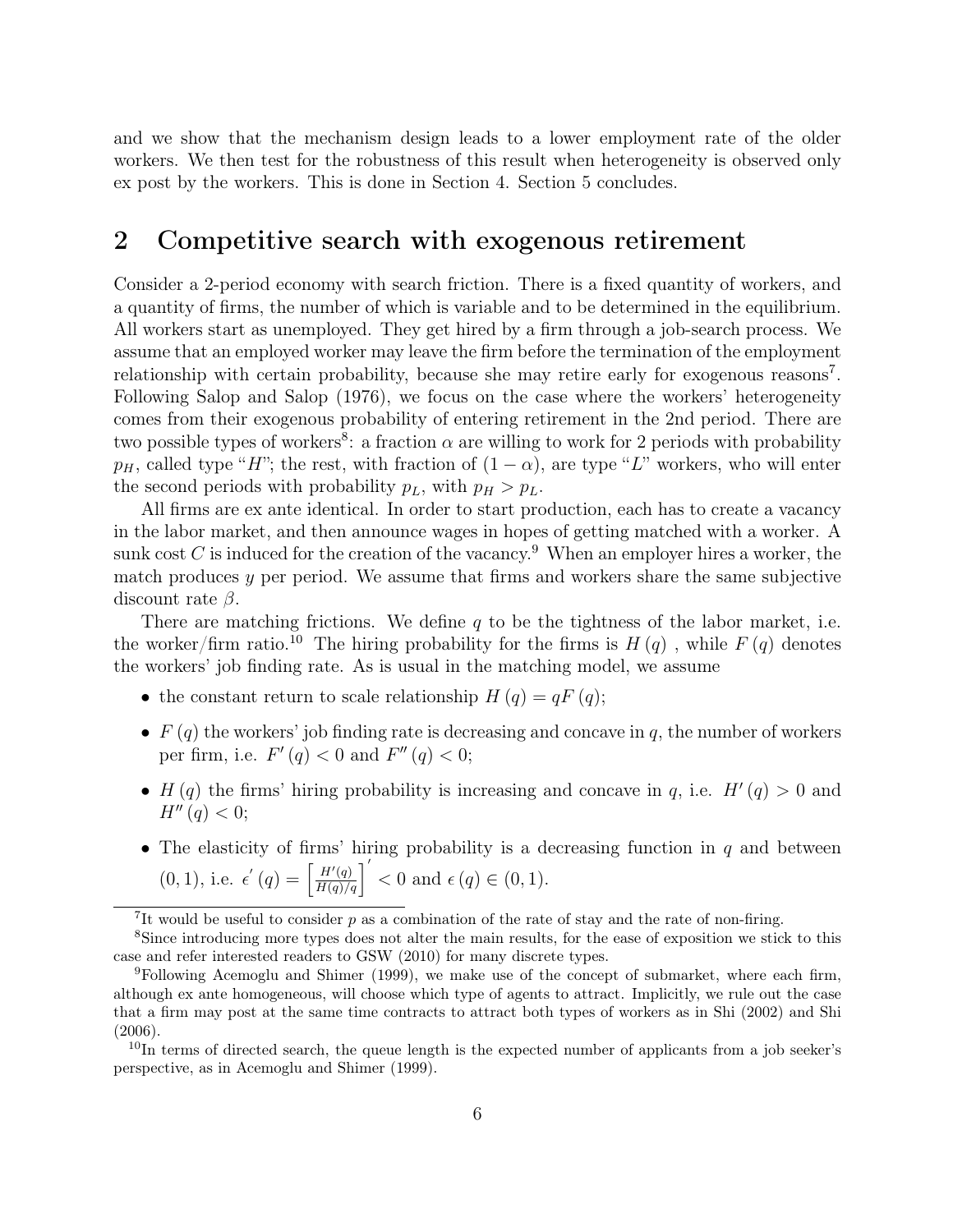This wage posting game has three stages: (i) wage posting stage, where firms announce wages; (ii) job search stage, in which workers observe the posted wages, and choose where to apply; (iii) production stage, where the workers who get matched with firms produce, and payoffs are realized. Competitive search could be understood as directed search in a large economy, in the sense that when the number of agents tends to infinity, individual deviations are not able to alter the expected payoff received from the market. Galenianos and Kircher (2012) demonstrated this result.

#### 2.1 The competitive search equilibrium under full information

In this section, we will describe the benchmark model, and use a particular example to show that workers are better off if hired in a long-term employment relationship.

Workers. With full information, two types of workers search respectively in different submarkets opened to them. These two submarkets are indexed according to their types, i.e., H or L. At the beginning of the first period, each worker enters her submarket to search for a job; when she finds a job, she will work for two periods straight, with a probability  $p_H$  ( $p_L$ ) that she would actually remain in the firm in the second period; however, when she fails to find a job in the first period, she could search again at the beginning of the second period. Using p (where p stands for either  $p_H$  or  $p_L$ ) to denote the probability that the worker will stay, the worker's expected utility could be written in the following way:

$$
U_{II}(p) = F(q_{II}) [u (w_{II,1}) + \beta pu (w_{II,2})] + (1 - F(q_{II})) [u (z) + \beta p U_I]
$$
  
where  

$$
U_I = F(q_I) u (w) + (1 - F(q_I)) u (z)
$$

where the subscripts I and II denote respectively the periods 'one' and 'two' of the contract. If a particular worker of type  $p$  cannot find a job in the first period, she would search again in the second period, but has only a horizon of one period, allowing her to obtain a contract for one period  $(I)$ . Finally, z could be regarded as the utility derived from home production.

Firms. Ex ante identical firms should choose which submarket to enter. This implies that each firm can only attract one type of worker at most.<sup>11</sup> The profit of firms is written as follows, where the first line is the profit for a firm contracting with a II-period worker, and the second line is the profit for a firm contracting with a I-period worker:

$$
\pi_{II}(p) = H(q_{II}) [(y - w_{II,1}) + \beta p (y - w_{II,2})] - C \n\pi_I = H(q_I)(y - w_I) - C
$$

<sup>&</sup>lt;sup>11</sup>If firms are allowed to attract both types of workers at the same time, firms are showing a portfolio problem where workers with higher value of p are always hired in preference to the workers with lower value of  $p$ . The problem is more complex, and we refer interested readers to Shi (2006) for more details.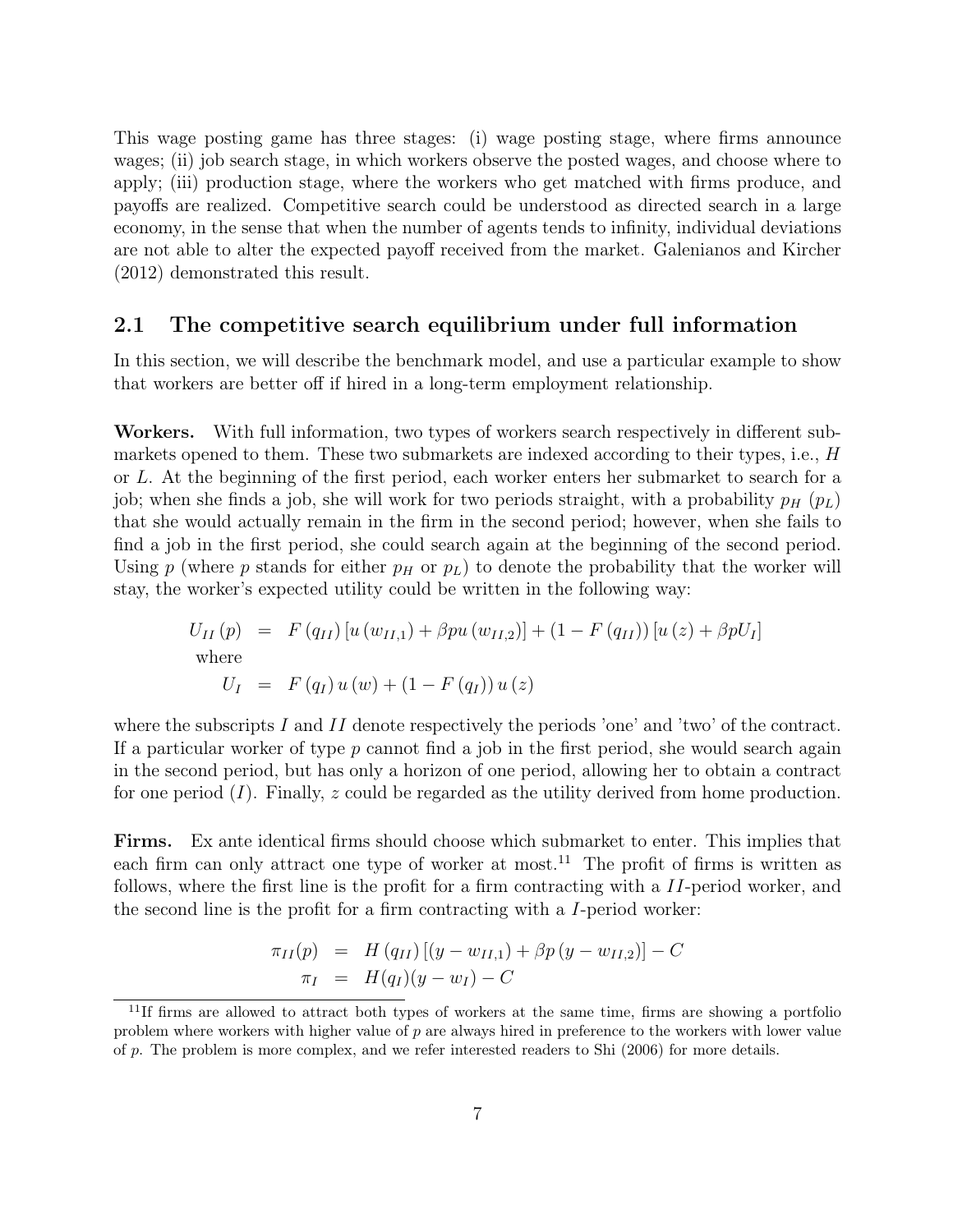Definition of Competitive Search Equilibrium: A competitive search equilibrium is a set of wage profiles  $w^*(p) = \{w_{II,1}^*(p); w_{II,2}^*(p)\}\$ , together with a function  $q^*(p) = q(w^*(p))$ and utility levels  $U^*(p)$  for  $p \in \{0, p_L, p_H\}$  that satisfies the following conditions:

(1) employers' profit maximization and free entry,

$$
H(q_{II}^*(p)) [(y-w_{II,1}^*(p)) + \beta p (y-w_{II,2}^*(p))] - C \leq 0
$$

(2) workers' optimal job application,

 $U_{II}^*(p) \geq F(q_{II}^*(p)) \left[ u \left( w_{II,1}^*(p) \right) + \beta p u \left( w_{II,2}^*(p) \right) \right] + (1 - F(q_{II}^*(p))) \left[ u \left( z \right) + \beta p U_I^*(p) \right]$ 

where  $U_{II}^*(p)$  is given by

$$
U_{II}^*(p) = \max_{w(p)} \left\{ F(q_{II}(w(p))) [u(w_{II,1}(p)) + \beta pu(w_{II,2}(p))] + (1 - F(q(w(p)))) [u(z) + \beta p U_I(p)] \right\}
$$

The solution is characterized by the following equations: for  $p \in \{0, p_L, p_H\}$ , we have

$$
w_{II,1}^{*}(p) = w_{II,2}^{*}(p) = w_{II}^{*}(p)
$$
  
\n
$$
H(q_{II}^{*}(p))(1 + \beta p)(y - w_{II}^{*}(p)) = C
$$
  
\n
$$
\frac{1 - \epsilon_p (q_{II}^{*}(p))}{\epsilon_p (q_{II}^{*}(p))} = \frac{y - w_{II}^{*}(p)}{\frac{1}{u'(w_{II}^{*}(p))} [u(w_{II}^{*}(p)) - \frac{1}{1 + \beta_p} (u(z) + \beta p U_{I}^{*}(p))]}
$$

where  $\epsilon(q)$  denotes the elasticity of the firms' hiring probability with respect to the queue length. Leaving aside the conditions of free entry, the first order condition could be interpreted in the following manner: the LHS gives the relative contribution of firms and workers to the total number of matches created, as the ratio between the firms' search effort to the workers' search effort, whereas the RHS gives the surplus ratios between firms and workers, in units of goods (the surplus of the workers is thus corrected by the marginal utility).

In order to capture the idea of the most important results, we consider a particular pair of parameter values by setting  $p_H = 1$  and  $p_L = 0$ . The two types of workers are the type-II workers, who work for sure two  $(II)$  periods, and the type-I workers, who will work only for one  $(I)$  period.

**Proposition 1.** The competitive search equilibrium is characterized by:

- The optimal level of per period wage is such that  $w_{II}^* > w_I^*$
- The optimal level of expected queue length is such that  $q_I^* > q_{II}^*$
- The increment of the wages payment increases more slowly than the enhancement of productivity:  $(1 + \beta) w_{II}^* - w_I^* < \beta y$ .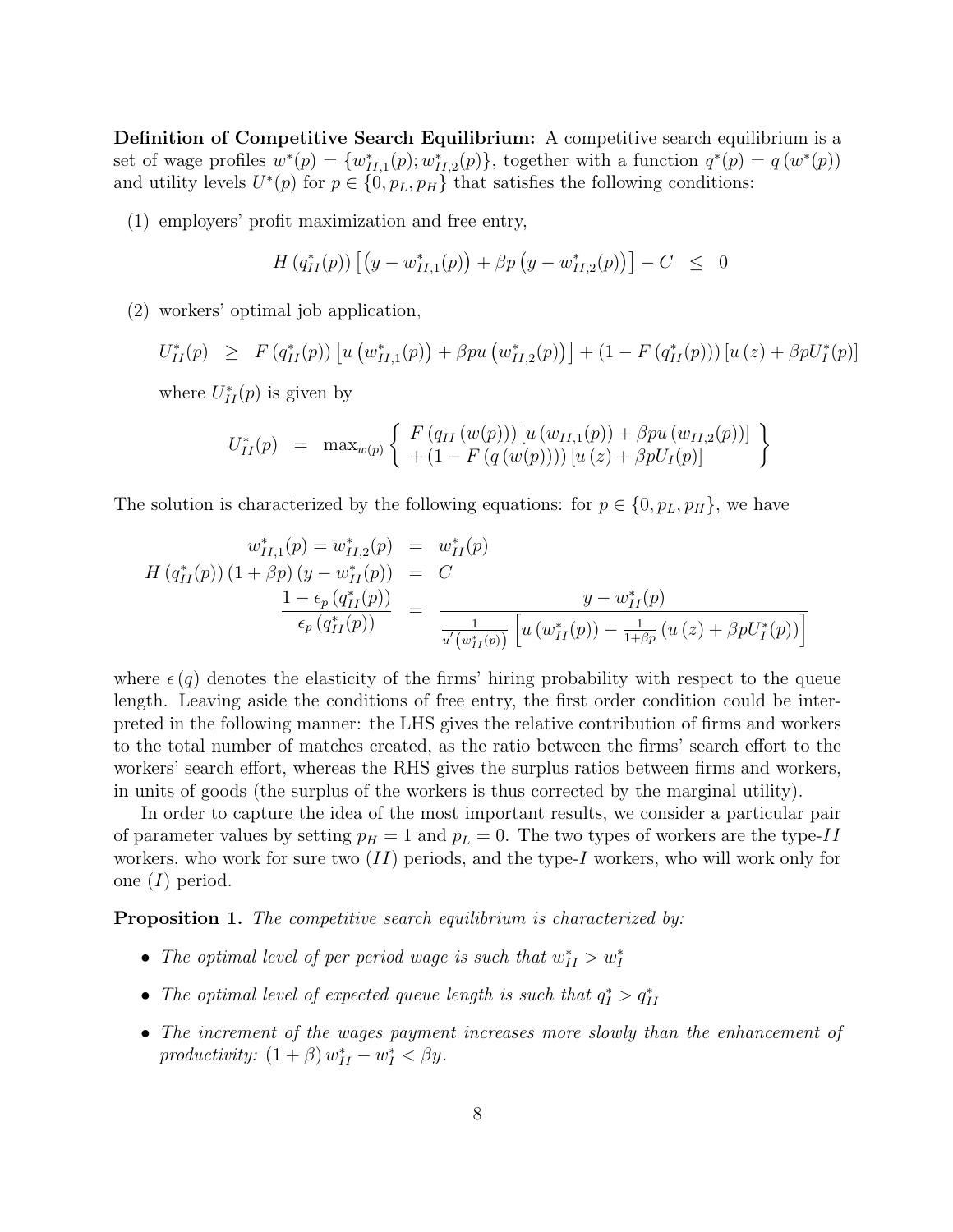

Figure 1: Labor market equilibrium with perfect information

ZNP: Zero Net Profit condition IND: Indifference curve

Proof. See Appendix A.

This proposition states that not only do the type II workers earn higher per-period wages, but also they are matched more often compared to the workers engaged in short-term employment relationships (see Figure 1). These two observations lead us immediately to the following proposition:

Proposition 2. The workers are better off in a long-term employment relationship, than in a short-term repeated contract, in terms of both ex ante and ex post welfare.

Proof. See Appendix B.

It is also interesting to notice that, although firms pay the same entry cost C on each submarket, the effective cost, defined as  $\frac{C}{H(q)}$ , is obtained by dividing by the average duration of the search, the unit cost. The inequality  $q_I > q_{II}$  coincides with our intuition that in order to earn higher ex post surplus, the firm which posts type  $II$  contracts understands that they should be willing to wait longer till such a worker appears.

With perfect information, we have established that the workers are better off in a longterm employment relationship. Although all different types offer the same quality of labor,

 $\Box$ 

 $\Box$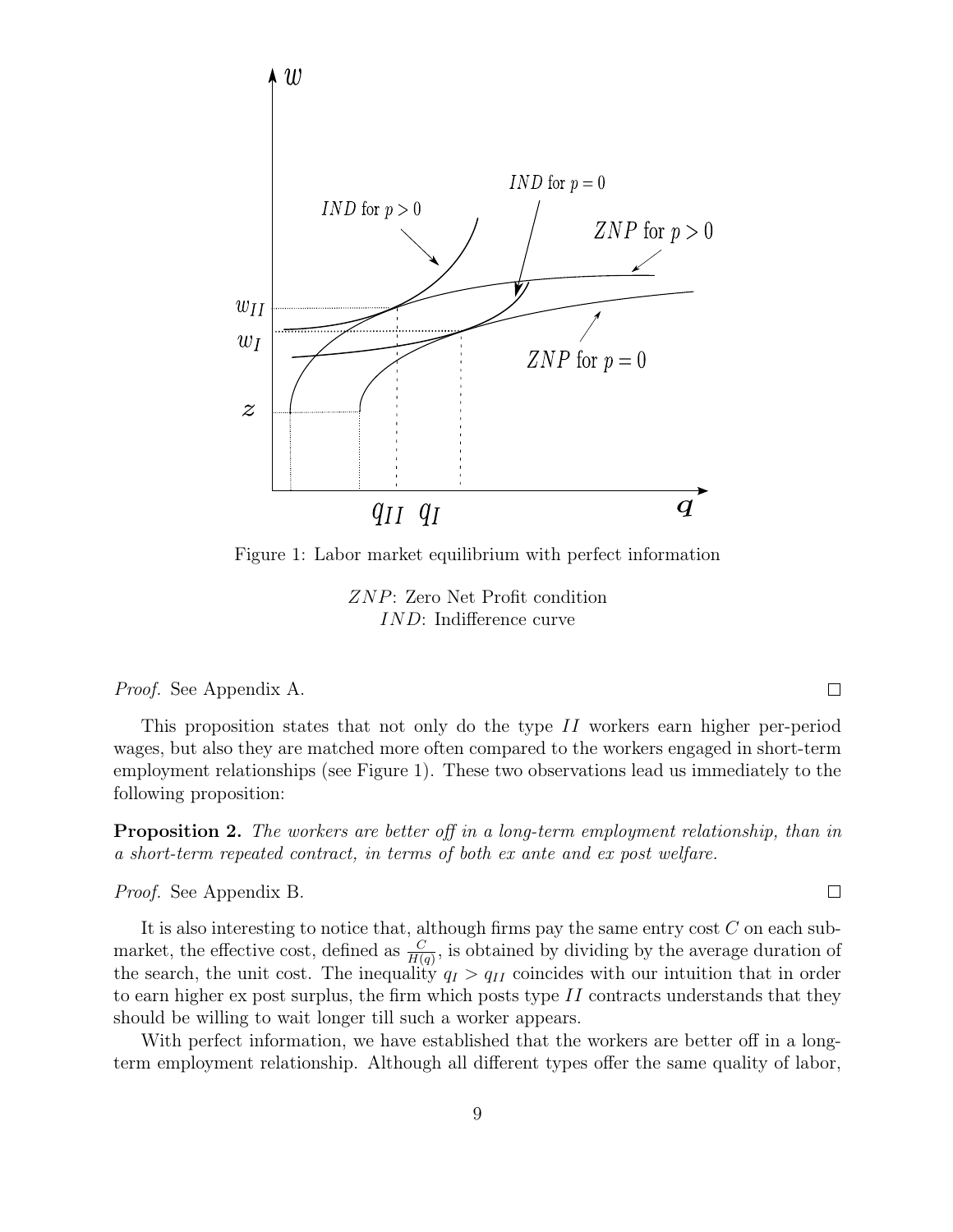type-I workers receive lower wages and suffer from a lower expected utility. It is this situation which generates incentives for the type-I workers to visit the submarket for the type-II workers, if information is not perfectly shared. Thus firms which post long-term employment contracts and are uninformed about the workers' types, may suffer losses if they hire a type-I worker, despite the fact that they have incentives to hire a type- $II$  worker. We are thus led to consider the possibility for the firms to manipulate wage profiles to induce a self-selection process among the workers, such that no workers will misrepresent their types.

#### 2.2 The allocation under asymmetric information

In the previous subsection, we have shown that type-I workers have an incentive to cheat, because they find that higher expected utility could be obtained if they send applications to a market where firms want to hire a type- $II$  worker. Now the essential question is how to prevent this situation from happening such that a separating equilibrium can be achieved. Intuitively, in order to discourage the bad workers from joining the submarket for the good workers, the firms may consider an alternative wage profile to discourage the bad workers from applying. A standard way is to introduce an incentive compatibility constraint, by which the type-I worker should find it unattractive to pretend to be a type-II worker.

We come back to the general case where the economy is populated with two types of individuals distinguished by  $p<sub>H</sub>$  and  $p<sub>L</sub>$  respectively. The index AI denotes the optimal allocation under asymmetrical information. We make some modifications on the notations: now the type II workers could be either of low L or H types. The optimization program is written is follow:

$$
U_{H}^{AI} = \max_{\{q, w_{H,1}, w_{H,2}\}} \{ F(q) [u(w_{H,1}) + \beta p_{H} u(w_{H,2})] + (1 - F(q)) (u(z) + \beta p_{H} U_{I}) \}
$$
  
s.t. 
$$
H(q) [y - w_{H,1} + \beta p_{H} (y - w_{H,2})] \ge C
$$
  
*IC* constraint 
$$
F(q) [u(w_{H,1}) + \beta p_{L} u(w_{H,2})] + (1 - F(q)) (u(z) + \beta p_{L} U_{I}) \le U_{L}
$$

where

$$
U_{L} = \max_{\{q, w_{L,1}, w_{L,2}\}} \{ F(q) [u(w_{L,1}) + \beta p_{L} u(w_{L,2})] + (1 - F(q)) (u(z) + \beta p_{L} U_{I}) \}
$$
  
s.t. 
$$
H(q) [y - w_{L,1} + \beta p_{L} (y - w_{L,2})] \geq C
$$

and

$$
U_{I} = \max_{\{q,w\}} \{ F(q) u(w) + (1 - F(q)) u(z) \}
$$
  
s.t. 
$$
H(q) [y - w] \ge C
$$

This economy is an extension to the theoretical context proposed by Guerrieri, Shimer and Wright (2010). And the following result could be achieved:

Proposition 3. In our economy, the separating equilibrium always exists.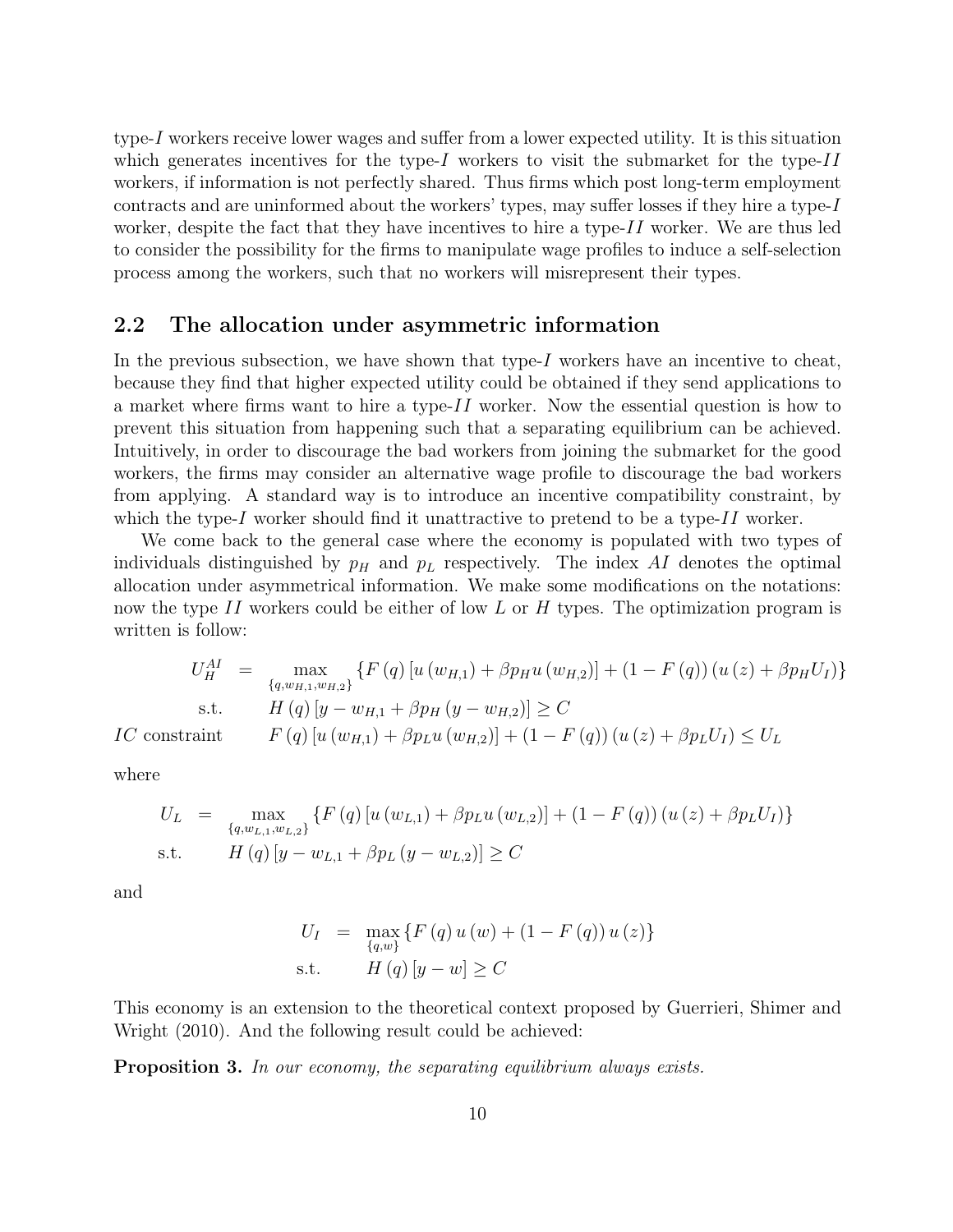Proof. It suffices to check that 3 mild assumptions proposed in Guerrieri, Shimer and Wright (2010), which are common in contract literature, are satisfied, so that it could be verified that the separating equilibrium always exists. (In Appendix C, the verification of these assumptions in our context is shown.  $\Box$ 

Whereas the Salop and Salop (1976) economy under a competitive market with search friction is not immune to the nonexistence problem highlighted in Rothschild and Stiglitz (1976) when the contact probabilities are exogenous<sup>12</sup>, the above proposition suggests that the separating equilibrium exists when the trading probabilities are endogenized. This is due to the fact that by considering matching, some sort of capacity constraint is introduced: one principal can at most get matched with one agent. This in fact corresponds to one of the ways proposed in the literature for solving the RS problem. We now turn to the properties of this equilibrium.

**Proposition 4.** Under asymmetric information, the equilibrium allocation is such that:

- in the submarket of type- $p_L$ , we have  $q_L^{AI} = q_L^*$ , and  $w_{L,1}^{AI} = w_{L,2}^{AI} = w_L^*$ ;
- in the submarket of type- $p_H$ , we have  $w_{H,1}^{AI} < w_L^* < w_H^* < w_{H,2}^{AI}$ ;
- The type- $p_H$  workers are worse off in terms of expected utility, compared to the fullinformation case:  $U_H^{AI} < U_H$ ;

 $\Box$ 

• The type- $p_L$  worker receives the same expected utility:  $U_L^{AI} = U_L < U_H^{AI}$ .

Proof. See Appendix D.

In the presence of asymmetric information, separating equilibrium is achieved by increasing the wage of the type- $H$  worker with his tenure in the firm. This wage profile discourages the type-L workers from applying, because the type-L workers become aware that tomorrow they have a lower probability of staying, thus choosing this non-smoothed wage profile makes them receive a lower expected utility compared to the smoothed wage payment which features first best. In contrast, the type- $H$  worker has a higher probability of remaining at work tomorrow. Thus, she is willing to sacrifice some wages today, in exchange for higher earnings tomorrow<sup>13</sup>. In exchange, they obtain a higher utility than the type-L workers.

Salop and Salop (1976) describe the same mechanism to induce self-selection. They consider a so-called Two-Part Wage (TPW) requiring that a new employee at the matching stage pays the firm an entrance fee of  $D_1$ , in return for which she will receive  $w + D_2$ in the subsequent periods. In the equilibrium, the worker should pay her own turnover costs. This is equivalent by saying that this worker garantees that she will pay for the consequences. Our wage profile (Proposition 4) could also be interpreted in a fashion similar

<sup>12</sup>We have proved these results in a separate work (available upon request), and also the fact that the separating equilibrium may not exist when the fraction of bad types is sufficiently small.

 $13$ It is also interesting to point out that with multiple types, it is easy to verify that for the best worker, the degree of the steepness of her wage increase augments with the number of types.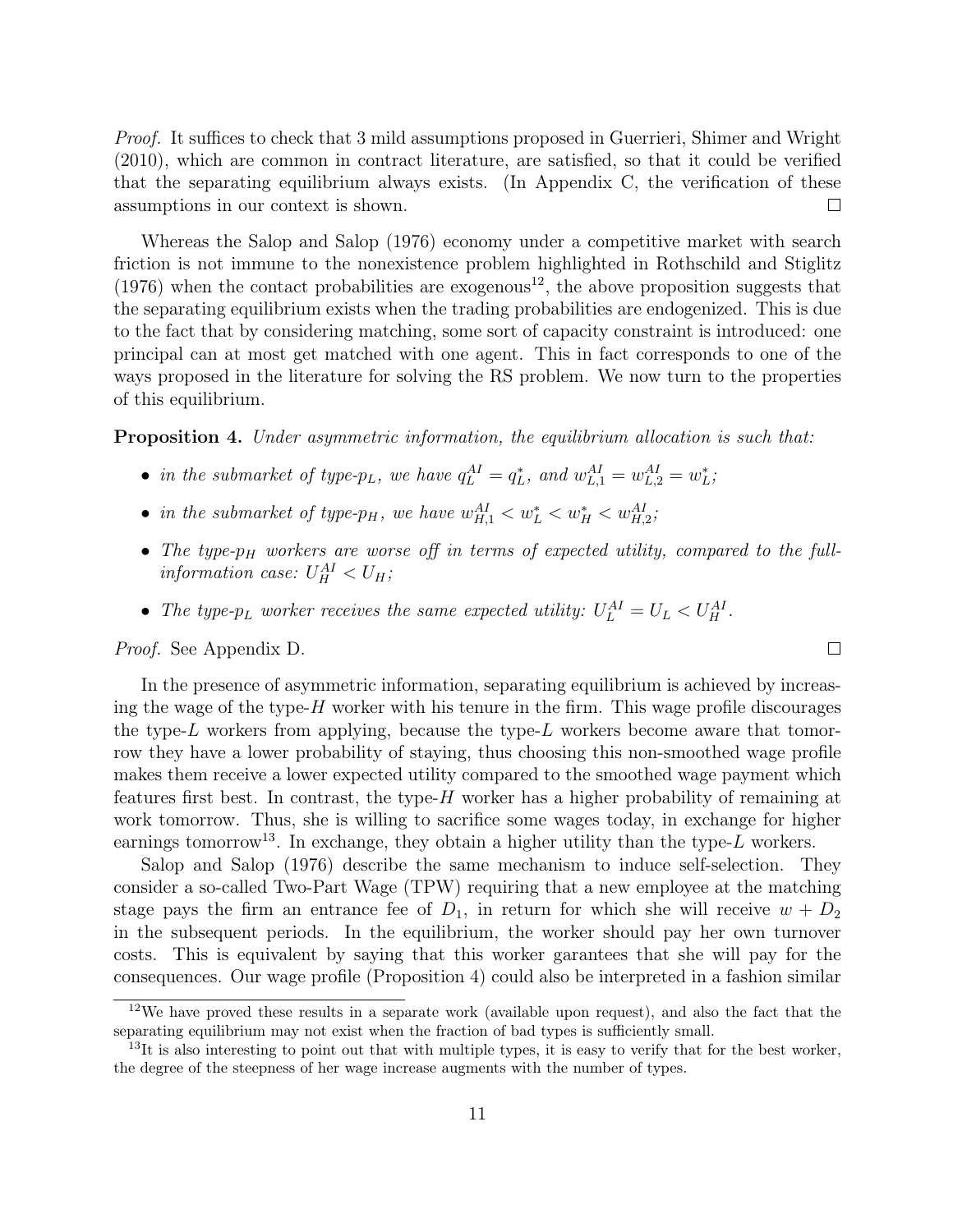to Salop and Salop (1976). Recall that the free-entry condition in the presence of asymmetric information specifies  $\frac{C}{H(q_H^{AI})} = y - w_{1,H}^{AI} + \beta p_H (y - w_{2,H}^{AI})$ , and in the absence of asymmetric information  $\frac{C}{H(q_H)} = y - w_H + \beta p_H (y - w_H)$ . We could thus define the following difference:  $D_1 = w_H - w_{1,H}^{AI} > 0$  and  $D_2 = w_{2,H}^{AI} - w_H > 0$ . Salop and Salop (1976) obtain the equality  $D_1$  $\frac{D_1}{D_2} = \beta p_H$  (the self-selection ratio) at the equilibrium, due to worker risk-neutrality. In our context, under risk-aversion, the result becomes  $\frac{D_1}{D_2}$  >  $\beta p_H$  if the following inequalities are satisfied  $w_H + \beta p_H w_H > w_{1,H}^{AI} + \beta p_H w_{2,H}^{AI} > w_L + \beta p_L w_L^{I}^{II}$  This would mean that the firms ask the workers to pay an amount of premium  $D_1$  in order to insure themselves against the quit rate, and in case the worker stays tomorrow, the firm and the worker will be better off, the lower gap between  $D_1$  and  $D_2$  being governed by the demand of a smoother profile of wages. Thus, the risk-aversion puts a restriction on the inter-temporal transfers and the separating equilibrium may be Pareto inefficient when the fraction of bad workers is sufficiently small.<sup>15</sup>

Proposition 5. The separating equilibrium may be Pareto inefficient under certain particular parameter values.

Proof. See Appendix E.

If the share of the bad workers is small enough, the pooling allocation dominates the separating equilibrium, even though the pooling equilibrium never exists. Indeed, the optimization program of the pooling allocation approaches the optimization program for the type-H workers in the full information case, implying that  $w_{\alpha} \to w_H$ ,  $q_{\alpha} \to q_H$  and thus the good workers will be better off. Given that the allocation under full information is such that  $q_H^*$  <  $q_L^*$  and  $w_H^*$  >  $w_L^*$ , the type L-workers could be employed more often, receive higher wages with this constructed pooling allocation and thus will also be better off.

#### 3 Competitive search and retirement decisions

In the previous section, we have considered retirement as an event which happens exogenously. In this section, we allow the agents to choose their retirement age. We study how this extensive margin can be manipulated by the optimal contract. The introduction of an outside option at the end of the life cycle (necessary to account for retirement choices) allows us to analyze how an incentive scheme distorts retirement choices.

There is a large literature on retirement choices: the main explaining factors for this labor market transition, after controlling for the usual observed heterogeneity, are the social security wealth, financial wealth or health. In this section, we propose a simple framework where the realizations of these state variables (the SS wealth, financial wealth and health)

 $\Box$ 

<sup>&</sup>lt;sup>14</sup>Unfortunately, we are not able to show these inequalities analytically, although we think it is the most likely case

<sup>&</sup>lt;sup>15</sup>In Salop and Salop (1976), there is no efficiency gain from introducing this self-selection mechanism, because both workers and firms are risk-neutral.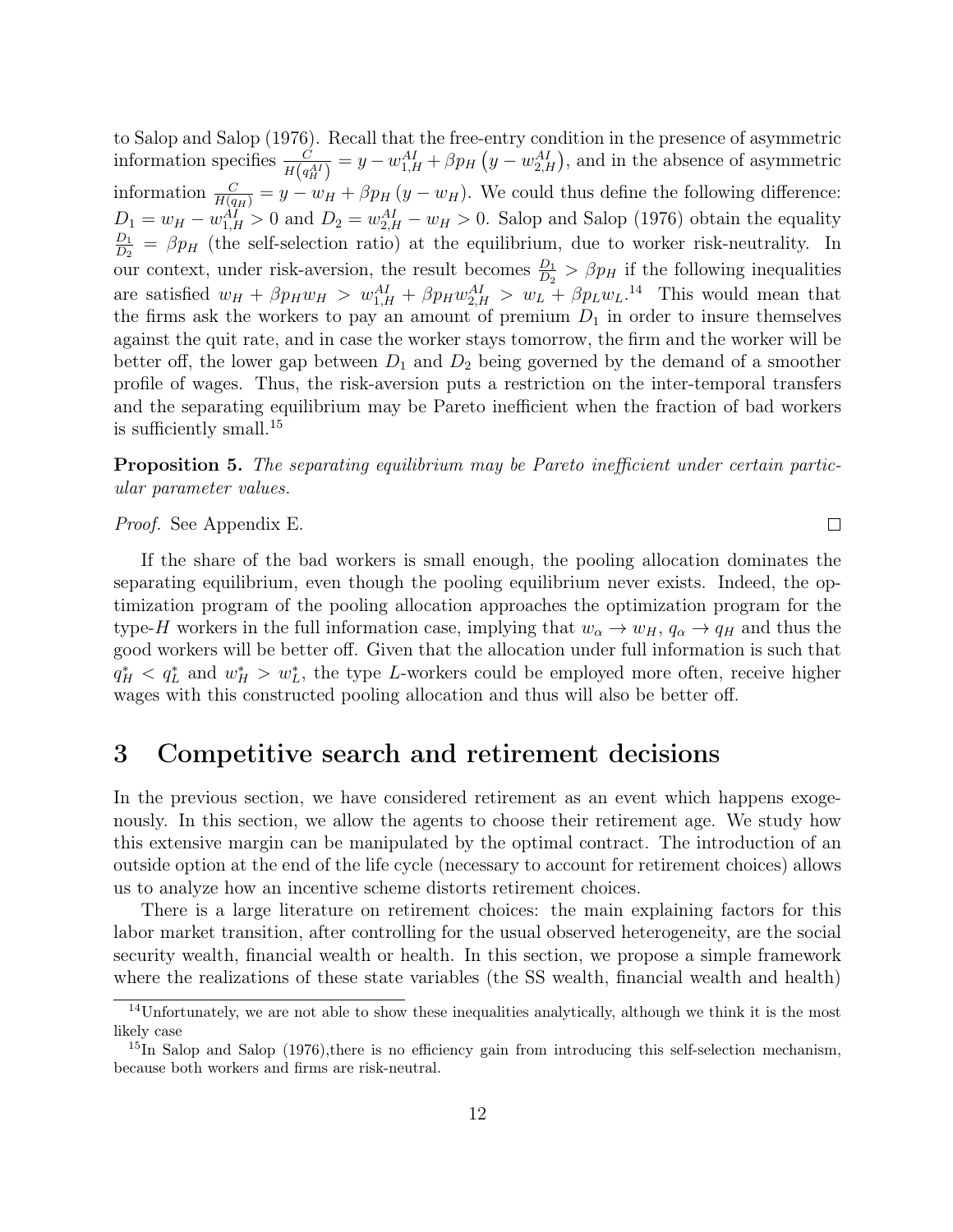are not perfectly observed by the firms, whereas the workers have complete information on these characteristics at the time of the hiring (ex ante heterogeneity). For simplicity, we assume that each worker is characterized by a specific realization of these variables, which leads to a worker-specific retirement age. Because this information is not directly observed by the employer, firms must extract it by a mechanism.

In this context, a simple way to endogenize retirement choice is to introduce an outside option which is worker-specific. Thus, we assume that the worker's private information comes from the 'value' of the leisure to which she has access. Below a threshold, the low value of her leisure leads the worker to stay in the firm: she will then quit with probability 0. In contrast, a worker will quit with probability 1 if in the 2nd period the utility of the leisure is strictly higher than the utility obtained if she stays in the firm. In this sense, individuals' decisions about quitting are 'endogenous'.

We distinguish two timings: in the first, each worker knows her characteristic when she meets a firm, whereas in the second, the information on her characteristic is revealed after the matching. In the first case, the asymmetry in the information is ex ante, whereas in the second, it is ex post.

#### 3.1 Ex ante heterogeneity, retirement choice and contracts

Denote the threshold of the candidate equilibrium as  $\hat{h}^{FI}$ . We start by focusing on the following three possible situations:

- Situation 1: both are type-II, with home production levels  $h_1 < h_2 < \hat{h}^{FI}$
- Situation 2: both are type-I, with home production levels  $\hat{h}^{FI} < h_1 < h_2$
- Situation 3: a type-I and a type-II worker, with types  $h_1 < \hat{h}^{FI} < h_2$

where FI stands for 'full information', and the threshold  $\hat{h}^{FI}$  is determined by

$$
U_I = U_{1p} + \beta u \left(\hat{h}^{FI} + z\right) = U_{II}
$$

which requires that  $\hat{h}^{FI}$ -worker to be indifferent about working or not in the 2nd period (see Figure 2).<sup>16</sup>

With a continuum of values for  $h$ , these 3 situations comprise all possibilities. In situation 1, the low value of  $h$  for all the workers is such that all of them choose to stay in the labor market and retire after 2 periods (both types participate for two periods), whereas in situation 3, the high value of h for all the workers is such that all of them only search in the first period and choose not to participate in period 2 (both types retire after 1 period). It could be shown that in both situations, the equilibrium is unique and the allocation

<sup>&</sup>lt;sup>16</sup>Notice that in order to prove the existence of such a threshold level  $\hat{h}^{FI}$ , it is sufficient to verify that (1) the function  $U_I(h)$  starts below  $U_{II}(h)$ , and eventually finishes above  $U_{II}(h)$ , (2) both  $U_I(h)$  and  $U_{II}(h)$ are increasing functions.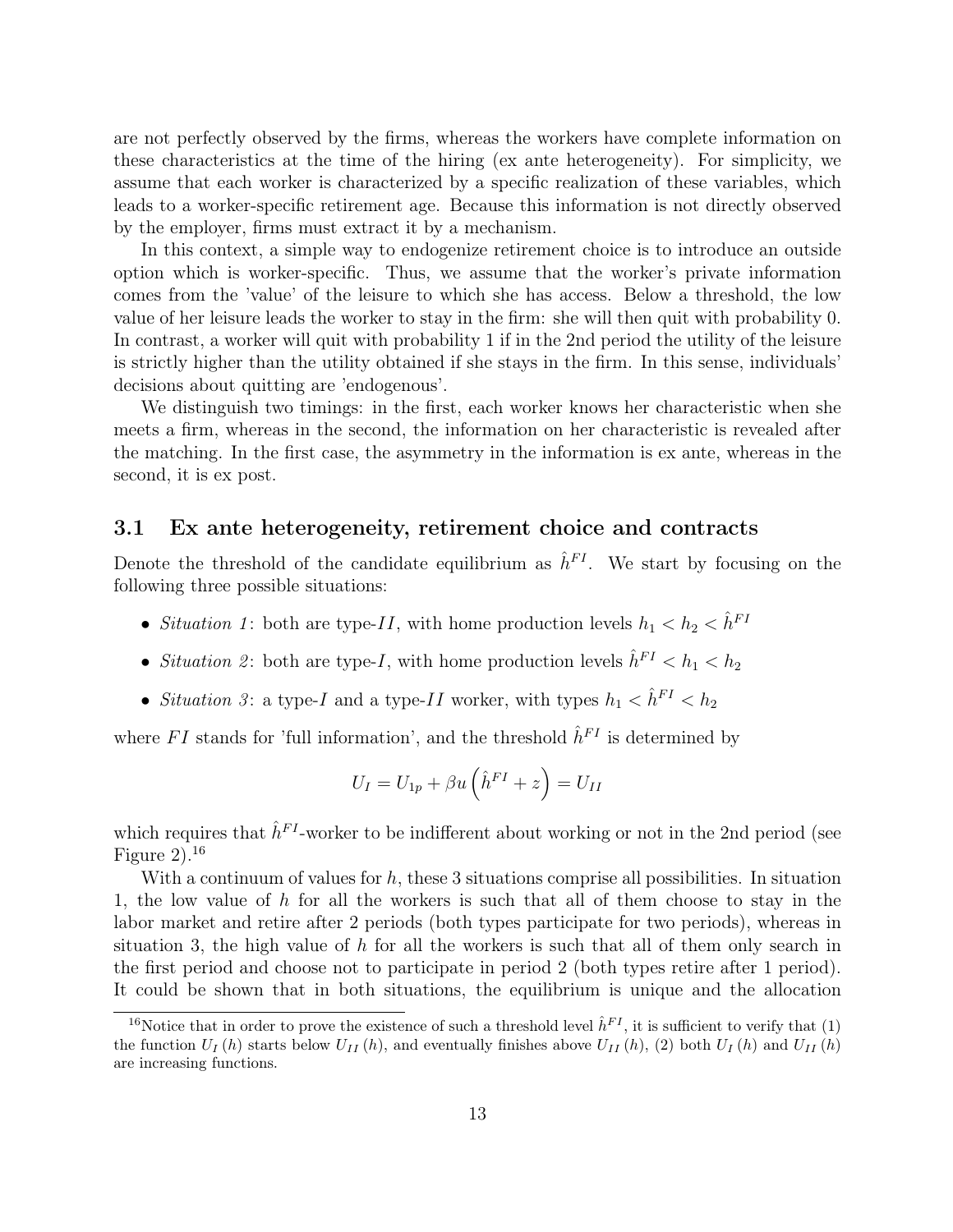

Figure 2: Existence of the threshold

reaches the first best: ex ante heterogeneity doesn't induce incentive problems. As in Section 2, the optimal contracts provided to two-period workers (those who have a low level of h) deliver higher expected utility relative to the optimal contracts provided to one-period workers<sup>17</sup> (those who have higher values of h). Intuitively, when all the workers retire after 2 periods (situation 1), the distribution of the outside option changes the relative value of the employment, but not sufficiently to lead the agents to retire before  $\hat{h}^{FI}$ . Then, from the firms' perspective, there is no risk involved because all workers stay. The posted wage contract is thus flat and the hiring process is optimal. All the worker types work during all their life cycle, and there is no information problem. When all workers retire in period 1 (situation 2), as previously the optimal contract doesn't depend on h because ex ante heterogeneity is irrelevant, and the higher value of expected utility is solely due to the higher value of home production level h.

Before entering into the exact analysis, we would like to mention one modification for the notations. In the previous section, the type-I job seekers are equivalent to those job seekers who only have the intention of working for one period. So the notation  $U_I(h)$  was interchangeable when we mean a one-period job seeker who does not have a second period life and a type-I job seeker. As will be seen, this is not the case here. In this section, we use the notation  $U_{1p}$  to denote the utility of those who only have one period of life.

#### 3.1.1 Equilibrium with retirement age heterogeneity

Now we turn to the remaining case where a type- $I$  worker and a type- $II$  worker will be present: the situation 3. With imperfect information, we now first show that the type-I

<sup>&</sup>lt;sup>17</sup>See Appendices F and G for the formal proofs.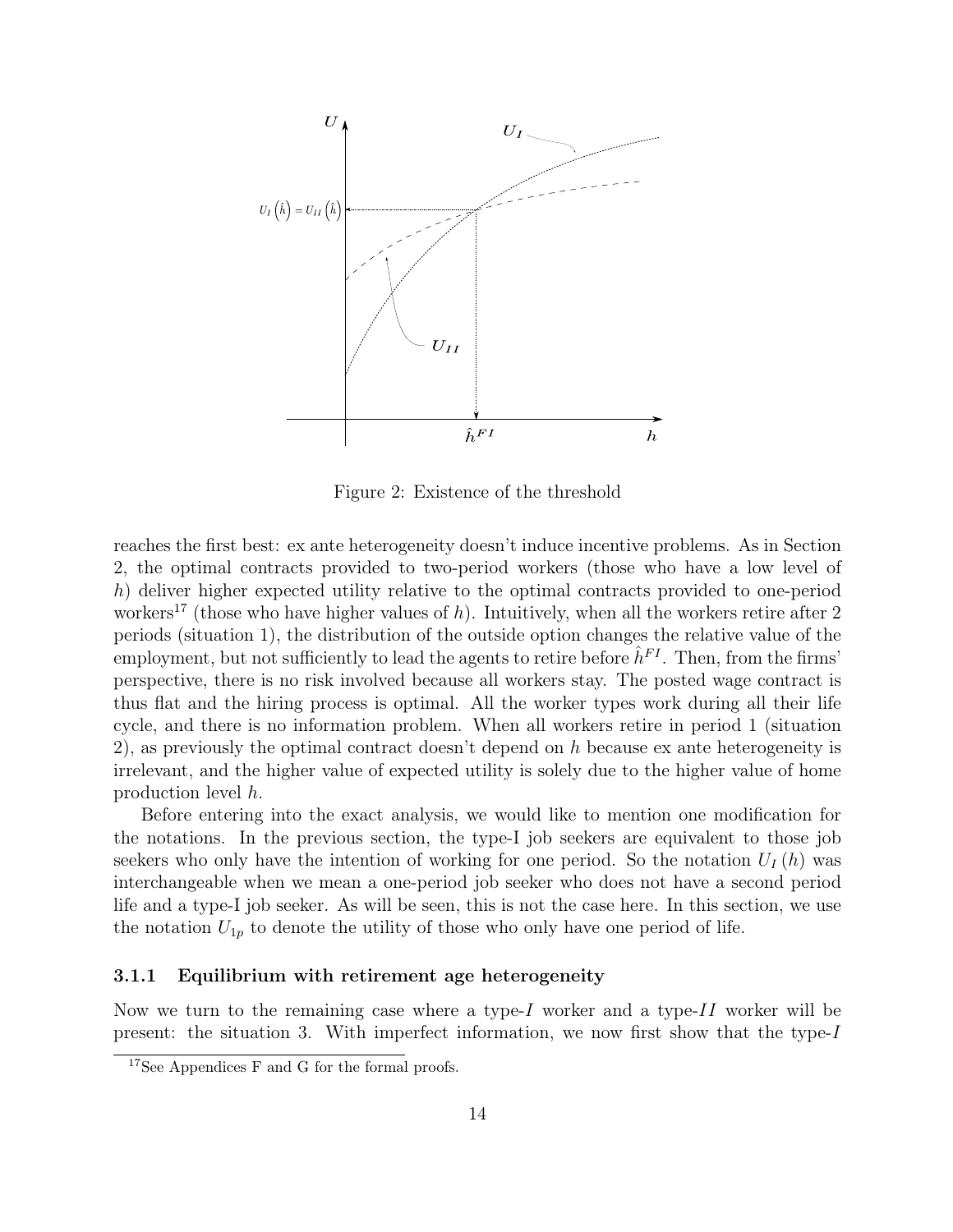

Figure 3: Misreporting brings higher utility

workers have an incentive to misrepresent themselves as type- $II$  workers.

**Proposition 6.** Type-I workers may mimic type-II workers. A sufficient condition for this to happen is that  $\frac{d^2w_{II}}{dt^2}$  $\frac{d^2 w_{II}}{dh^2_{II}} < 0$  and  $\frac{d^2 q_{II}}{dh^2_{II}}$  $\frac{d^2 q_{II}}{dh_{II}^2} > 0$ , where  $w_{II}$  and  $q_{II}$  are respectively the equilibrium wage and queue length for type-II workers.

Proof. See Appendix H.

Figure 3 gives the intuition of the proposition. The region in light green is where misrepresenting one's type yields lower utility. Hence to ensure that type-I workers have an incentive to misrepresent their type, i.e. the gain from misreporting is always positive, it suffices that the utility difference from misreporting  $U_{h_{II}|h_I} - U_{h_I|h_I}$  is concave, which is ensured by  $\frac{d^2w_{II}}{db^2}$  $\frac{d^2 w_{II}}{dh_{II}^2}$  < 0 and  $\frac{d^2 q_{II}}{dh_{II}^2}$  $\frac{d^2q_{II}}{dh_{II}^2}>0.$ 

Proposition 6 thus indicates that it is necessary for the firms to implement a mechanism allowing them to avoid the risk of hiring a worker with a short horizon for a job where the search costs can only be recouped by a worker with a long horizon. The optimization

 $\Box$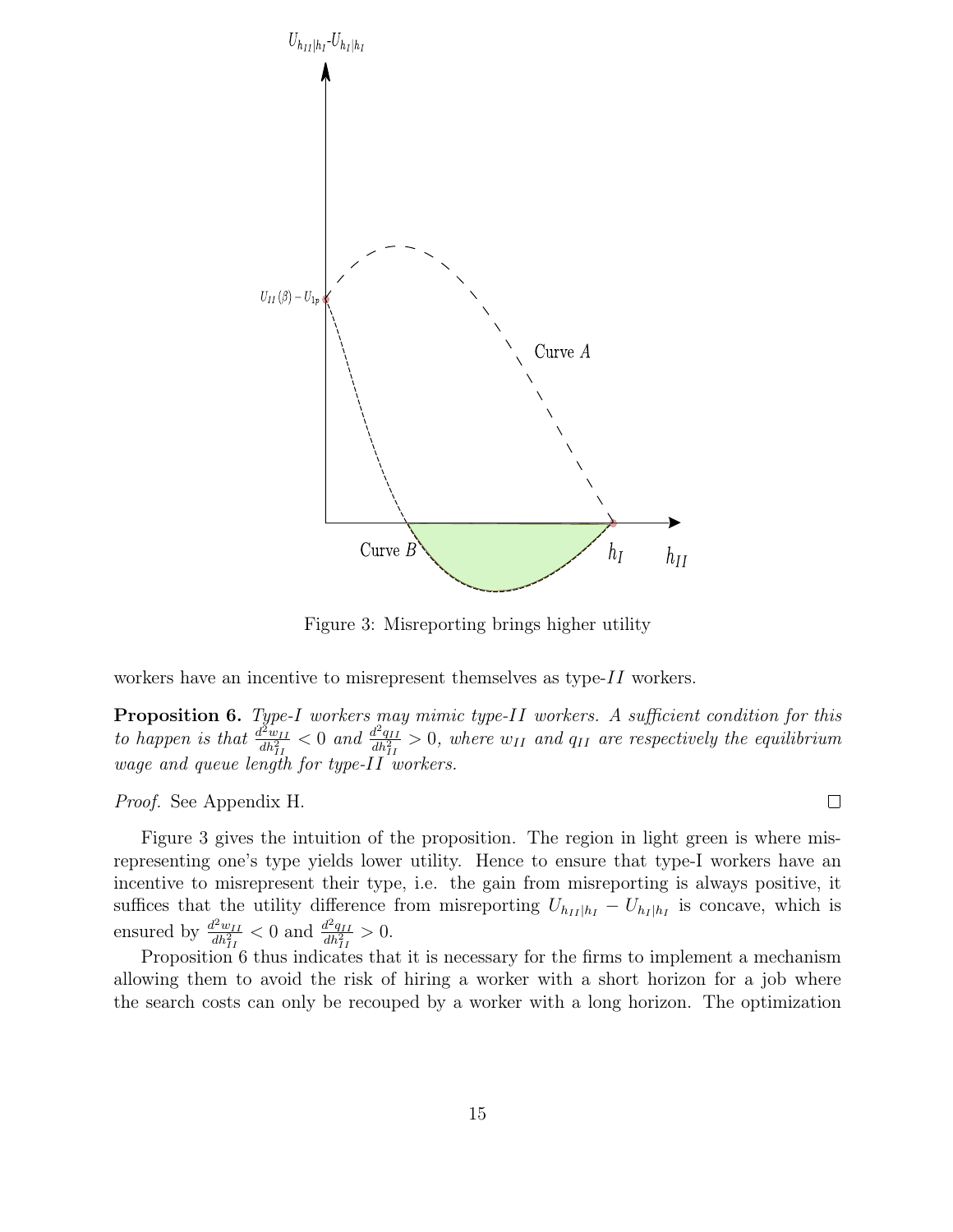program is written as follows:

$$
U_{h_{II}}^{AI} = \max F(q_{II}) u(w_{II,1}) + (1 - F(q_{II})) u(z) + \beta F(q_{II}) u(w_{II,2}) + \beta (1 - F(q_{II})) u(h_{II} + z)
$$
  
s.t. 
$$
\begin{cases} H(q_{II}) [y - w_{II,1} + \beta (y - w_{II,2})] \geq C \\ F(q_{II}) u(w_{II,1}) + (1 - F(q_{II})) u(z) \leq U_I(h_I) \end{cases}
$$

where the second inequality is an incentive compatibility constraint which makes the contract offered to type-II workers unattractive for type-I workers.

**Proposition 7.** The optimal contract is such that  $w_{II,1} < w_{II}^{FI} < w_{II,2}$  and  $q_{II}^{AI} < q_I^{AI} = q_I$ .

 $\Box$ 

Proof. See Appendix I.

The incentive contract introduces an age-increasing wage. More precisely, by setting  $w_{II,1} < w_{II}^{FI} < w_{II,2}$ , the agents who would choose to retire early are discouraged from applying. We move now to the next proposition on the retirement threshold:

**Proposition 8.** The threshold of the pooling equilibrium is such that  $\hat{h}^{AI} < \hat{h}^{FI}$ .

*Proof.* By definition, we should have  $U_{II}^{AI}(\hat{h}^{AI} + z) = U_I(\hat{h}^{AI} + z)$  and  $U_{II}^{FI}(\hat{h}^{FI} + z) =$  $U_I(\hat{h}^{FI}+z)$ . Now suppose that  $\hat{h}^{AI} \geq \hat{h}^{FI}$ . This implies that  $U_{II}^{AI}(\hat{h}^{FI}+z) \geq U_I(\hat{h}^{FI}+z)$ , i.e., the type  $\hat{h}^{FI}$  in the asymmetric information economy will not choose to retire. However, this in turn implies that  $U_{II}^{AI}(\hat{h}^{FI}+z) \ge U_I(\hat{h}^{FI}+z) = U_{II}^{FI}(\hat{h}^{FI}+z)$ , which is impossible, because we know  $U_{II}^{AI} < U_{II}$  for any level of h.  $\Box$ 

At the equilibrium, the optimal contract reaches a separating equilibrium while retaining fewer people active at the end of the life cycle. This is a direct consequence of the retirement decision. As in the previous context, to achieve separating equilibrium, it is necessary to distort the contract of type- $II$  workers. However, here an additional loss is induced: the worker who should have remained active chooses now to retire. Indeed the firm must discourage the undesirable workers (the short-horizon workers who behave as the long-horizon) from applying for the job posted for the workers who want to work for two periods (the "long-horizon"). However, this is done through firms' ex ante decisions in restricting the set of the workers who apply for long term contracts in order to screen the applicants.

By nature, when the risk from search is endogenously affected by the posted contract, the good (long-horizon) workers have to pay for the information rent, by receiving distorted allocation, which further decreases their expected utility, and leads them to choose early retirement. Hence, we observe that if the extensive margin of retirement is endogenized, the distorted wage offer operates through the extensive margin of search to lower the total labor supply when there is asymmetric information.

Importantly, this contrasts with the results of Guerrieri, Shimer and Wright (2011) where the separating contract leads to a rise of the intensive margin in the asymmetric information case. Nevertheless, in our dynamic context, even if the contract proposes an age-increasing wage, this cannot lead agents to postpone their retirement age because the screening process is done ex ante. This is not the case in Guerrieri, Shimer and Wright (2011) because the intensive margin can react immediately to the wage.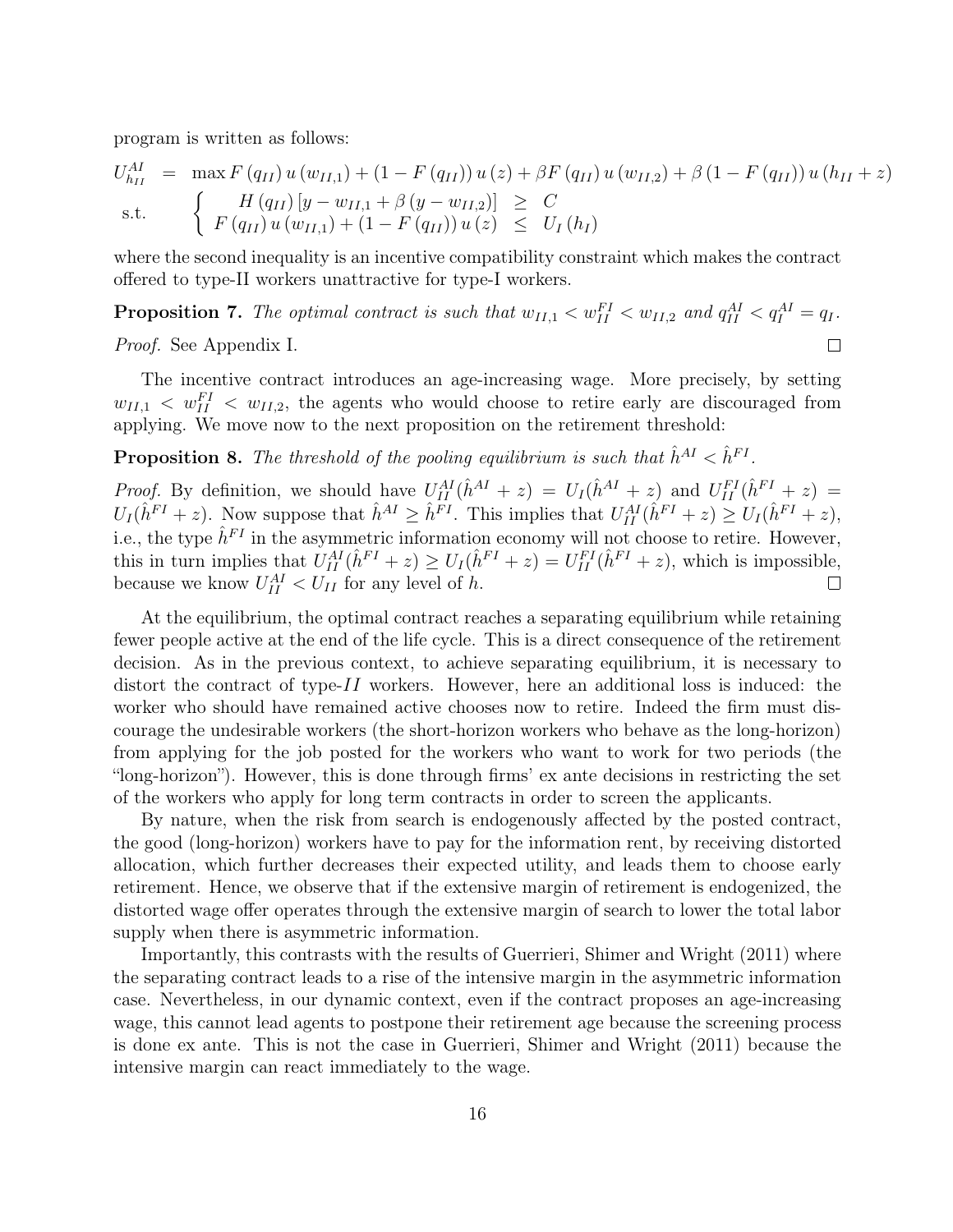#### 3.1.2 Efficiency

We have arrived at the point of pondering whether the separating equilibrium we have just obtained may achieve the constrained efficiency. The main result established in this section is the following: unlike the baseline economy with exogenous retirement, the welfare with pooling allocation may or may not be Pareto dominant depending on the magnitude of the home production level. Specifically, the welfare may be either increasing or decreasing in the share of type- $II$  workers in the total population. We show that under certain parameter values, the pooling allocation may still Pareto dominate the separating equilibrium. Furthermore, we point out that if the pooling allocation Pareto dominates then the threshold of the leisure value is higher than in the separating equilibrium. This implies an economy with early retirement:  $\hat{h}^{\tilde{A}I} < \hat{h}^{pooling} < \hat{h}^{FI}$ .

The optimal pooling allocation solves the following program:

$$
U^{pooling} = \max \left\{ \begin{array}{l} F(q) u (w_1) + [1 - F(q)] u (z) \\ + \alpha [\beta F(q) u (w_2) + \beta [1 - F(q)] \max \{ u (h_{II} + z), U_{1p} \}] \\ + (1 - \alpha) \beta u (h_I + z) \end{array} \right\}
$$
  
s.t. 
$$
F(q) [y - w_1 + \alpha \beta (y - w_2)] \ge \frac{C}{q}
$$

where  $\alpha$  represents the proportion of the type-II workers in this economy; by the law of large numbers,  $\alpha$  also captures the probability that the matched worker is of type-II. This program is defined such that the fictitious representative agent's expected utility from search is maximized.

By definition of the pooling allocation, only one type of contract could be posted. In our economy, the posted contract is either w for a duration of 1 period or  $(w_1, w_2)$  which has a duration of 2 periods. To determine which type of contract would be posted at the equilibrium, it is crucial to find which type of contract will give the representative agent higher expected utility. Notice that the two following notions are equivalent:

- a) At equilibrium, the 2-period (1-period) contracts will be posted.
- b) The representative worker's welfare is increasing (decreasing) with respect to the share of type-II workers in the economy, i.e.  $\alpha$ .

As for the intuition, it suffices to notice that, when getting matched with a type-II (or type-I) worker with higher likelihood turns out to bring higher expected utility  $(U^{pooling})$ , the employers would have incentives to create more 2-period (or 1-period) vacancies.

Thus, we examine under which conditions the expected utility  $U^{pooling}$  increases/decreases with respect to  $\alpha$ . It turns out that it is the size of the home production of the type-I worker  $(h_I)$  that plays a crucial role in affecting the sign of  $\frac{\partial U^{pooling}}{\partial \alpha}$ . This observation leads to the following three propositions.

**Proposition 9.** Depending on the magnitude of  $h_I$ ,  $\frac{\partial U^{pooling}}{\partial \alpha}$  can be positive or negative; and a sufficient condition for  $\frac{\partial U^{pooling}}{\partial \alpha} < 0$  is  $y < h_I + z$ .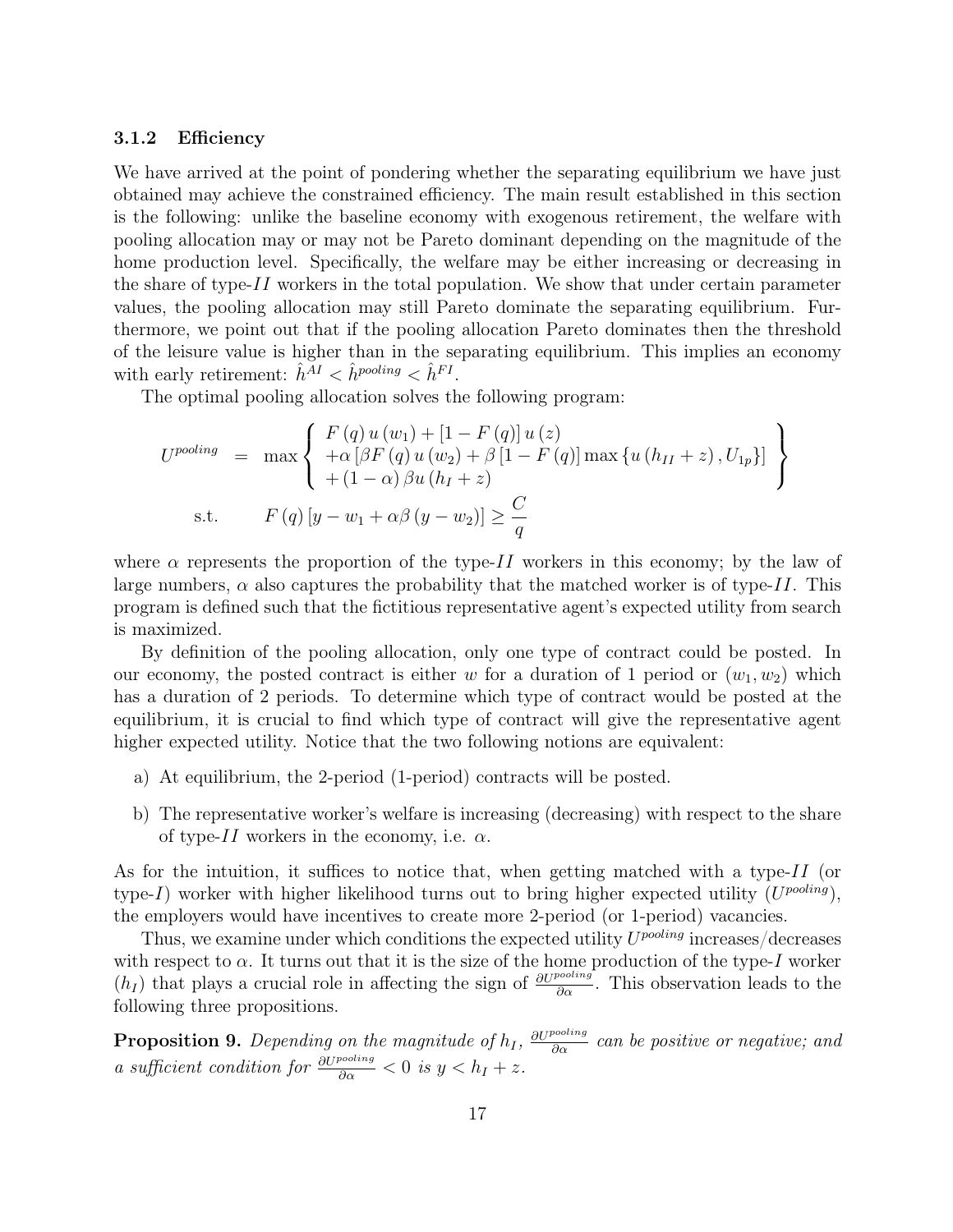#### Proof. See Appendix K.

How to understand this result? Specifically, why may the representative agent's welfare decrease with the fraction of type- $II$  workers, when the level of  $h_I$  is sufficiently large? Focusing on the expression of  $\frac{\partial U^{pooling}}{\partial \alpha}$ , which is obtained from the envelope condition, we find that it can be broken down into two parts:

$$
\frac{\partial U^{pooling}}{\partial \alpha} = \beta u^{'}(\hat{w}_2)
$$
\n
$$
+ \frac{\partial U^{pooling}}{\partial \alpha} = \beta u^{'}(\hat{w}_2)
$$
\n
$$
+ \frac{\frac{\partial U^{pooling}}{\partial \alpha} \left\{\n \begin{aligned}\n &\text{if } \left[\frac{[u(\hat{w}_2) - \max\{U_{1p}, u(h_{II} + z)\}]}{u^{'}(\hat{w}_2)} + (y - \hat{w}_2)\right]}{u^{'}(\hat{w}_2)}\n \end{aligned}\n \right\}\n \text{the loss from meeting a type-I worker, who quits at period 2}
$$

where the positive part represents the expected joint gains derived from an additional period of production, while the negative part<sup>18</sup> represents the joint losses derived from a vacant post, which is caused by a premature termination of the employment relationship, in the case when the 2-period contract is proposed to a type- $I$  worker. The intuition then becomes clear: when the value of  $h_I$  is large enough, all the firms find that the potential losses from creating 2period vacancies, which is subject to the risk of a premature termination of employment contract, may exceed the gains from doing so.

However, as shown in the Appendix, for mild values of  $h_I$  and regular conditions on the utility functions, the positive part can dominate the negative part. In this situation, it will be in the firm's interest to create the 2-period vacancies. Hence, given a value of  $h_I$ , we have also made an informal proof of our previous remarks that the sign of  $\frac{\partial U^{pooling}}{\partial \alpha}$  acts as a natural 'statistic' for the determination of the type of equilibrium contract.

**Proposition 10.** If  $\frac{\partial U^{pooling}}{\partial \alpha} > 0$ , the separating equilibrium can be Pareto dominated by a pooling allocation, when the fraction of type-II workers is sufficiently large.

Proof. See Appendix L

 $\Box$ 

As in Section 2, if the share of the type-I workers is small enough, the pooling equilibrium dominates the separating equilibrium. Indeed, we can show one more time that the optimization program of the pooling allocation approaches the optimization program for the type-II workers in the full information case, implying that  $w^{pooling} \to w^{FI}$  and  $q^{pooling} \to q^{FI}$ . In this case, both the good workers (type- $II$ ) and the bad workers (type- $I$ ) will be better off in terms of expected utility compared to the separating equilibrium. The intuition behind this result is traditional: for the type- $II$  workers, the collective cost from being screened (featured in a separating equilibrium), can be surpassed by the collective gain from agreeing to cross-subsidize the type-I workers (featured in a pooling equilibrium). This can happen when the fraction of the type- $I$  workers is sufficiently low. Indeed, the separating equilibrium

<sup>18</sup>If the worker quits, then the firm obtains zero net surplus.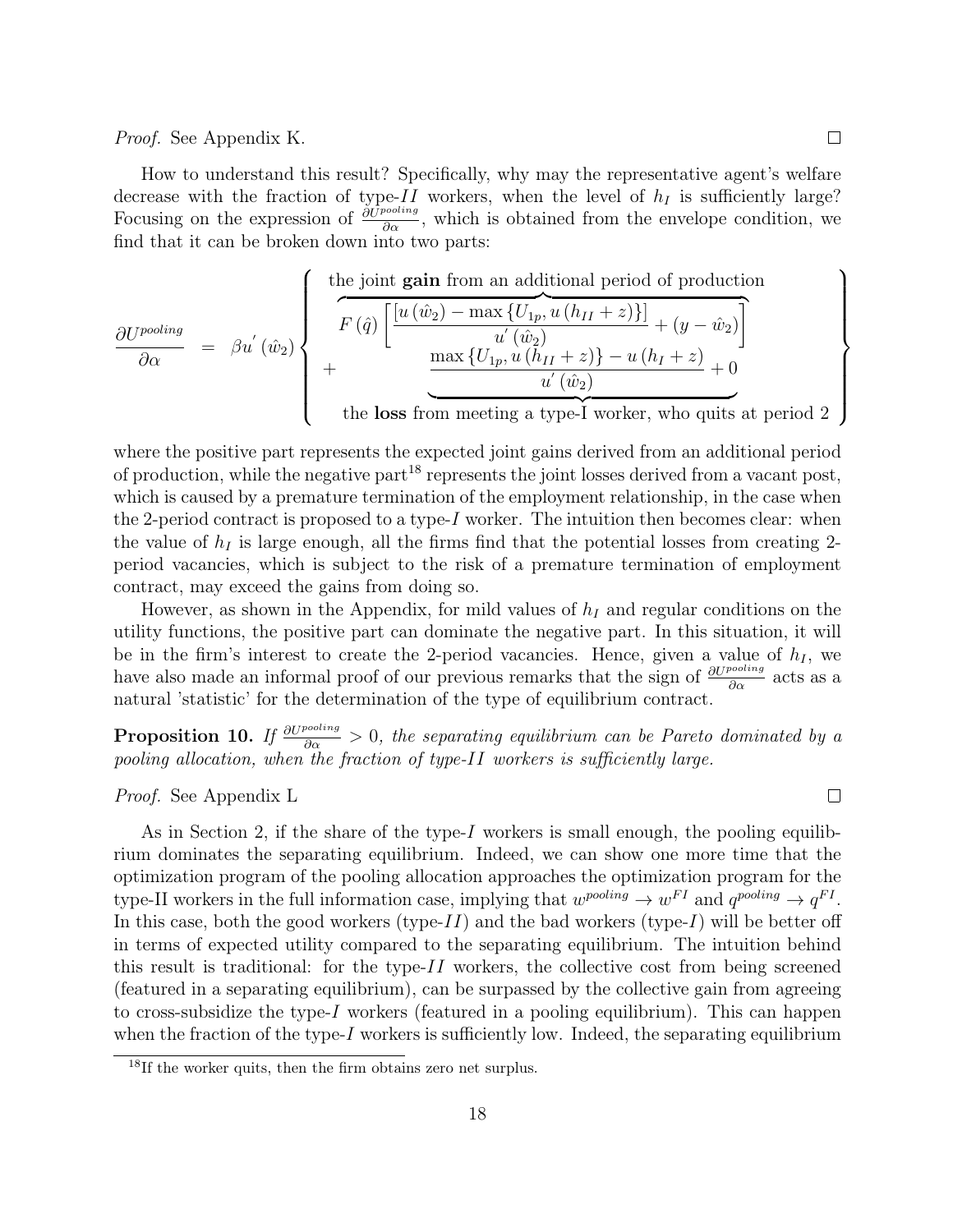leads firms to bear higher hiring costs per worker in the submarket of type-II workers. This is more than compensated for if the gap from this strategy and the pooling allocation, which leads to hiring costs at their average levels, is large. It is intuitive that the gap reduces with the proportion of high quality workers (type- $II$  workers). Obviously, this strategy can be welfare improving because the separating equilibrium is only a second best: the firms distort the optimal allocation of the good workers in order to sort. Thus, if the gains from the sorting are low because the large majority of the agents are good workers, this bias is wasteful with respect to its marginal gain, even if we look at the welfare level.

**Proposition 11.** The threshold of the pooling equilibrium is such that  $\hat{h}^{AI} < \hat{h}^{pooling}_{\alpha \to 1} < \hat{h}^{FI}$ , given that  $\frac{\partial U^{pooling}}{\partial \alpha} > 0$ .

Proof. See Appendix M

We note that the ranking of the equilibrium threshold levels is in fact consistent with the Pareto ranking of different types of equilibrium: The intuition is that this ranking of

| asymmetric information                                                            |  |                                            | full information |             |
|-----------------------------------------------------------------------------------|--|--------------------------------------------|------------------|-------------|
| separating equilibrium $\prec$ pooling equilibrium $\prec$ separating equilibrium |  |                                            |                  |             |
| $h^{AI}$                                                                          |  | $\hat{h}^{pooling}_{\alpha \rightarrow 1}$ |                  | $\hat{h}FI$ |

the threshold levels is in fact a translation of the workers' expected utilities featured under different types of equilibrium. It is more clear if we come back to the indifference equation which pins down the threshold home production level  $U_I(h) = U_{II}(h)$ . Recall that under any type of these equilibria, the type- $I$  workers are never worse off, and it is always the type-II workers whose allocations are distorted. Hence this ranking of types of equilibrium actually reflects the gradual enhancement of the welfare of the type- $II$  workers. And since any improvement of the type- $II$  workers' utility will lead to an increase in the *marginal* type-I workers' utility, this increment in utility is then translated to an increase in the threshold home production level, given that the envelope condition implies  $\frac{\partial U_I}{\partial h} > 0$ .

The originality compared to Section 2 is this extensive margin on retirement. With pooling allocations, the distortions borne by the workers who work longer are lower than in the separating equilibrium. Indeed, in the separating equilibrium, the screening costs are borne by the workers who have a higher participation rate at the end of the life cycle. Without the screening process, the participation rate increases because the composition of the population is close to a homogenous group, i.e., we will arrive at the case of full information where two types of worker are separable. This result shows that when the dispersion of the outside options of the older workers is small, information could be regarded as precise, hence firms have no advantage in segmenting the labor market. Within a group with the same abilities at work (skills/diplomas), the heterogeneity of SS wealth and financial wealth can be small: thus, the pooling allocation will be the best strategy. Nevertheless, for the low-skilled workers, we also observed a large dispersion of the health state, which makes information in some sense imprecise. With respect to this last characteristic, the separating equilibrium thus has more probability of occurring.

 $\Box$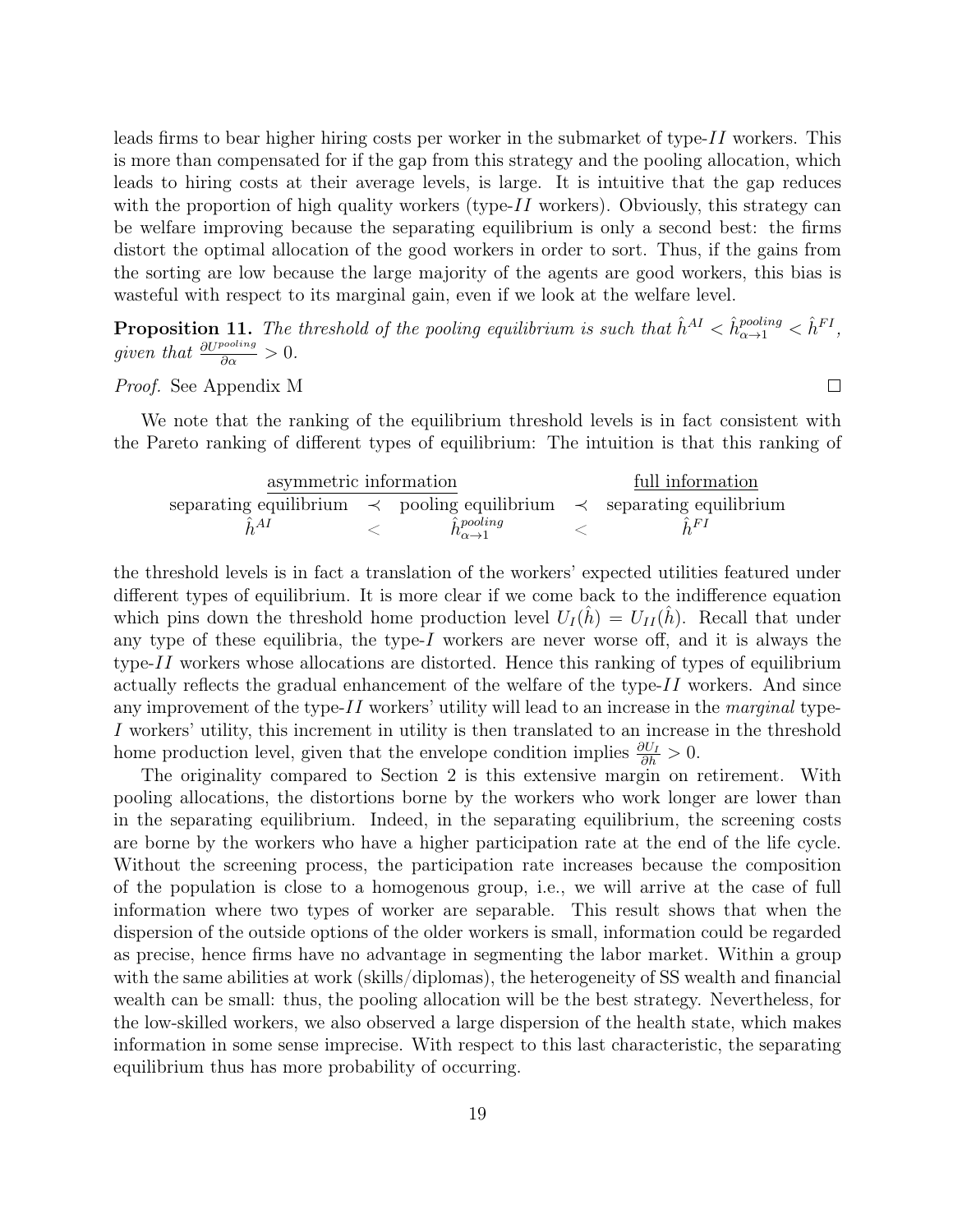#### 3.2 Ex post heterogeneity and credible commitment

In the previous sections, heterogeneity is perfectly observed at the first stage of the game: when searching for a job, workers already possess information on their probability of retirement or their expected home production level at the retirement age. This assumption is doubtless too strong, since we have implicitly ignored the uncertainties that one may encounter during the life cycle. Indeed, the main explaining factors for retirement choices (the SS wealth, financial wealth and health) can be viewed as random variables whose realization is unknown at the time when a labor contract is signed. In this section, we aim to capture this possibility in a two-period economy within a context similar to the ones employed previously.

From the theoretical point of view, the economy we are going to study differs from the previous ones in the following respects. With ex ante heterogeneity and asymmetric information, the employers' problem is to screen the undesirable types and to induce selfselection among the pool of workers. On the other hand, if the heterogeneity is observed by the worker (asymmetric information) only after the employment relationship has been established (ex post), the problem becomes one related to commitment: the employer's problem is to propose contracts allowing her to retain workers: she wants to make sure that the posted wage contract becomes a credible commitment if it is accepted, according to what is agreed at the ex-ante stage. In other words, the contract should ensure that ex post the workers do not break the contract unilaterally. Specifically, we are in a situation where firms have full commitment, whereas workers have limited commitment.

Our economy is closely related to the Guerrieri's paper (2008). Within a competitive search framework, she formalized a mechanism design in an economy where workers hold private information on their idiosyncratic working disutility realized immediately after the match is formed. Apart from a difference in workers' preferences (unlike Guerrieri, we take into account risk aversion), a crucial difference between our two frameworks comes from the impact of workers' heterogeneity. In the Guerrieri economy, heterogeneity matters for the utility of the worker inside the firm, but the workers' outside option (the unemployment benefit level) is unaffected by the heterogeneity and is always homogenous. In contrast, in our economy the heterogeneity in home production level alters not only the workers' retirement decisions, but also introduces heterogeneity in the workers' outside option. We propose some straightforward modifications of the techniques developed in Guerrieri (2008) to solve our problem, and we obtain the following results:  $(i)$  under asymmetric information, the workers choose to retire at an early stage, i.e.  $\hat{h}^{AI} < \hat{h}^{FI}$  (qualitatively, this result is the same as the one obtained in the previous section),  $(ii)$  there is inferior job creation compared to the full information economy as in Guerrieri (2008).

In the setup, we will only mention the different elements compared to the previous contexts. Workers and firms are now ex ante identical. Once a match is formed, the worker receives a home production shock which takes place at the end of the 1st period during this employment relationship. Then depending on the realization of the home production level, the worker decides to work for another period or to retire early (without paying any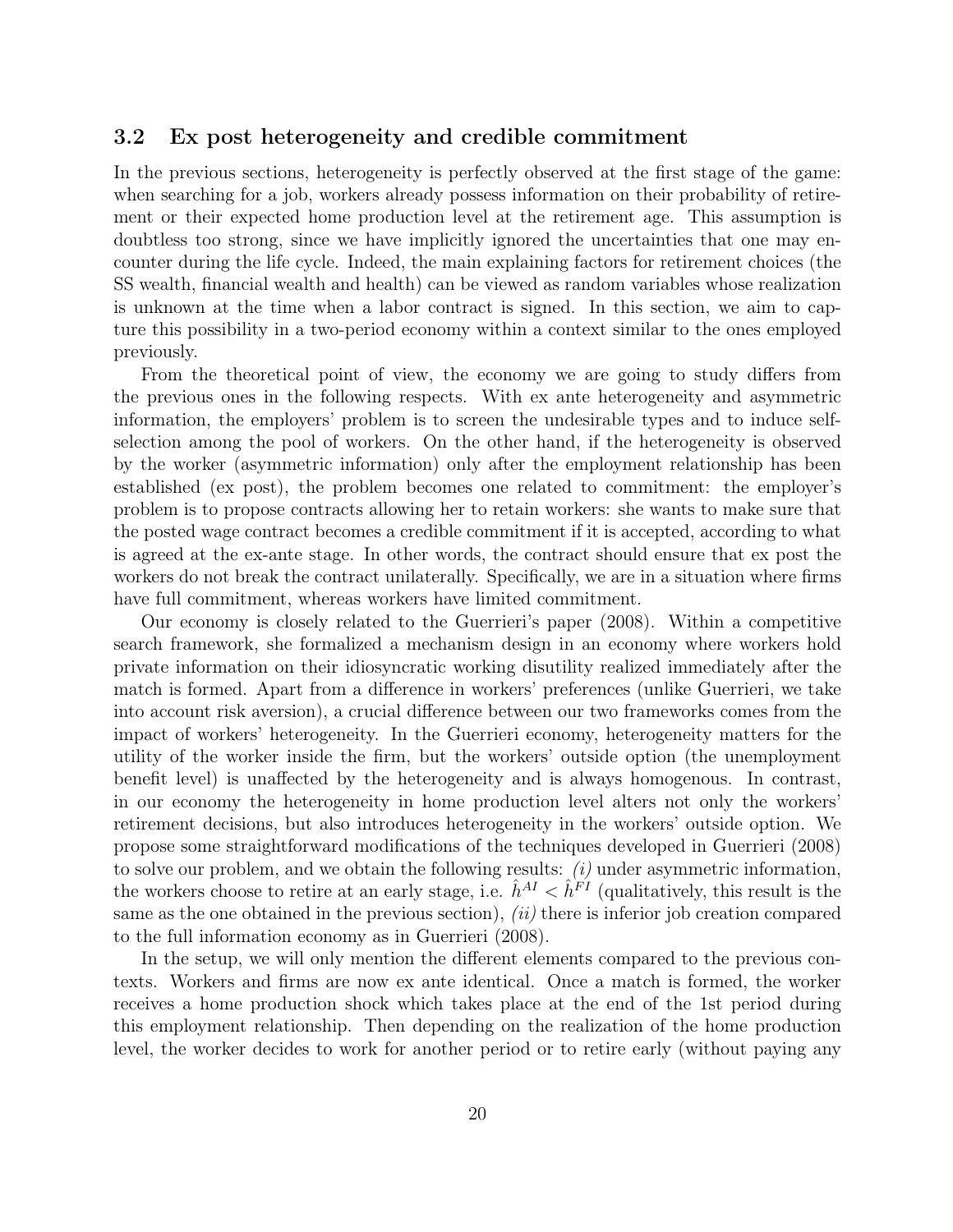compensation to the firm). We assume that the level of home production shock  $h$  is drawn randomly from a cumulative distribution function  $G(.)$ , within the interval  $H \equiv \left[ \underline{h}, \overline{h} \right]$ . This realization becomes a private information known to workers. Thus the firm's problem is to propose a wage contract that (i) guarantees participation (Individual rationality), and (ii) makes sure the workers reveal truthfully their home production realization (Incentive compatibility).

We start with the incentive constraint. Let's define a function  $e_i(h) \in \{0,1\}$ , where  $i \in \{I,II\}$ , as the probability that the firm will retain this type-i worker, and we use  $V(h, h)$  to denote the expected utility for a worker of type h, who makes a report of her type as  $h$ .

$$
V(h, \tilde{h}) = e_{II}(\tilde{h})u(W_2(\tilde{h})) + (1 - e_{II}(\tilde{h}))u(h + z)
$$

where  $W_2(\tilde{h})$  is the wage function posted for the type- $\tilde{h}$  worker. The incentive compatible constraint (IC), ie. the constraint ensuring that the worker has the incentive to truthfully reveal her type, is thus

$$
V(h, h) \ge V(h, \tilde{h}) \quad \text{for all } h, \tilde{h} \in H
$$
  
\n
$$
\Leftrightarrow e_{II}(h)u(W_2(h)) + (1 - e_{II}(h))u(h+z) \ge e_{II}(\tilde{h})u(W_2(\tilde{h})) + (1 - e_{II}(\tilde{h}))u(h+z)
$$
  
\n
$$
\Leftrightarrow e_{II}(h)[u(W_2(h)) - u(h+z)] \ge e_{II}(\tilde{h})[u(W_2(\tilde{h})) - u(h+z)]
$$
  
\n
$$
\Rightarrow J(h, h) \ge J(h, \tilde{h})
$$

where  $J(h, \tilde{h})$  is simply defined by

$$
J(h,\tilde{h}) = e_{II}(\tilde{h})u(W_2(\tilde{h})) - e_{II}(\tilde{h})u(h+z)
$$

We now move to the individual rationality constraint, which guarantees that the workers participate voluntarily in the employment relationship after  $h$  has been observed:

$$
V(h, h) \ge u(z + h) \iff J(h, h) + u(z + h) \ge u(z + h)
$$

Finally, we have two constraints to deal with:

- 1. IC constraint:  $J(h, \tilde{h}) \leq J(h, h), \forall h, \tilde{h} \in H$ .
- 2. IR constraint:  $J(h, h) + u(h + z) \ge u(h + z)$  for all h; i.e. all the types would like to participate.

Lemma 1. The IC and IR constraints are equivalent to the following constraints:

(i) IC': 
$$
J(h, h) = J(\overline{h}, \overline{h}) + \int_{h}^{\overline{h}} e_{II}(\tau) u'(\tau + z) d\tau
$$
.

(ii) IR': the type with highest possibility of quitting would like to participate

$$
J\left(\overline{h},\overline{h}\right) \ge 0 \to \int_{\underline{h}}^{\overline{h}} e_{II}\left(h\right) \left[u\left(w_{II,2}\right) - u\left(h+z\right) - \frac{G\left(h\right)}{g\left(h\right)} u'\left(h+z\right)\right] dG\left(h\right) \ge 0
$$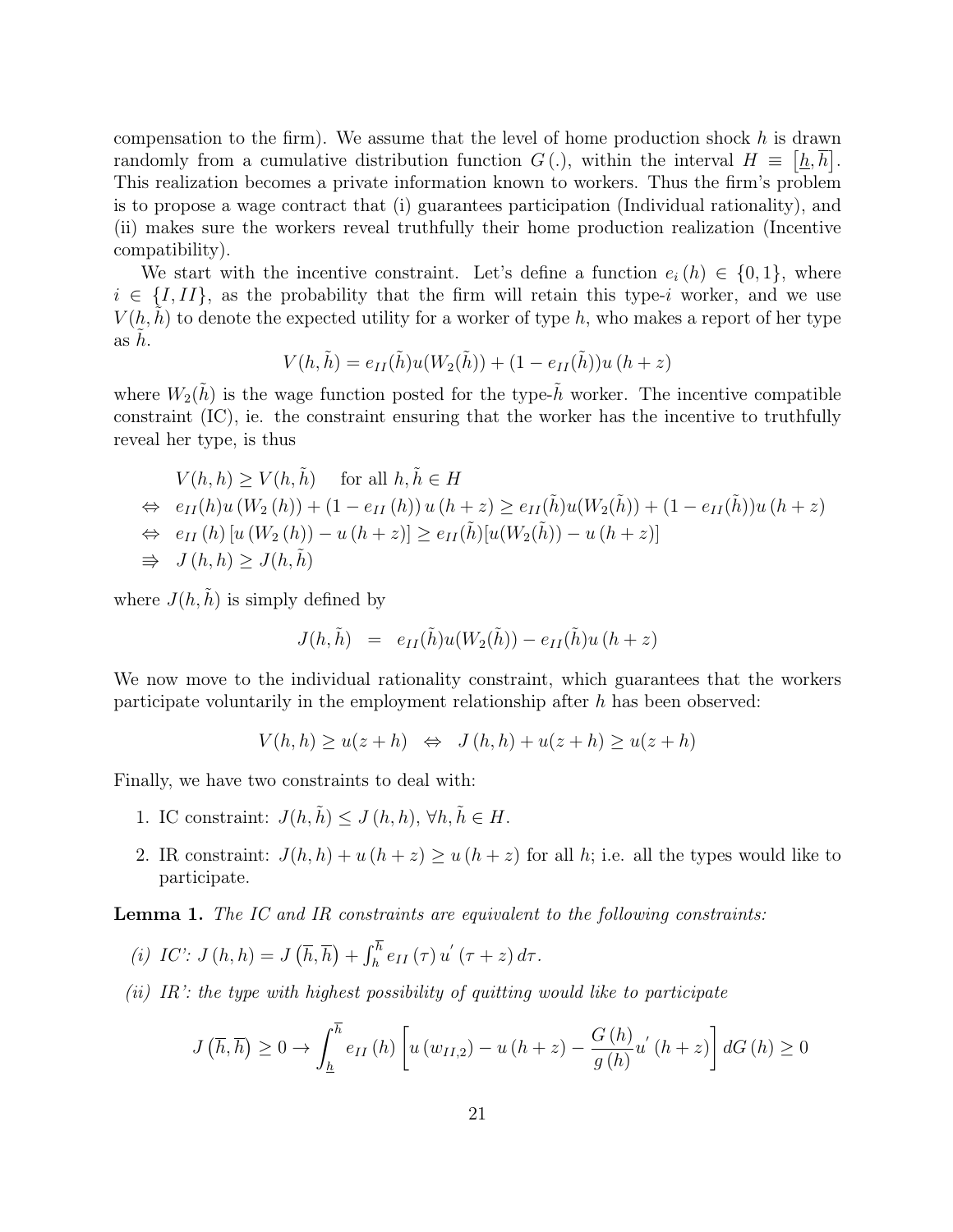#### Proof. See Appendix J.

Given Lemma 1, and the fact the constraint IC' is included in the constraint IR', the dynamic programs are then the following:

$$
U^{IC} = \max_{C_{II}} \left\{ \begin{array}{l} F(q_{II}) \left\{ u(w_{II,1}) + \beta \int_{\underline{h}}^{\overline{h}} \left[ e_{II} \left( h \right) u \left( w_{II,2} \right) + \left( 1 - e_{II} \left( h \right) \right) u \left( h + z \right) \right] dG \left( h \right) \right\} \\ + \left( 1 - F(q_{II}) \right) \left\{ u \left( z \right) + \beta \int_{\underline{h}}^{\overline{h}} \left[ U_I \left( h + z \right) \right] dG \left( h \right) \right\} \\ \text{s.t.} \qquad F(q_{II}) \int_{\underline{h}}^{\overline{h}} \left[ y - w_{II,1} + \beta e_{II} \left( h \right) \left( y - w_{II,2} \right) \right] dG \left( h \right) \ge \frac{C}{q_{II}} \\ \int_{\underline{h}}^{\overline{h}} e_{II} \left( h \right) \left[ u \left( w_{II,2} \right) - u \left( h + z \right) - \frac{G \left( h \right)}{g \left( h \right)} u' \left( h + z \right) \right] dG \left( h \right) \ge 0 \end{array} \right\}
$$

with  $C_{II} = \{e_{II}(h), q_{II}, w_{II,1}, w_{II,2}\}\$ , and the notation  $U_I(h+z)$ , which represents the expected utility for workers who did not find a job in the first period, is defined as follows:

$$
U_I(h+z) = \max\{U(z), u(h+z)\} = \max_{e_I} \{e_I(h)U(z) + (1 - e_I(h))u(h+z)\}
$$

There is no integral here, because the worker's type is already revealed at this stage. Moreover, we have

$$
U(z) = \max_{q_I, w_I} \{ F(q_I)u(w_I) + (1 - F(q_I))u(z) \}
$$
  
s.t. 
$$
H(q_I)(y - w_I) \ge C
$$

Notice that we require, for the workers who did not get employed in the first period, that whether they decide to participate or not in the second period, they compare  $u(h + z)$  and  $U(z)$ . We deduce that the wage from a single period contract is identical for each period. Thus it is immediate that  $u(z) < U(z) < u(w)$ .

The FOC of the dynamic problem, with respect to  $w_{II,1}$  and  $w_{II,2}$  are:

$$
u'(w_{II,1}) = \lambda
$$
  

$$
u'(w_{II,2}) = \lambda \frac{1}{1+\delta}
$$

The FOC are with respect to  $q_{II}$  implies

$$
+ (1+\delta)\beta \left[ \int_{\underline{h}}^{\overline{h}} \left[ e_{II}(h)u(w_{II,2}) + (1 - e_{II}(h))u(h+z) \right] dG(h) - \int_{\underline{h}}^{\overline{h}} U_{I}(h+z) dG(h) \right] + \lambda \left[ \int_{\underline{h}}^{\overline{h}} \left[ y - w_{II,1} + \beta e_{II}(h)(y - w_{II,2}) \right] dG(h) + \frac{1}{F'(q_{II})q_{II}^2} C \right] + \delta\beta \left[ \int_{\underline{h}}^{\overline{h}} U_{I}(h+z) dG(h) + \int_{\underline{h}}^{\overline{h}} \left\{ (1 - e_{II}(h))u'(h+z) \frac{G(h)}{g(h)} \right\} dG(h) - u(\overline{h} + z) \right] = 0
$$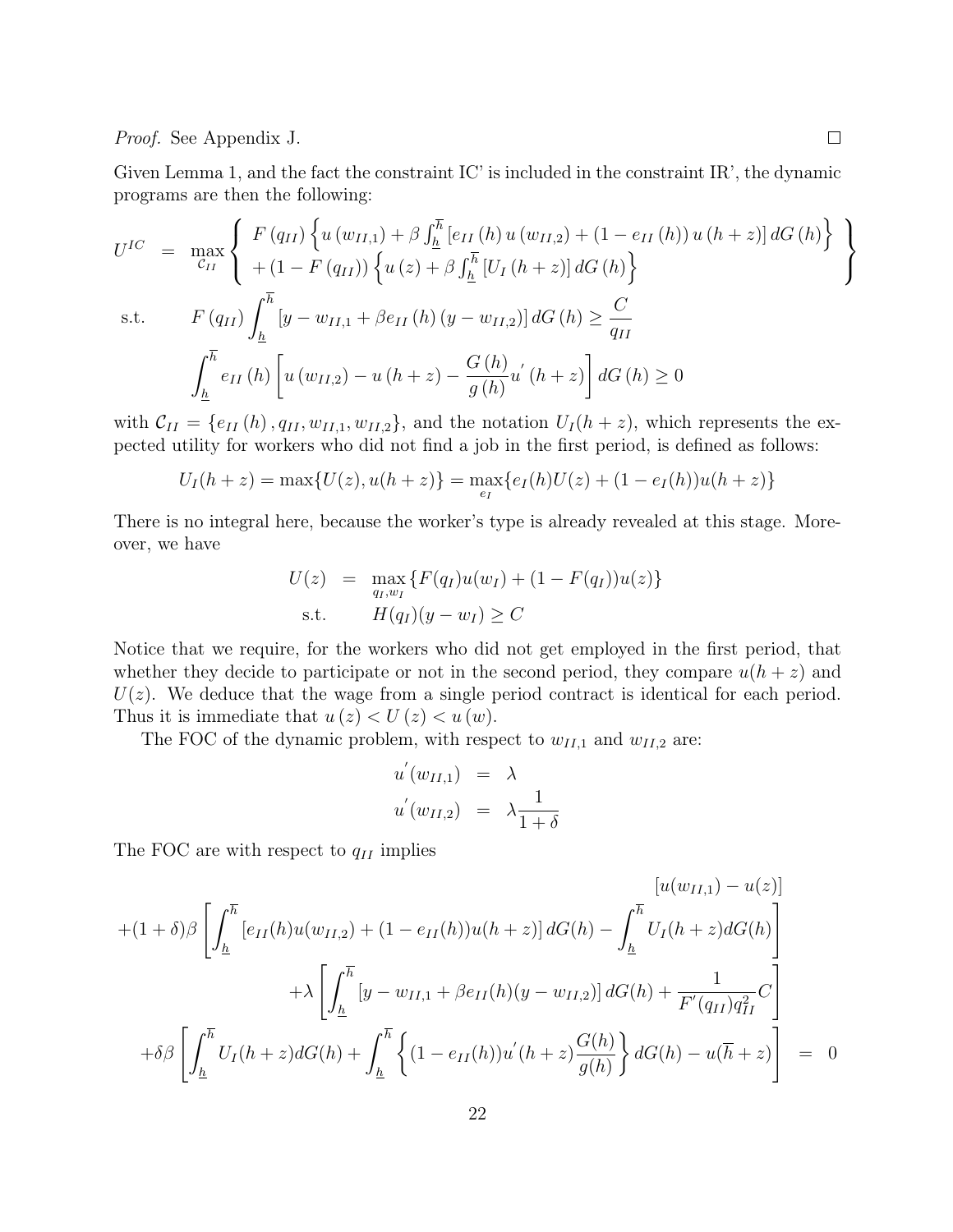Finally, we shall do the pointwise maximization for  $e(h)$  to find the optimal decision for retaining workers. Notice that from standard mechanism design theory, the incentive compatibility constraints imply that  $e(h)$  should be a monotone function of h. As in Guerreri  $(2008)$ , it could be checked that the first order condition implies a cutoff value h such that

$$
e(h) = \begin{cases} 0 & \text{if } h \ge \hat{h} \\ 1 & \text{if } h < \hat{h} \end{cases}
$$

And the corresponding first order condition could be written as:

$$
\[u(w_{II,2}) - u(\hat{h} + z)\] + u'(w_{II,2})(y - w_{II,2}) - \frac{\delta}{1 + \delta}u'(\hat{h} + z)\frac{G(\hat{h})}{g(\hat{h})} = 0\]
$$

Now we are interested in the comparison between the allocation of the full information and asymmetric information economy. We have the following proposition for the allocations in full the information economy:

**Proposition 12.** In the case of full information, ie. when  $\delta = 0$ , we have  $y = w_1 = w_2 = 1$  $\hat{h}^{FI}$  + z and  $q^{FI}$  given by

$$
\frac{u(y) - u(z)}{u'(y)} + \beta \frac{\left[G(\hat{h})u(y) + \int_{\hat{h}}^{\overline{h}} u(h+z)dG(h) - \int_{\underline{h}}^{\overline{h}} \left[U_I(h+z)\right] dG(h)\right]}{u'(y)} + \frac{1}{1 - \epsilon_H(q^{FI})} \frac{C}{H(q^{FI})} = 0
$$

*Proof.* In the full information case, the incentive constraint does not matter. Thus  $\delta = 0$ . Straightforward by using the FOC with  $\delta = 0$ .  $\Box$ 

In case of full information (with no commitment problem), we have  $y = w_2 = \hat{h}^{FI} + z$ . This comes from the following two restrictions: a) it is necessary that  $y - w_2 \geq 0$  otherwise  $y - w_1 = y - w_2 < 0$  will imply a negative surplus for firms; b) it has to be true that  $u(w_2) \geq u(\hat{h}+z)$ , otherwise  $w_2 < \hat{h}+z$  will imply that workers choose to stay at work while retirement is a better option. As in Guerrieri (2008), the first-best level of job creation is reached when the wages are equal to the firm's productivity, which implies that firms earn zero profits. Notice that this is inconsistent with an equilibrium where firms pay a positive vacancy cost. Thus, in the full information case, the workers get all the productivity but must pay for the vacancy  $\cos^{-19}$ . Finally, note that this queue length does not share the same characteristics as in the case where the separation is exogenous (see Section 2.1.1).

$$
U^{FI} = \max_{q} F(q) \left\{ u(y) + \beta \int_{\underline{h}}^{y-z} [u(y) - u(h+z)] dG(h) + \beta \int_{\underline{h}}^{\overline{h}} [u(h+z)] dG(h) \right\} + (1 - F(q)) \left\{ u(z) + \beta \int_{\underline{h}}^{\overline{h}} U_{I}^{IC}(h+z) dG(h) \right\} - \frac{1}{q} u^{'}(y) C
$$

<sup>&</sup>lt;sup>19</sup>One can derive  $q^{FI}$  from the following program: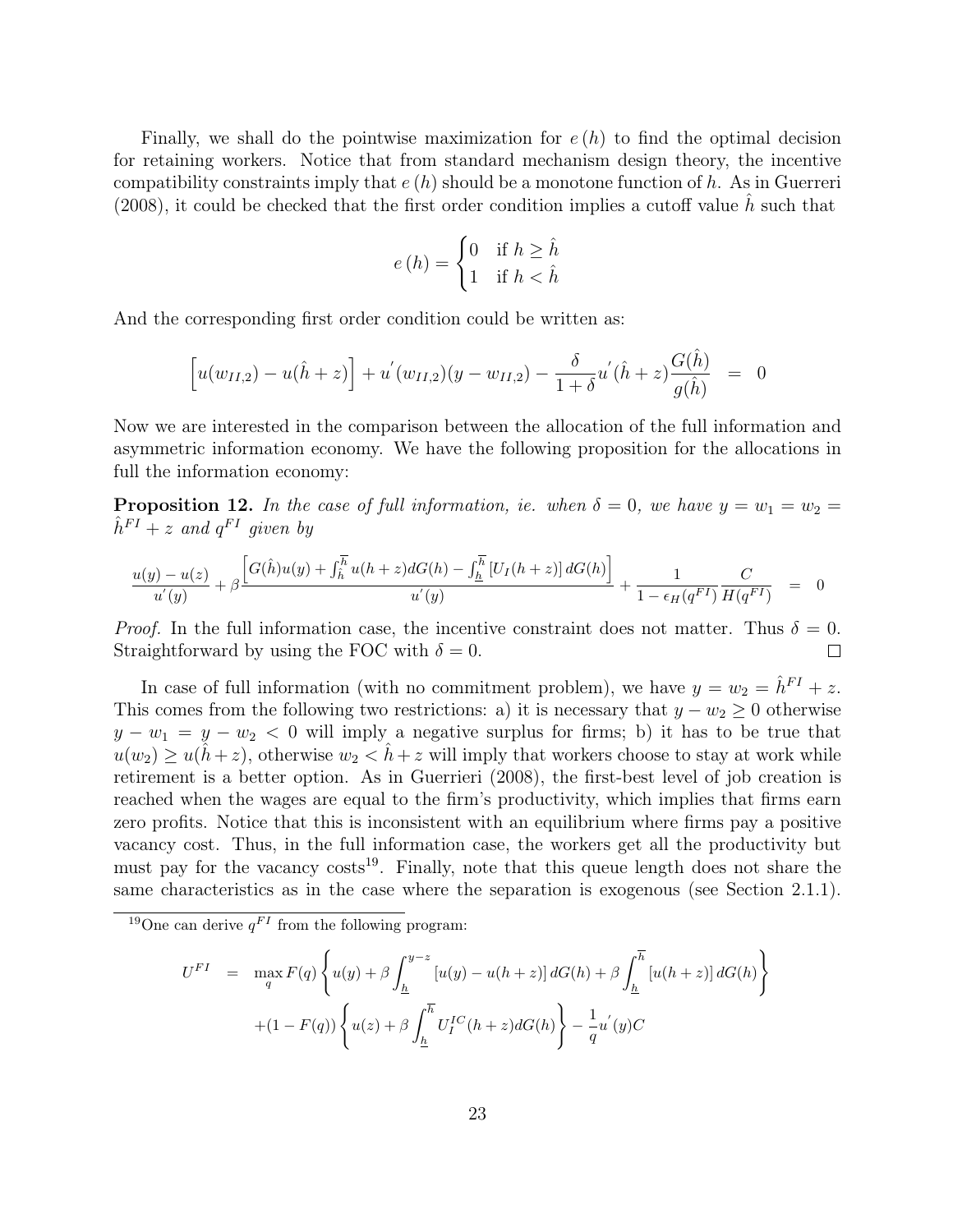Indeed, the endogeneity of the retirement age allows workers to push up the wages. On the other hand, when the retirement age is exogenous, the absence of a participation constraint allows firms to conserve positive profits, and thus a positive weight in the optimal sharing rule  $(\epsilon_H(q))$ . Now we are ready for the comparison:

**Proposition 13.** In the asymmetric information case, ie. when  $\delta > 0$ , we have

- $w_{II,1} < w_{II,2} < y$ ,
- $\hat{h}^{IC} < \hat{h}^{FI}$  and
- $q_{II} > q^{FI}$

Given that  $q^{FI} < q_{II}$  implies  $F(q^{FI}) > F(q_{II})$ , and since  $G(\hat{h}^{FI}) > G(\hat{h}^{IC})$ , we are able to conclude that  $F(q^{FI})G(\hat{h}^{FI}) > F(q_{II})G(\hat{h}_{II})$ : the job matching is inferior in the asymmetric information case.

 $\Box$ 

#### Proof. See Appendix N

This proposition shows that an increasing wage profile is induced in order to achieve commitment, contrary to the case with full information where the wages are constant. Given that the reservation threshold of the leisure value is lower in the economy with asymmetric information, the individuals choose then to retire sooner than in an economy with full information. Thus, imperfect information leads to under-employment. We have established that the ex ante and ex post heterogeneity both lead to the same results concerning this extensive margin. But the causes are not the same. Indeed, in the ex post heterogeneity case, workers do not know ex ante if they will work 1 or 2 periods, but ex post, they obtain this information and have the choice to retire or not (they do not have to commit). At the time of investment in vacancies, firms and workers share the same information. This is not the case when the heterogeneity is known by the worker ex ante, where firms must introduce a screening process in order to avoid hiring workers who know that they will work only one period. In the case of the ex post heterogeneity, the problem of the firm becomes the lack of commitment of the worker who has signed a long term contract: at the end of the life cycle, the firm must find how to hold the workers, even if their new information gives them incentives to retire. This power to quit the job without any cost leads firms to give all the productivity to the marginal worker, in the full information case. In the asymmetric information case, the rise in the wage allows firms to retain some workers. Nevertheless, the last wage is lower than the marginal productivity in order to prevent the worker from reporting that she is the marginal worker, asking in this case a too high wage (at the limit, the productivity).

Moreover, the queue length is longer in the economy with imperfect information: the efficiency of the matching process is thus lower. Hence, the under-employment linked to the individual decisions of retirement is magnified by the less efficient matching process.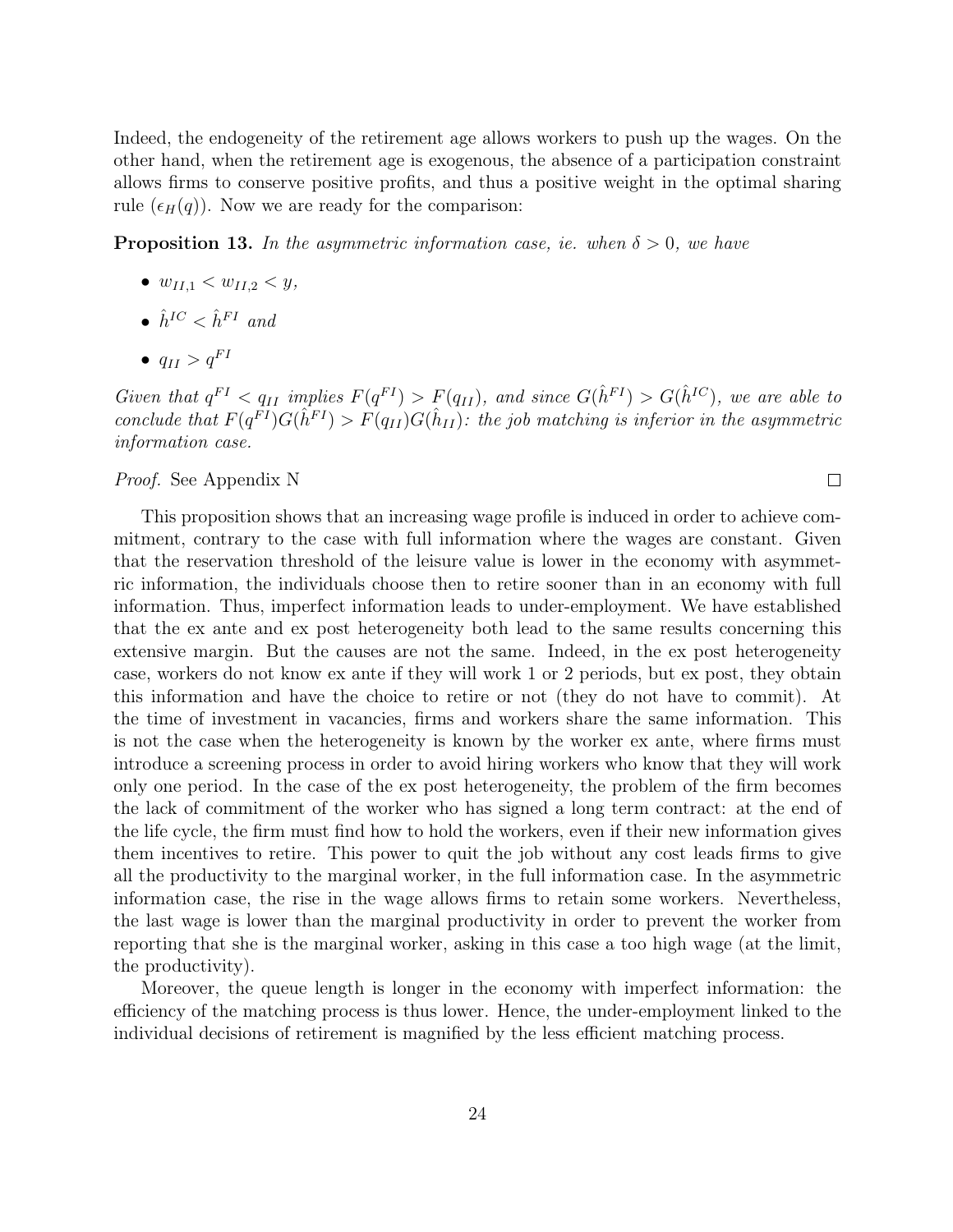### 4 Conclusion

In this paper, we deal with an adverse-selection problem within a competitive search environment, where the horizon of the worker is not perfectly observable for firms: one group is composed of workers who retire soon, and the second consists of workers who have high value in the job and would like to stay longer. Firms sink investment in vacancies ex ante and post contracts in the hope of attracting the right workers to recoup invest costs. Thus, we are concerned with the relationship between the expected duration of the employment relationship, the wages and the hiring decisions.

We first show that the long term employment relationship is preferred by the workers when information is complete. When workers are risk-averse, the wages are constant over the life cycle. We then deduce that if the information is asymmetrical in favor of the employees, the 'bad' workers can have an incentive to cheat, by applying for a long term contract and quitting before the end of the contract (there is no commitment). Nevertheless, in a basic model where the retirement decision is exogenous, we show that firms implement a screening process: the optimal separating contract distorts the allocation of the 'good' workers in order to prevent the 'bad' workers from applying for these jobs. This contract is characterized by wage dynamics which are age-increasing. This separating equilibrium always exists, but when the fraction of bad types is low, a pooling allocation can be constructed to make both types of worker better off, so that the separating equilibrium is Pareto dominated. From a theoretical point of view, these results are close to the ones discussed in Guerrieri, Shimer and Wright (2010), except that we do not deal with the intensive margin. With respect to the labor market of the older workers, our results give an alternative foundation to the rise of the wage with the worker's age. Indeed, in Lazear (1979), firms must deal with the problem with unobservability of the effort at work. Thus, an age-increasing wage profile solves a moral hazard problem. Nevertheless, our solution is closest to the one discussed by Salop and Salop (1976), who consider a Two-Part Wage mechanism to induce a self-selection. This Two-Part Wage device requires that a new employee pays the firm an entrance fee, in return for which she will receive in the subsequent periods a higher wage (the wages increase with the tenure of the workers). In the equilibrium, the workers should pay for their own turnover costs. This is equivalent to saying that this worker pays a deposit which is a guarantee corresponding to the consequences of the lack of commitment. We generalize this result in a context of an equilibrium search model and we show that this contract ensures the existence of a separating equilibrium.

In the second part, we endogenize the retirement decision. The interest of these extensions is to deal with the problem of the sub-optimality of the employment rate of the older workers. We have considered two cases: an ex ante or an ex post heterogeneity. As in the case where retirement is exogenous, both types of heterogeneity lead firms to post contracts allowing them to implement a screening process which leads to separating between the bad and the good type workers: in the long-term contract, the wage increases with the worker's age, reducing the welfare of the 'good' worker. When the workers know at the beginning of their careers the outside options they will get at the end of their life cycle, the employment rate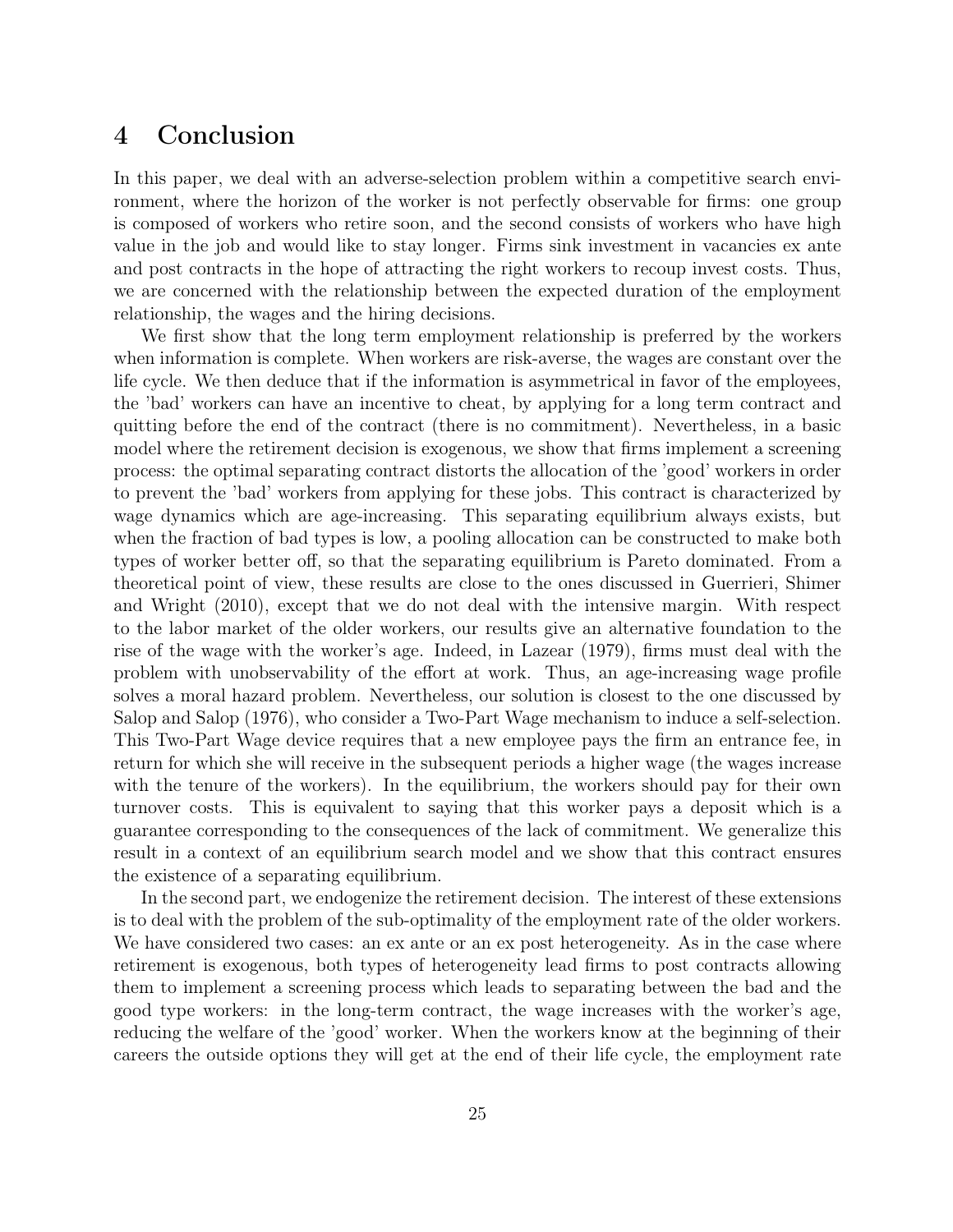of the older workers is lower than in an economy where the information is complete because distorted wage contracts reduce their labor supply. These results clearly suggest that the less transparent the SS system, the lower will be the employment rate of the older workers. Finally, in the case of an ex-post heterogeneity (e.g. in the case of an unexpected health or wealth shocks during the career), we show that if the shock is private information for the workers at the end of their life cycle, firms have less incentive to hire workers on longterm contracts, reenforcing the low employment rate of the older worker. Thus, it seems that under-employment of the older worker linked to the asymmetry in the information is a robust result, even if contracts can support a separating equilibrium in a competitive search environment.

# References

- [1] Kenneth Burdett & Shouyong Shi & Randall Wright, 2001. "Pricing and Matching with Frictions", Journal of Political Economy, vol. 109(5), pages 1060-1085, October.
- [2] Melanie Cao & Shouyong Shi, 2000. "Coordination, matching, and wages", Canadian Journal of Economics, vol. 33(4), pages 1009-1033, November.
- [3] Arnaud Cheron & Jean-Olivier Hairault & François Langot, 2011. "Age-Dependent Employment Protection", Economic Journal, vol. 121, pages 1477-1504.
- [4] Arnaud Cheron & Jean-Olivier Hairault & François Langot, 2013. "Life-Cycle Equilibrium Unemployment", Journal of Labor Economics, vol. 31 (4), pages 843-882, October.
- [5] David Cutler & Ellen Meara & Seth Richards-Shubik, 2011. "Healthy Life Expectency: Estimates and Implications for Retirement Age Policy ", NBER Retirement Research Center Paper, NB 10-11, November.
- [6] Manolis Galenianos & Philipp Kircher, 2012. "On The Game-Theoretic Foundations Of Competitive Search Equilibrium", International Economic Review, vol. 53(1), pages 1-21, 02.
- [7] Jonathan Gruber & David Wise, 1999. "Social Security and Retirement around the World", NBER Chapters, in: Social Security and Retirement around the World, pages 1-35 National Bureau of Economic Research, Inc.
- [8] Veronica Guerrieri & Robert Shimer & Randall Wright, 2010. "Adverse Selection in Competitive Search Equilibrium", Econometrica, vol. 78(6), pages 1823-1862, November.
- [9] Veronica Guerrieri, 2008. "Inefficient Unemployment Dynamics under Asymmetric Information", Journal of Political Economy, vol. 116(4), pages 667-708, 08.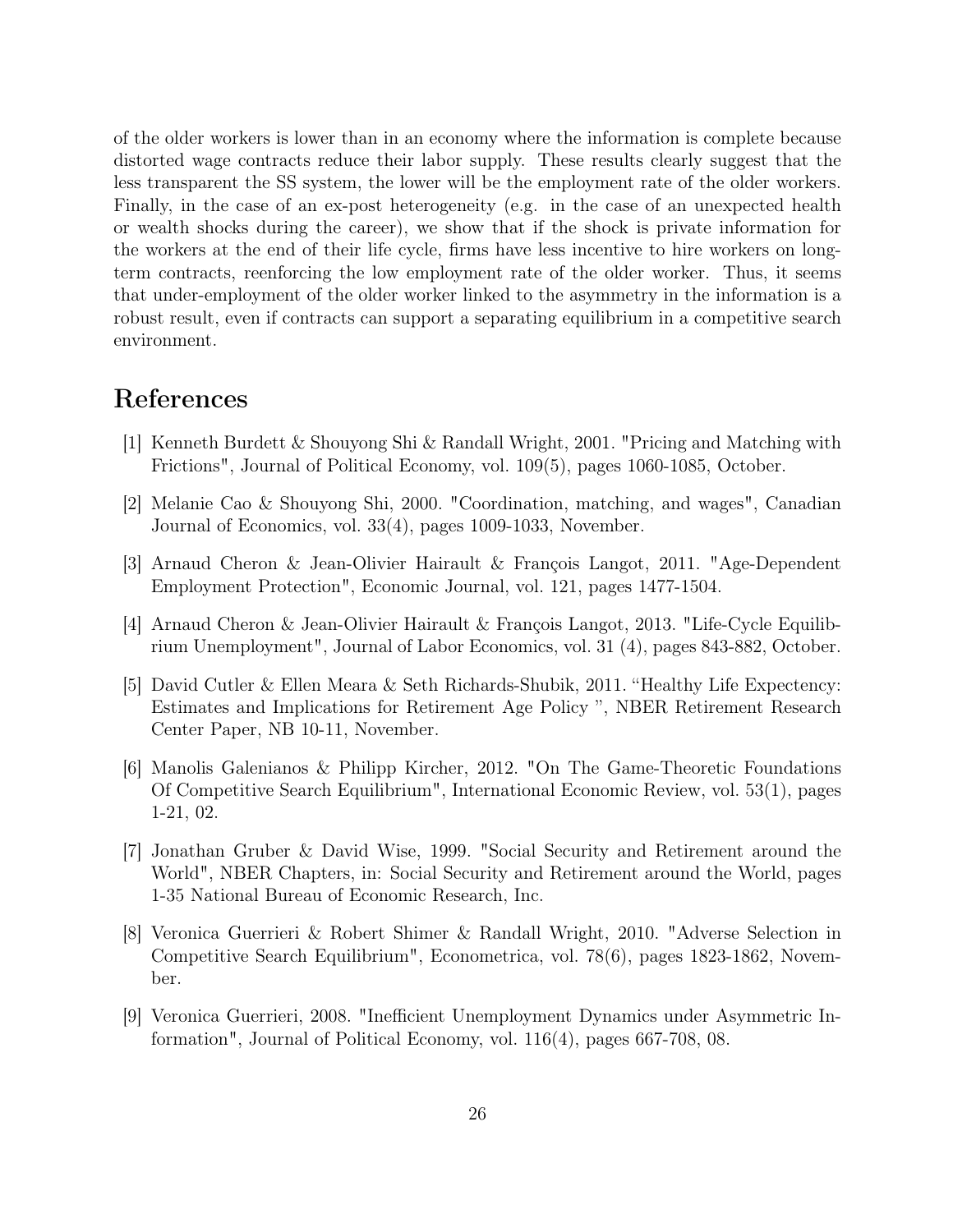- [10] Jean-Olivier Hairault & Francois Langot & Thepthida Sopraseuth, 2010. "Distance to Retirement and Older Workers' Employment: The Case for Delaying the Retirement Age", Journal of the European Economic Association, vol. 8(5), pages 1034-1076, 09.
- [11] Jean-Olivier Hairault & François Langot & Andre Zylberberg, 2012. "Equilibrium Unemployment and Retirement", IZA Discussion Papers 6511, Institute for the Study of Labor (IZA).
- [12] Edward Lazear, 1979. "Why is there mandatory retirement?" Journal of Political Economy, vol. 87(6), pages 1261-1284.
- [13] Guido Menzio & Irina Telyukova & Ludo Visschers, 2012. "Directed Search over the Life Cycle", PIER Working Paper Archive 12-002, Penn Institute for Economic Research, Department of Economics, University of Pennsylvania.
- [14] Espen Moen, 1997. "Competitive search equilibrium", Journal of Political Economy, vol. 105(2), pages 386-411.
- [15] Dale Mortensen, 2011. "Autobiography", Nobel Prize in Economics documents 2010-5, Nobel Prize Committee.
- [16] David Neumark, 2001, "Age discrimination legislation in the United States", NBER working paper, 8152.
- [17] Edmund Phelps, 1970, "Microeconomic Foundations of Employment and Inflation Theory", W.W. Norton & Company
- [18] Michael Rothschild & Joseph Stiglitz, 1976. "Equilibrium in Competitive Insurance Markets: An Essay on the Economics of Imperfect Information,", The Quarterly Journal of Economics, vol. 90(4), pages 629-649, November.
- [19] Joanne Salop and Steven Salop. "Self-Selection and Turnover in the Labor Market", Quarterly Journal of Economics, vol. 90(4), 619-627, November.
- [20] Shouyong Shi, 2006. "Wage differentials, discrimination and efficiency", European Economic Review, vol. 50(4), pages 849-875, May.
- [21] Shouyong Shi, 2002. "A Directed Search Model of Inequality with Heterogeneous Skills and Skill-Based Technology", Review of Economic Studies, vol. 69(2), pages 467-91, April.
- [22] Shouyong Shi, 2002. "Product Market and the Size-Wage Differential", International Economic Review, vol. 43(1), pages 21-54, February.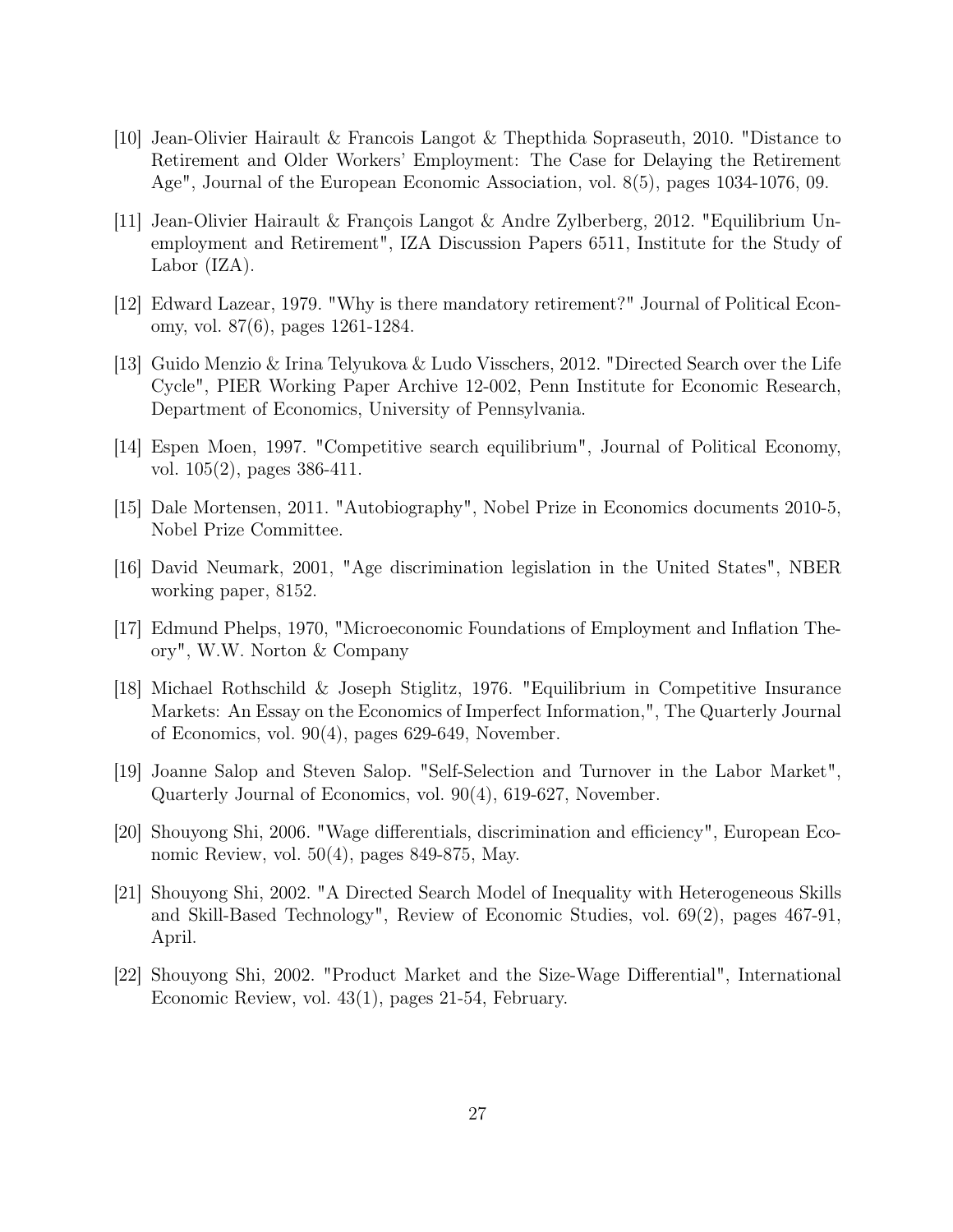### A Proof of the Proposition 1

The proof of Proposition 1 could be easily established by comparing the solutions of the following programs where we take  $p = 1$  and  $p = 0$  respectively:

$$
U_{II} = \max_{q} F(q) [u(w_1) + \beta u(w_2)] + (1 - F(q)) (u(z) + \beta U_I)
$$
  
s.to 
$$
H(q) [(1 + \beta) y - w_1 - \beta w_2] \ge C
$$

where,

$$
U_{I} = \max_{q} F(q) u(w) + (1 - F(q)) u(z)
$$
  
s.to  $H(q) [y - w] \ge C$ 

The solution for type II workers is determined by the following two equations (with  $\beta = 0$ , the following system gives the solution for type I workers)<sup>20</sup>:

$$
\frac{1 - \epsilon_H (q_{II})}{\epsilon_H (q_{II})} = \frac{y - w_{II}}{\frac{1}{u'(w_{II})} \times \left[ u (w_{II}) - \frac{1}{(1+\beta)} (\beta U_I + u (z)) \right]}
$$
  

$$
H (q_{II}) (1+\beta) [y - w_{II}] = C
$$

**Result 1:**  $w_{II} > w_I$ . Since the type-II's problem coincides with the type-I's problem with  $\beta = 0$ , it is sufficient to verify whether  $\frac{dw_{II}}{d\beta} > 0$ .

We thus consider the implicit function defined by rearranging the first order condition:

$$
I(w_{II}, \beta) = u(w_{II}) - \frac{1}{(1+\beta)} (\beta U_I + u(z)) - u'(w_{II}) (y - w_{II}) \frac{\epsilon_H (q_{II}(w_{II}))}{1 - \epsilon_H (q_{II}(w_{II}))} = 0
$$

where  $q_{II} (w_{II})$  is defined by the Free-entry condition.

We want to show  $\frac{dw_{II}}{d\beta} = -\frac{I_{\beta}}{I_{w_I}}$  $\frac{I_{\beta}}{I_{w_{II}}} > 0$ , where  $I_{\beta} = \frac{dI}{d\beta}$  and  $I_{w_{II}} = \frac{dI}{dw_{II}}$  $\frac{dI}{dw_{II}}$ . Given  $I(w_{II}, \beta)$ , we have

$$
I_{\beta} = -\frac{1}{(1+\beta)^{2}}U_{I} + \frac{1}{(1+\beta)^{2}}u(z)
$$
  

$$
-u^{'}(w_{II})\{y-w_{II}\} \times \frac{1}{(1-\epsilon_{H})^{2}}\epsilon_{H}^{'}\frac{1}{H^{'}(q_{II})}\frac{-C}{(1+\beta)^{2}(y-w_{II})}<0
$$
  

$$
\leq 0
$$

On the other hand,  $I(w_{II}, \beta)$  leads to

$$
I_{w_{II}} = \underbrace{u'(w_{II})}_{>0} - u''(w_y)(y - w_{II}) \left[ \frac{1}{1 - \epsilon_H} - 1 \right] + u'(w_{II}) \left[ \frac{1}{1 - \epsilon_H} - 1 \right]}_{>0}
$$
  

$$
-u'(w_{II})(y - w_{II}) \left( \frac{1}{1 - \epsilon_H} \right)^2 \left( \frac{1}{\epsilon_H} \frac{1}{H'(q_{II})} \frac{C}{1 + \beta} \left( \frac{1}{y - w_{II}} \right)^2 \right) > 0
$$

 $^{20}$ The elasticity for the workers' job finding rate and the elasticity for the firms' hiring probability admit the following relationship:  $\epsilon_F (q_{II}) = \epsilon_H (q_{II}) - 1$ .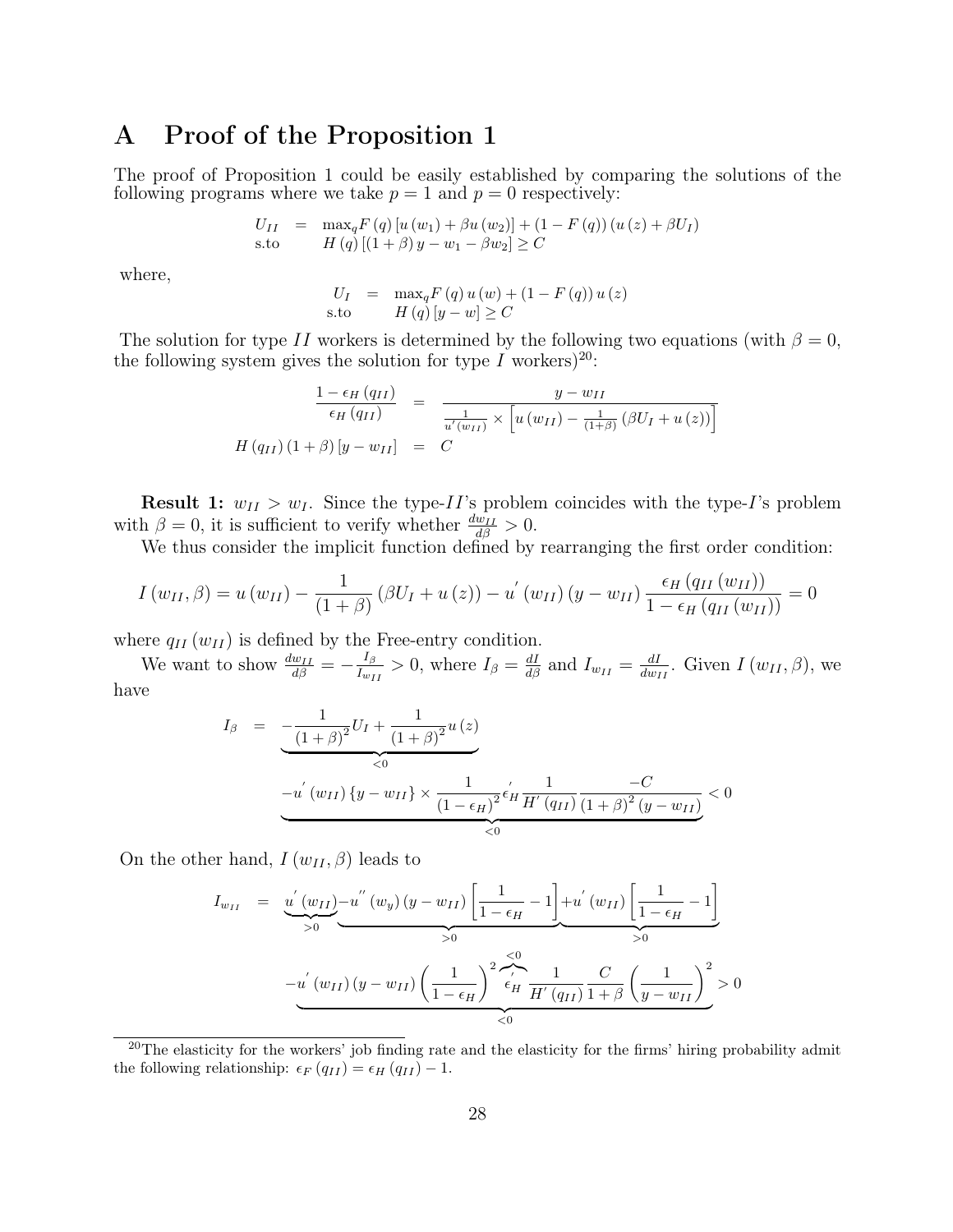Thus in total  $\frac{dw_{II}}{d\beta} > 0$ , leading to  $w_{II} > w_I$ .

**Result 2:**  $q_{II} < q_I$ . The simplest way is to use the same argument as above and to prove  $\frac{dq_{II}}{d\beta} < 0$ . We thus consider the implicit function defined and obtained by rearranging the first order condition:

$$
X (q_{II}, \beta) = 0
$$
  
=  $u (w_{II} (q_{II})) - \frac{1}{(1+\beta)} (\beta U_I + u(z)) - u' (w_{II} (q_{II})) (y - w_{II} (q_{II})) \frac{\epsilon_H (q_{II})}{1 - \epsilon_H (q_{II})}$ 

where  $w_{II}(q_{II})$  is defined and obtained by the Free-entry condition. Implicit function theorem leads to  $\frac{dq_{II}}{d\beta} = -\frac{X_{\beta}}{X_{q_I}}$  $\frac{X_{\beta}}{X_{q_{II}}}$ , where  $X_{q_{II}} = \frac{dX}{dq_{II}}$  $\frac{dX}{dq_{II}}$  and  $X_{\beta} = \frac{dX}{d\beta}$ . These derivatives are given by:

$$
X_{q_{II}} = \underbrace{u^{'}(w_{II}) \frac{dw_{II}}{dq_{II}} |_{FOC} - u^{''}(w_{y})(y - w_{II})}_{>0} \left[ \frac{1}{1 - \epsilon_{H}(q_{II})} - 1 \right] \frac{dw_{II}}{dq_{II}} |_{FOC}
$$
\n
$$
+ \underbrace{u^{'}(w_{II}) \left[ \frac{1}{1 - \epsilon_{H}(q_{II})} - 1 \right] \frac{dw_{II}}{dq_{II}} |_{FOC} - u^{'}(w_{II})(y - w_{II})} \left( \frac{1}{1 - \epsilon_{H}} \right)^{2} \frac{d\epsilon_{II}}{\epsilon_{II}}}_{>0}
$$
\n
$$
X_{\beta} = \underbrace{u^{'}(w_{II}) \frac{C}{H(q_{II})} \left( \frac{1}{1 + \beta} \right)^{2}}_{>0} - \underbrace{\frac{1}{(1 + \beta)^{2}} U_{I} + \frac{1}{(1 + \beta)^{2}} u(z)}_{<0}
$$
\n
$$
- \underbrace{\frac{\epsilon_{H}(q_{II})}{1 - \epsilon_{H}(q_{II})} \frac{C}{H(q_{II})} \left( \frac{1}{1 + \beta} \right)^{2} \left[ u^{''}(y - w_{II}) - u^{'} \right]}_{>0}
$$

There seems to be ambiguity for the sign of  $X_\beta$ . We now try to rearrange it in this way:

$$
X_{\beta} = \frac{1}{(1+\beta)^2} \left\{ u^{'}(w_{II}) \frac{C}{H(q_{II})} - U_I + u(z) - \frac{\epsilon_H(q_{II})}{1 - \epsilon_H(q_{II})} \frac{C}{H(q_{II})} \left[ u^{''}(y - w_{II}) - u^{'} \right] \right\}
$$
  
= 
$$
\frac{1}{(1+\beta)^2} \left\{ u^{'}(w_{II}) \frac{C}{H(q_{II})} - U_I + u(z) \frac{\epsilon_H(q_{II})}{1 - \epsilon_H(q_{II})} \frac{C}{H(q_{II})} u^{''}(y - w_{II}) + \frac{\epsilon_H(q_{II})}{1 - \epsilon_H(q_{II})} \frac{C}{H(q_{II})} u^{'} \right\}
$$

we combine terms containing  $u'$  to obtain:

$$
X_{\beta} = \frac{1}{(1+\beta)^2} \left\{ \frac{1}{1-\epsilon_H (q_{II})} u^{'}(w_{II}) \frac{C}{H (q_{II})} - U_I + u(z) - \frac{\epsilon_H (q_{II})}{1-\epsilon_H (q_{II})} \frac{C}{H (q_{II})} u^{''}(y-w_{II}) \right\}
$$

We use first order condition to rewrite

$$
X_{\beta} = \frac{1}{(1+\beta)^2} \left\{ \frac{1}{\epsilon_H} \left[ (1+\beta) u(w_{II}) - \beta U_I - u(z) \right] - U_I + u(z) - \frac{\epsilon_H (q_{II})}{1 - \epsilon_H (q_{II})} \frac{C}{H (q_{II})} u''(y - w_{II}) \right\}
$$
  

$$
= \frac{1}{(1+\beta)^2} \left\{ \frac{1}{\epsilon_H} \beta \left[ u(w_{II}) - U_I \right] + \underbrace{\sum_{\epsilon_H}^{>1} \left[ u(w_{II}) - u(z) \right] - \left[ U_I - u(z) \right] - \frac{\epsilon_H (q_{II})}{1 - \epsilon_H (q_{II})} \frac{C}{H (q_{II})} u''(y - w_{II})}_{>0} \right\}
$$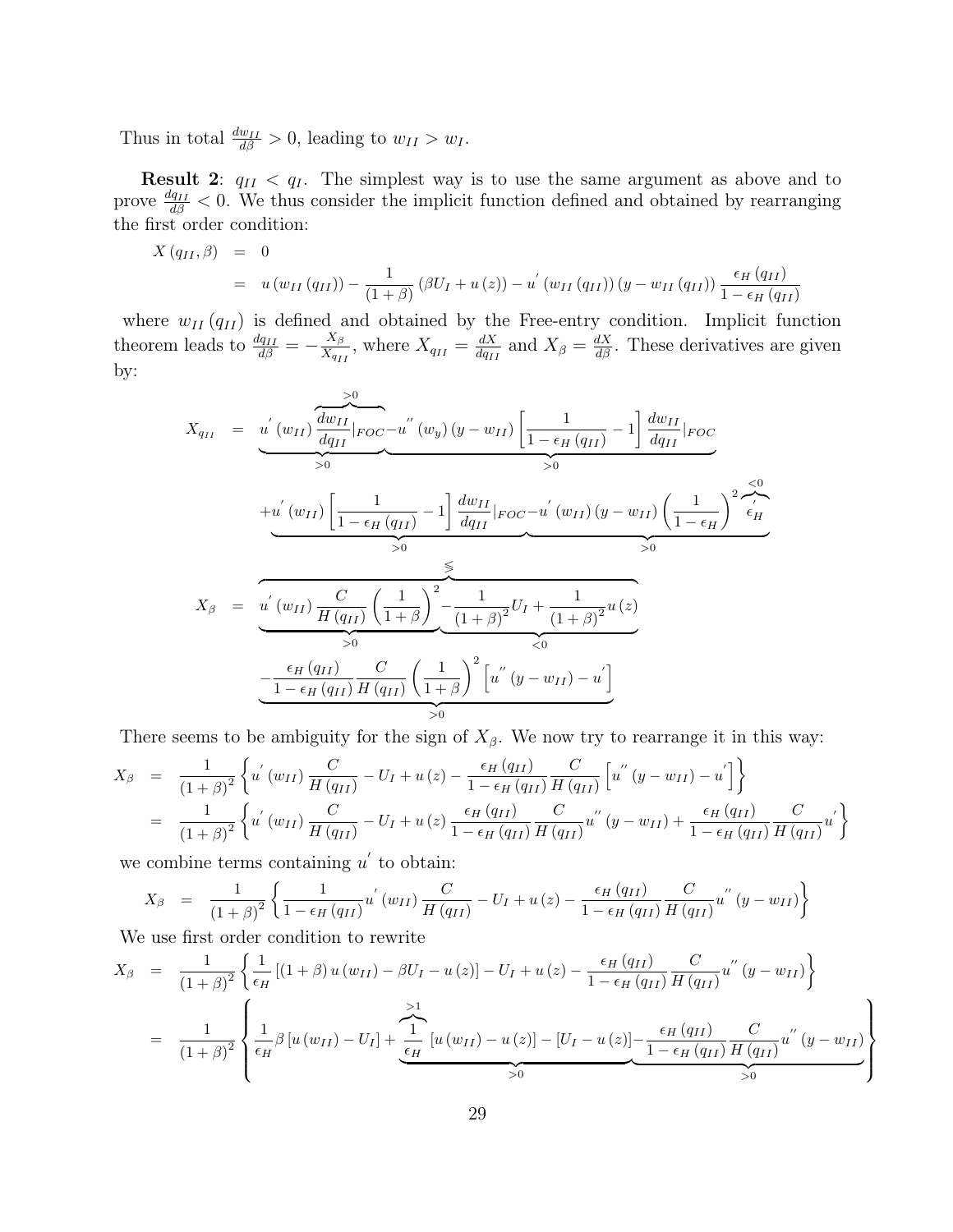We deduce that  $X_{\beta} > 0$ , and thus  $\frac{dq_{II}}{d\beta} = -\frac{X_{\beta}}{X_{q_I}}$  $\frac{X_{\beta}}{X_{q_{II}}}$  < 0. This implies that the surplus of the firms is increasing in the value of  $\beta$ , leading to  $q_{II} < q_I$ .

#### B Proof of Proposition 2

Proof. From Proposition 1, we have  $w_{II,1} = w_{II,2} = w_{II} > w_I = w_{I,1}$ , hence workers are better off in the ex post welfare. Now turn to the case concerning the ex ante welfare. Denote  $U_{II}$  the utility of a worker who can work for 2 periods, and  $U_I$  the worker who is only willing to work for 1 period, where

$$
U_{II} = F(q_{II}) [u (w_{II,1}) + \beta u (w_{II,2})] + (1 - F(q_{II})) [u (z) + \beta U_{I}]
$$
  
\n
$$
U_{I} = F(q_{I}) u (w_{I,1}) + (1 - F(q_{I})) u (z)
$$

 $(q_{II}, w_{II,1}, w_{II,2})$  and  $(q_I, w_I)$  represent the endogenous variables at optimal level.

We need to show that  $U_{II} > (1+\beta) U_I$ . Reorganizing terms, we could establish the result in the following manner.

$$
U_{II} = F(q_{II}) [u (w_{II,1}) + \beta u (w_{II,2})] + (1 - F(q_{II})) [u (z) + \beta U_I]
$$
  
\n
$$
= \{ F(q_{II}) [u (w_{II,1}) - u (z)] + u (z) \} + \beta \{ F(q_{II}) [u (w_{II,2}) - U_I] + U_I \}
$$
  
\n
$$
> U_I + \beta \{ F(q_{II}) [u (w_{II,2}) - U_I] + U_I \}
$$
  
\n
$$
> U_I + \beta U_I
$$

The first inequality is induced by virtue of Proposition 1, along with the facts that  $u(.)$  is an increasing function and F (.) is a decreasing function. We hence have  $F(q_{II})[u(w_{II,1})-u(z)] >$  $F(q_I) [u(w_{I,1}) - u(z)]$ , since each term on the left hand side is larger in value than the corresponding terms on the right hand side.

The second inequality is induced because of the following series of inequalities:

$$
\beta \left\{ F\left(q_{II}\right) \left[ u\left(w_{II,2}\right) - U_{I}\right] + U_{I} \right\} > \beta \left\{ F\left(q_{I}\right) \left[ u\left(w_{I,1}\right) - U_{I}\right] + U_{I} \right\} > \underbrace{\beta \left\{ F\left(q_{I}\right) \left[ u\left(w_{I,1}\right) - u\left(z\right) \right] + u\left(z\right) \right\}}_{=U_{I}}
$$

The first inequality of the above chain is owing to Proposition 1. And the second inequality of the above chain is obtained due to the fact that the equilibrium value  $U_I^x$ , which is defined by the solution of the following program  $U_I^x = \max \{F(q) [u(w) - x] + x\}$ , s.to  $H(q)(y-w) \geq C$ , is increasing in x. The proposition is thus shown. We shall make the supplementary remark that the result  $U_{II} > (1 + \beta) U_I$  implies that  $\frac{\partial U_{II}}{\partial \beta} > 1$ .

#### C Proof of Proposition 3

A separating contract always exists. We will show that the equilibrium allocation satisfies the 3 main assumptions (emphasized by GSW), which are required for the existence and uniqueness of the competitive search equilibrium.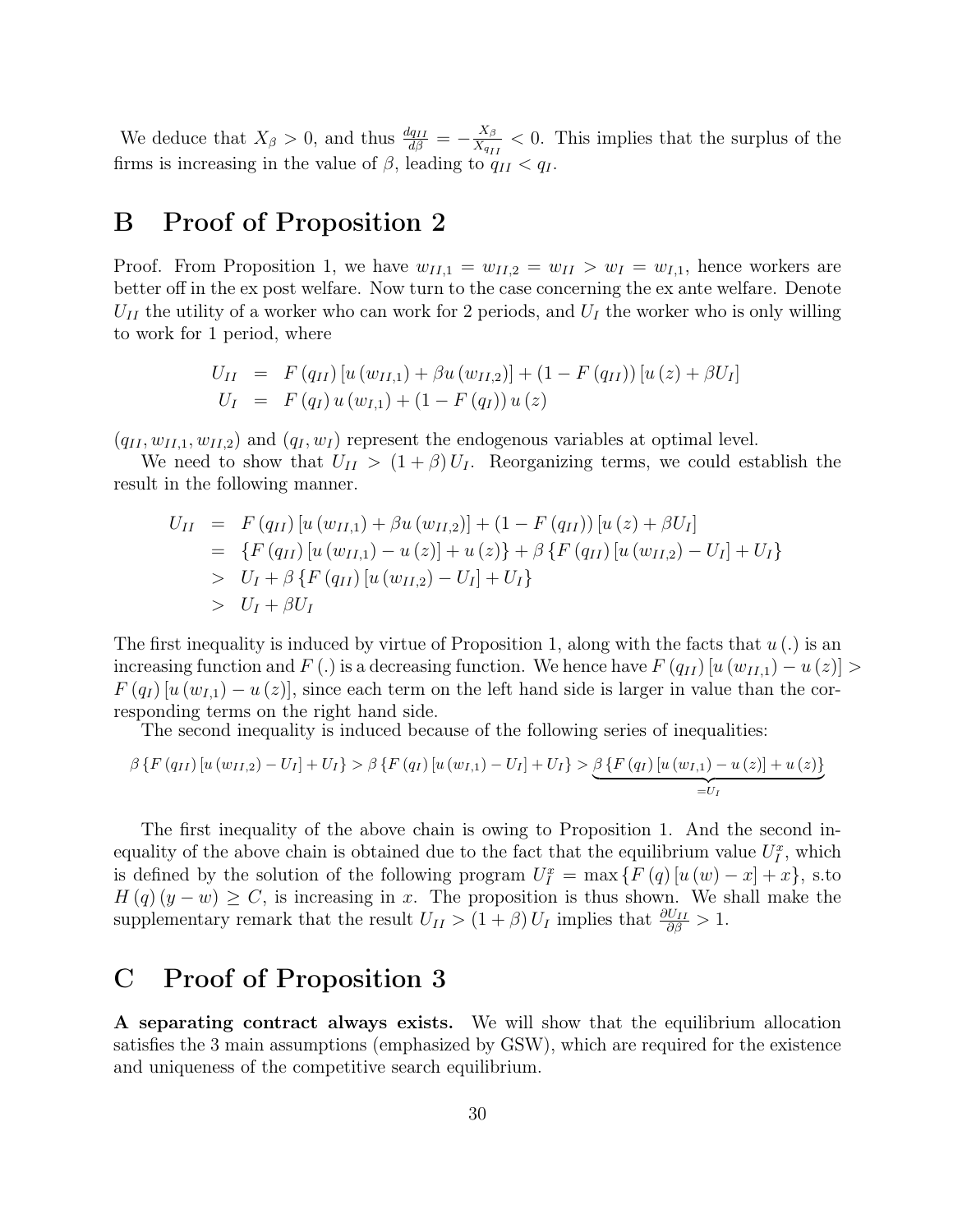- **A1)** Monotonicity. Given any wage profile  $(w_1, w_2)$ , the expost surplus of firms should be monotonic in p. This is satisfied, because  $(y - w_1) + \beta p_H (y - w_2) > (y - w_1) +$  $\beta p_L (y - w_2)$
- A2) Local non-satiation. Given any feasible wage profile  $(w_1, w_2)$ , there exists a wage profile  $(\hat{w}_1, \hat{w}_2)$  which is close enough to  $(w_1, w_2)$ , i.e., in some  $\epsilon$  neighborhood of  $(w_1, w_2)$  such that
	- 1) If for the firms,  $(y \hat{w}_1) + \beta p (y \hat{w}_2) > (y w_1) + \beta p (y w_2)$ , i.e.,  $(\hat{w}_1, \hat{w}_2)$  raises the principal's ex post surplus
	- 2) then, for the workers,  $u(\hat{w}_1)+\beta pu(\hat{w}_2)-u(z)+\beta pU_1 \le u(w_1)+\beta pu(w_2)-u(z)+$  $\beta pU_I$ , i.e.,  $(\hat{w}_1,\hat{w}_2)$  lowers the agent's expost surplus

This is possible: we consider sufficiently small adjustment  $(h, k)$  with  $\hat{w}_1 = w_1 + h$  and This is possible: we consider sumclently small adjustment  $(n, \kappa)$  with  $w_1 = w_1 + n$  and  $\hat{w}_2 = w_2 + k$ , such that  $1$ )  $\sqrt{h^2 + k^2} < \epsilon$ ,  $2$ )| $h$ |  $\lt \beta p |k|$  and  $3$ )  $u'(w_1) h + \beta p u'(w_2) k < 0$ .

- A3) Sorting (similar to single-crossing). Given any type i, and given any feasible wage profile  $(w_{1,i}, w_{2,i})$  for this type i, there exists a wage profile  $(\hat{w}_1, \hat{w}_2)$  which is close enough to  $(w_{1,i}, w_{2,i})$ , i.e., in some  $\epsilon$  neighborhood of  $(w_{1,i}, w_{2,i})$  such that
	- 1) for  $j \geq i$  (types better than i):

$$
u(\hat{w}_1) + \beta p_j u(\hat{w}_2) - u(z) + \beta p_j U_I \geq u(w_{1,i}) + \beta p_j u(w_{2,i}) - u(z) + \beta p_j U_I
$$

2) for  $j < i$  (types worse than i):

$$
u(\hat{w}_1) + \beta p_j u(\hat{w}_2) - u(z) + \beta p_j U_I < u(w_{1,i}) + \beta p u(w_{2,i}) - u(z) + \beta p_j U_I
$$

Proof of A3): consider an intermediary type  $p_{\alpha} = \alpha p_H + (1 - \alpha) p_L$  and consider a deviation  $(w_{1,\alpha} + h, w_{2,\alpha} + k)$ . For a type i worker, this deviating profile will change utility by approximately the following amounts:

$$
\{u(w_{1,\alpha} + h) + \beta p_{H}u(w_{2,\alpha} + k) - u(z) + \beta p_{H}U_{I}\} - \{u(w_{1,\alpha}) + \beta p_{H}u(w_{2,\alpha}) - u(z) + \beta p_{H}U_{I}\}\
$$
  
\n
$$
\approx u'(w_{1,\alpha}) h + \beta p_{H}u'(w_{2,\alpha}) k
$$
  
\n
$$
\{u(w_{1,\alpha} + h) + \beta p_{L}u(w_{2,\alpha} + k) - u(z) + \beta p_{L}U_{I}\} - \{u(w_{1,\alpha}) + \beta p_{L}u(w_{2,\alpha}) - u(z) + \beta p_{L}U_{I}\}\
$$
  
\n
$$
\approx u'(w_{1,\alpha}) h + \beta p_{L}u'(w_{2,\alpha}) k
$$

By continuity of linear functions and since  $p_L < p_H$ , we could always find a  $(h, k)$ with, for example,  $h < 0$  and  $k > 0$ , such that the increments satisfy

$$
u^{'}\left(w_{1,\alpha}\right)h + \beta p_{L}u^{'}\left(w_{2,\alpha}\right)k < 0 < u^{'}\left(w_{1,\alpha}\right)h + \beta p_{H}u^{'}\left(w_{2,\alpha}\right)k
$$
\n
$$
\updownarrow
$$
\n
$$
\frac{\beta p_{L}u^{'}\left(w_{2,\alpha}\right)}{u^{'}\left(w_{1,\alpha}\right)} < -\frac{h}{k} < \frac{\beta p_{H}u^{'}\left(w_{2,\alpha}\right)}{u^{'}\left(w_{1,\alpha}\right)}
$$

and if we require  $h = -\gamma k$ , then  $\sqrt{(w_{1,\alpha} + h - w_{1,\alpha})^2 + (w_{2,\alpha} + k - w_{2,\alpha})^2}$  can be make smaller than  $\epsilon$ , as long as  $k < \frac{\epsilon}{\sqrt{1+\gamma^2}}$ .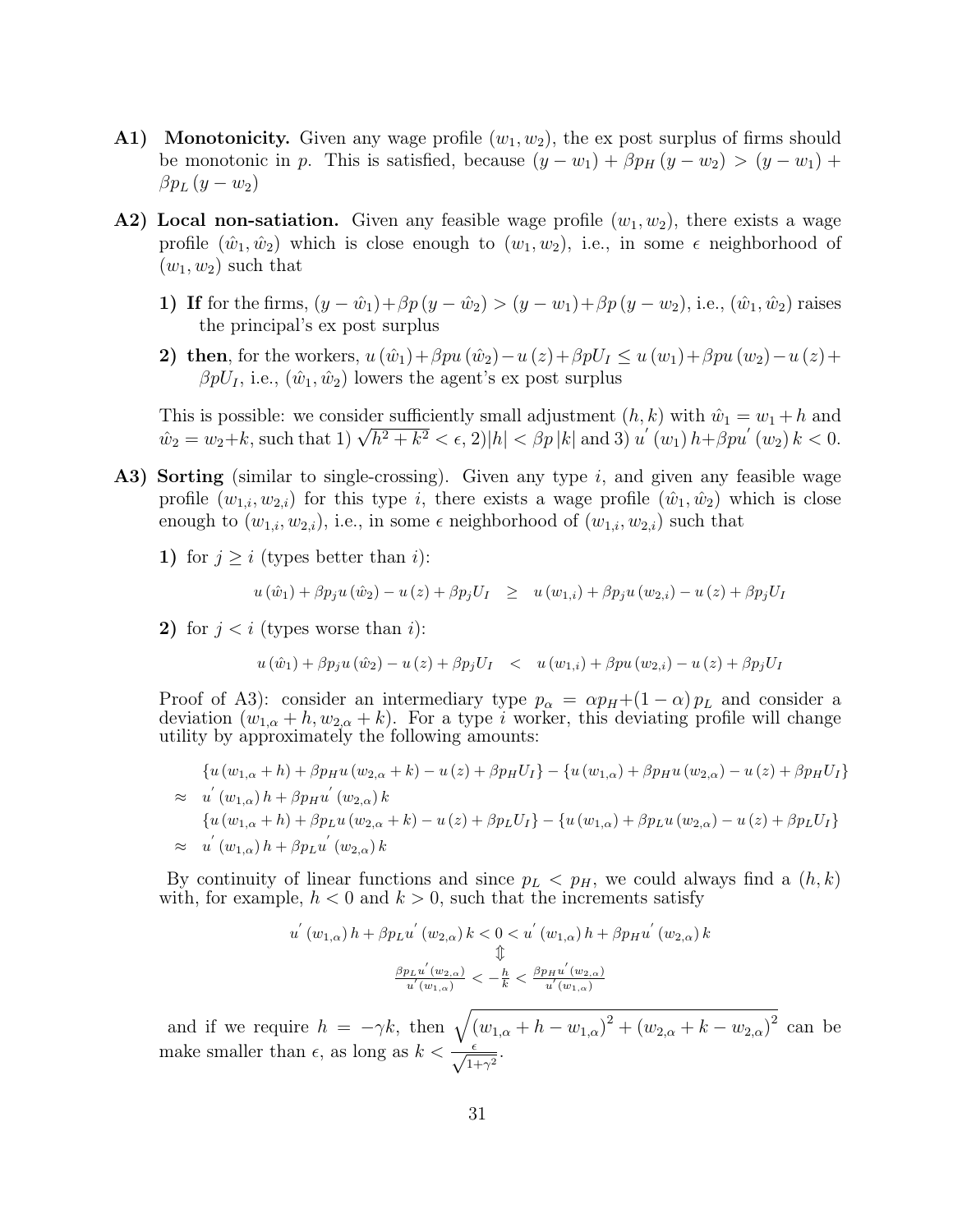### D Proof of Proposition 4

**Claim 1**:  $w_{1,H}^{AI} < w_{2,H}^{AI}$ . Consider the lagragian of the program:

$$
L = F(q) [u (w1) + \beta p_{H} u (w_{2})] + (1 - F(q)) (u (z) + \beta p_{H} U_{I})
$$
  
+  $\lambda \{H(q) [y - w_{1} + \beta p_{H} (y - w_{2})] - C\}$   
-  $\delta \{F(q) [u (w_{1}) + \beta p_{L} u (w_{2})] + (1 - F(q)) (u (z) + \beta p_{L} U_{I}) - U_{L}\}$ 

Solving the FOCs, with respect to  $w_1$ ,  $w_2$  and  $q$ :

$$
F(q) u^{'}(w_{1}) - \lambda H(q) - \delta F(q) u^{'}(w_{1}) = 0
$$
  

$$
F(q) \beta p_{H} u^{'}(w_{2}) - \lambda \beta p_{H} H(q) - \delta F(q) \beta p_{L} u^{'}(w_{2}) = 0
$$
  

$$
F^{'}(q) [u(w_{1}) + \beta p_{H} u(w_{2}) - u(z) - \beta p_{H} U_{I}]
$$

$$
+\lambda H^{'}(q)[y-w_{1}+\beta p_{H}(y-w_{2})]-\delta F^{'}(q)[u(w_{1})+\beta p_{L}u(w_{2})] - (u(z)+\beta p_{L}U_{I})\} = 0
$$

We can rearrange the two first FOC to obtain the following equations:

$$
u'(w_{1,H}^{AI}) = \frac{\lambda q}{1 - \delta}
$$
  

$$
u'(w_{2,H}^{AI}) = \frac{\lambda q}{1 - \delta \frac{p_L}{p_H}} < \frac{\lambda q}{1 - \delta} = u'(w_{1,H}^{AI})
$$

We deduce that (i)  $w_{1,H}^{AI} < w_{2,H}^{AI}$  and (ii)  $0 < \delta < 1$ .

*Claim 2a*:  $w_{1,H}^{AI} < w_L$ . Suppose  $w_{1,H}^{AI} \geq w_L$ . Because we already established  $w_{1,H}^{AI} <$  $w_{2,H}^{AI}$ , then from the binding IC constraint

$$
F(q_H^{AI}) [u (w_{1,H}^{AI}) + \beta p_L u (w_{2,H}^{AI})] + (1 - F (q_H^{AI})) (u (z) + \beta p_L U_I)
$$
  
=  $F(q_L) [u (w_{1,L}) + \beta p_L u (w_{2,L})] + (1 - F (q_L)) (u (z) + \beta p_L U_I)$   
=  $U_L$ 

We could conclude that  $F(q_H^{\text{AI}}) \leq F(q_L)$ . Thus  $q_H^{\text{AI}} \geq q_L$ .

The FOC with respect to  $q$  for type  $H$  could be rewritten in the following way:

$$
\frac{1}{1-\delta} \frac{1}{u' \left(w_{1,H}^{IC}\right)} \left\{ \left[u\left(w_{1}\right)+\beta p_{H} u\left(w_{2}\right)-u\left(z\right)-\beta p_{H} U_{I}\right]-\delta\left[u\left(w_{1}\right)+\beta p_{L} u\left(w_{2}\right)-u\left(z\right)-\beta p_{L} U_{I}\right]\right\}
$$
\n
$$
= -\frac{H^{'}\left(q\right)}{F'\left(q\right)} \frac{1}{q} \frac{C}{H\left(q\right)}
$$

The FOC with respect to q for type L could be rewritten in the following way:

$$
\frac{1}{u'(w_L)}\left[u(w_L) + \beta p_L u(w_L) - u(z) - \beta p_L U_I\right] = -\frac{H'(q)}{F'(q)}\frac{1}{q}\frac{C}{H(q)}
$$

First, we notice that, the RHS of both FOC is strictly decreasing in  $q$ . Because we can make use of the relationship  $H(q) = F(q) q$  to rewrite it as

$$
-\frac{H^{'}\left(q\right)}{F^{'}\left(q\right)}\frac{1}{q}\frac{C}{H\left(q\right)} = -\frac{H^{'}\left(q\right)}{\frac{H^{'}\left(q\right)}{q} - \frac{H\left(q\right)}{q^2}}\frac{1}{q}\frac{C}{H\left(q\right)} = \underbrace{\frac{\epsilon_H}{1 - \epsilon_H}}_{\text{decreasing in }q_H} \frac{C}{H\left(q\right)}
$$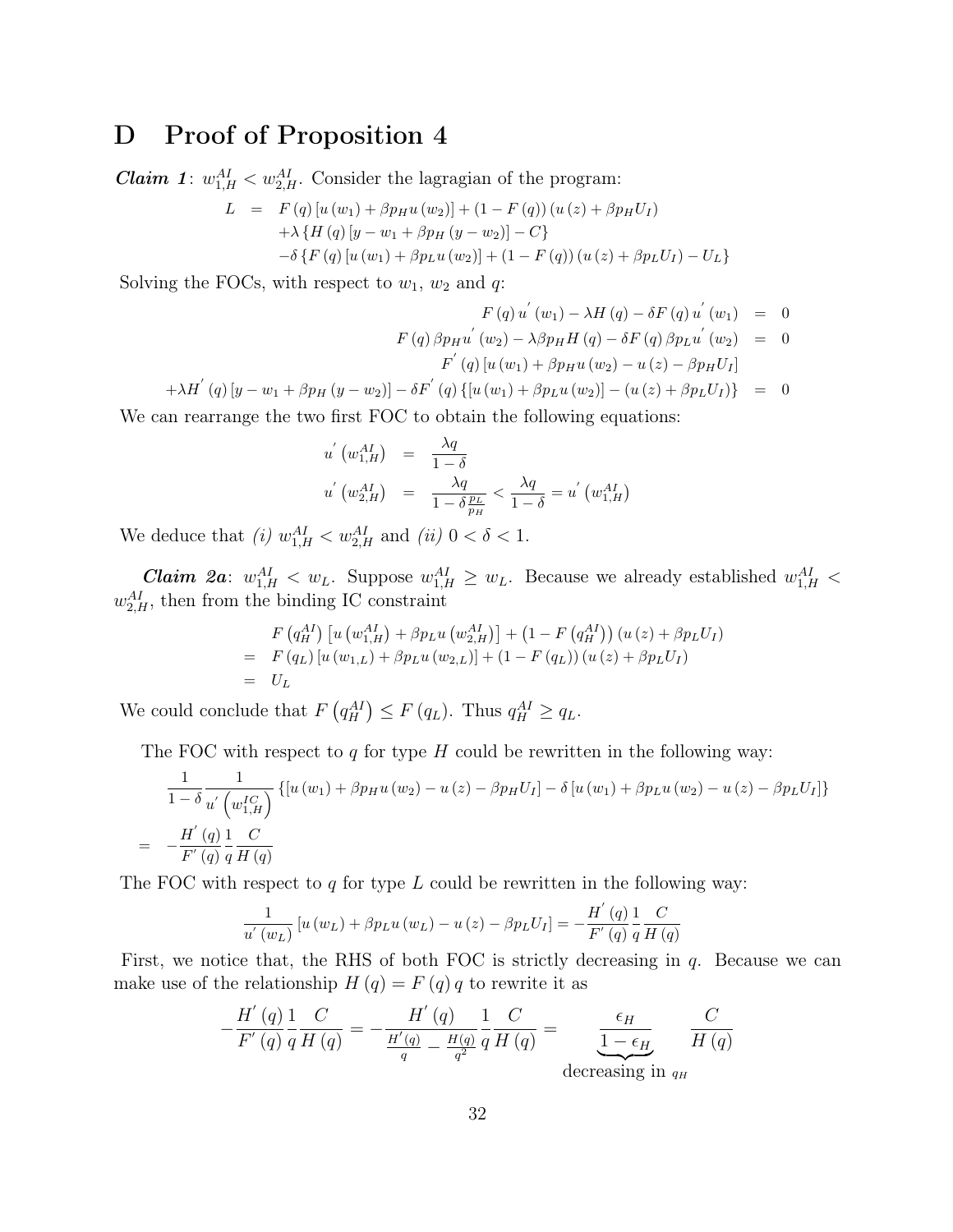Secondly, it could be noticed that if we substitute  $w<sub>L</sub>$  on the LHS of the FOC for type H, it becomes:

$$
LHS_{type\ H}(w_L, w_L) = \frac{1}{1-\delta} \frac{\left\{ \left[ u(w_L) + \beta p_H u(w_L) - u(z) - \beta p_H U_I \right] - \delta \left[ u(w_L) + \beta p_L u(w_L) - u(z) - \beta p_L U_I \right] \right\}}{u'(w_L)}
$$
  
= 
$$
\underbrace{\frac{1}{1-\delta} \frac{\beta (p_H - p_L) \left[ u(w_L) - U_I \right]}{u'(w_L)} + \frac{\left[ u(w_L) + \beta p_L u(w_L) - u(z) - \beta p_L U_I \right]}{u'(w_L)}}_{=LHS_{type\ L}}
$$

Thus  $LHS_{type\ H}(w_L, w_L)$  is always greater than the LHS of the FOC for type L, i.e.  $LHS_{type\ H}(w_L, w_L) > LHS_{type\ L}(w_L, w_L)$ . But if it is so, then  $LHS_{type\ H}(w_{1,H}^{AI}, w_{2,H}^{AI}) >$  $LHS_{type\ H}(w_L, w_L)$ , because we supposed  $w_L \leq w_{1,H}^{AI} < w_{2,H}^{AI}$ .

These will imply that the RHS of the FOC for type  $H$  should be strictly greater than the RHS of the FOC for type L, i.e.  $RHS_{type H} > RHS_{type L}$ . Since the RHS of both FOCs have the same functional form, then it must be that  $q_H^{AI} < q_L$ , given that the RHS is decreasing in q. However, we established at the beginning of this proof that  $q_H^{AI} \ge q_L$ , we could reach the contradiction.

*Claim 2b*:  $w_H < w_{2,H}^{AI}$ . This could be shown using the same way as in the proof of claim 2a. Thus in total we have  $w_{1,H}^{AI} < w_L < w_H < w_{2,H}^{AI}$ .

*Claim 3:*  $U_H^{IC} < U_H$ . This is true because  $U_H^{AI}$  is the utility at the maximum level of an optimization program with an additional constraint, compared to  $U_H$ .

#### E Proof of Proposition 5

Consider a pooling allocation which treats both types identically. All firms post  $w_{1st}$  period =  $w_{2}$ nd period =  $w_{\alpha}$ . The queue length  $q_{\alpha} = \alpha \frac{N}{M} + (1 - \alpha) \frac{N}{M} = \frac{N_H}{M} + \frac{N_L}{M}$  will satisfy:

$$
H(q_{\alpha})\left[ (y - w_{\alpha}) + \beta p_{\alpha} \left( y - w_{\alpha} \right) \right] = C
$$

where  $p_{\alpha} = \alpha p_H + (1 - \alpha) p_L$ . Furthermore, let  $(q_{\alpha}, w_{\alpha})$  be the solution of the following program:

$$
U_{\alpha} = \max F(q) [u(w_{\alpha}) + \beta p_{\alpha} u(w_{\alpha})] + (1 - F(q)) (u(z) + \beta p_{\alpha} U_I)
$$
  
s.to 
$$
H(q) [y - w_{\alpha} + \beta p_{\alpha} (y - w_{\alpha})] = C
$$

If we compare the above zero profit condition  $(H (q_{\alpha}) [(y - w_{\alpha}) + \beta p_{\alpha} (y - w_{\alpha})] = C)$  to firms' zero profit condition in the separating equilibrium with asymmetric information,  $H(q_H^{IC})\left[ (y-w_{1,H}^{IC}) + \beta p_H (y-w_{2,H}^{IC}) \right] = C$ , we notice that, when  $p_\alpha \to p_H$ , i.e., when the fraction of bad workers is sufficiently low, the optimization program constructed just above approaches the optimization program for the type- $H$  workers in the full information  $(FI)$ case where IC constraint is absent. This implies that, when  $p_{\alpha} \to p_H$ , we obtain  $w_{\alpha} \to w_H^{FI}$ and  $q_{\alpha} \to q_H^{FI}$ , hence the good workers will be better off in terms of expected utility, when the fraction of bad workers is negligible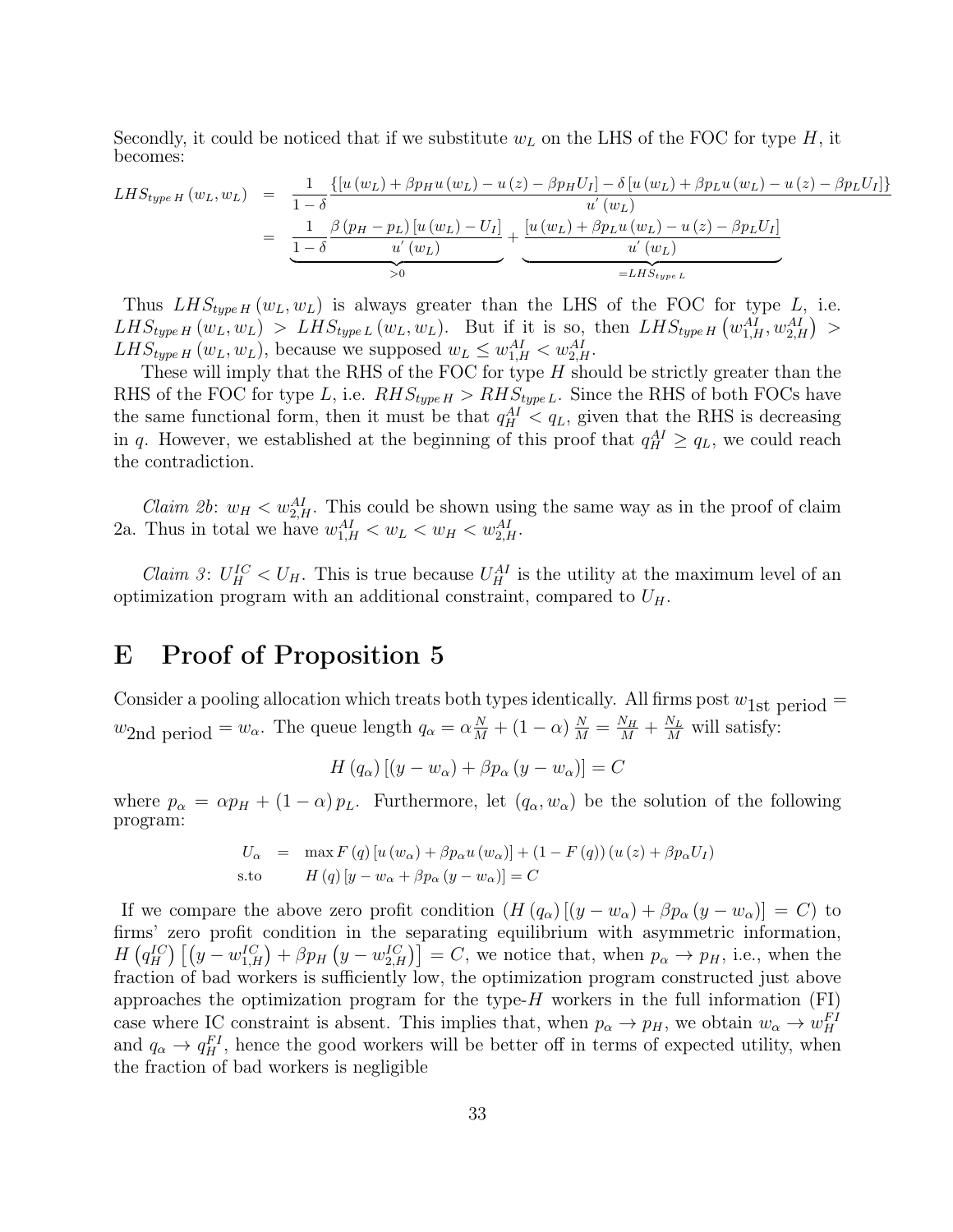Furthermore, recall that in the full information case, the equilibrium allocation is such that  $q_H^{FI} < q_L^{FI}$  and  $w_H^{FI} > w_L^{FI}$ . These two inequalities imply that the type L-workers could be employed more often, and receive higher ex post wages under this constructed pooling allocation. We could in turn conclude that the bad workers will also be better off in terms of expected utility under this pooling contract.

#### F When all the workers choose to retire after 2 periods

Firstly consider the case where both individuals are of type-I, where  $h_1 < h_2 \leq \hat{h}^{FI}$ , with  $\hat{h}^{FI}$ being the threshold. In this situation, we have  $\max \{U_I(h), U_{II}(h)\} = U_{II}(h), \forall h \langle \hat{h}^{FI} \rangle$ . The optimal decisions are the solution of the following program:

$$
U_{II} = \max_{q,w_1,w_2} \{ F(q) [u(w_1) + \beta u(w_2)] + (1 - F(q)) [u(z) + \beta \max [U_{1p}, u(h+z)]] \}
$$
  
s.to 
$$
H(q) [y - w_1 + \beta (y - w_2)] \ge C
$$

$$
U_{1p} = \max_{q,w} \{ F(q) u(w) + (1 - F(q)) u(z) \}
$$
  
s.to 
$$
H(q) [y - w] \ge C
$$

We would like to make 2 remarks concerning this formulation:

- There is an important assumption we would like to adopt here: notice that  $U_{1p}$  is not defined as a function of  $h$ , because we would like to focus on the situation where the wages do not rise by virtue of the increase of home production level. This could also be interpreted as a re-evaluation of the retirement plan. In this case, with  $U_{1p}$  being not a function of  $h$ , we would have the property that workers who receive repeated short-term contracts earn constant wages.
- Implicitly, we are in the cases where  $U_{I,h_1} = U_{1p} + \beta u (h_1 + z) \leq U_{II,h_1}$ , and  $U_{I,h_2} =$  $U_{1p} + \beta u (h_2 + z) \leq U_{II,h_2}$ . This means that at the expected home production level  $h_1 < \hat{h}^{FI}$  and  $h_2 < \hat{h}^{FI}$ , workers choose to work in the second period instead of retiring.

**Proposition 14.** The optimal allocation is characterized by (i)  $w_1 = w_2 = w^{FI}$ , (ii)  $q = q^{FI}$ and  $\frac{dw^{FI}}{dh} \geq 0$  and (iii)  $\frac{dq^{FI}}{dh} \geq 0$  (Comparative statics).

Proof. Characteristic 1 (FOC):

It could be shown that the first order condition is such that  $w_1 = w_2 = w^{FI}$ , and

$$
\frac{F'(q^{FI})}{H'(q^{FI})}(-1)\frac{C}{(y-w^{FI})^2}(-1)\left[u\left(w^{FI}\right)-u\left(h+z\right)\right]+F\left(q^{FI}\right)u'\left(w^{FI}\right) = 0
$$
\n
$$
\frac{\left[ (1+\beta)u\left(w^{FI}\right)-u(z)-\beta \max\left[U_{1p},u\left(h+z\right)\right]\right]}{u'\left(w^{FI}\right)}}{\frac{u'\left(w^{FI}\right)}{(1+\beta)(y-w^{FI})}} = \frac{\epsilon_H(q^{FI})}{1-\epsilon_H(q^{FI})}
$$

Characteristic 2:  $U_{II,h_1} < U_{II,h_2}$ . Proof: by Envelope theorem: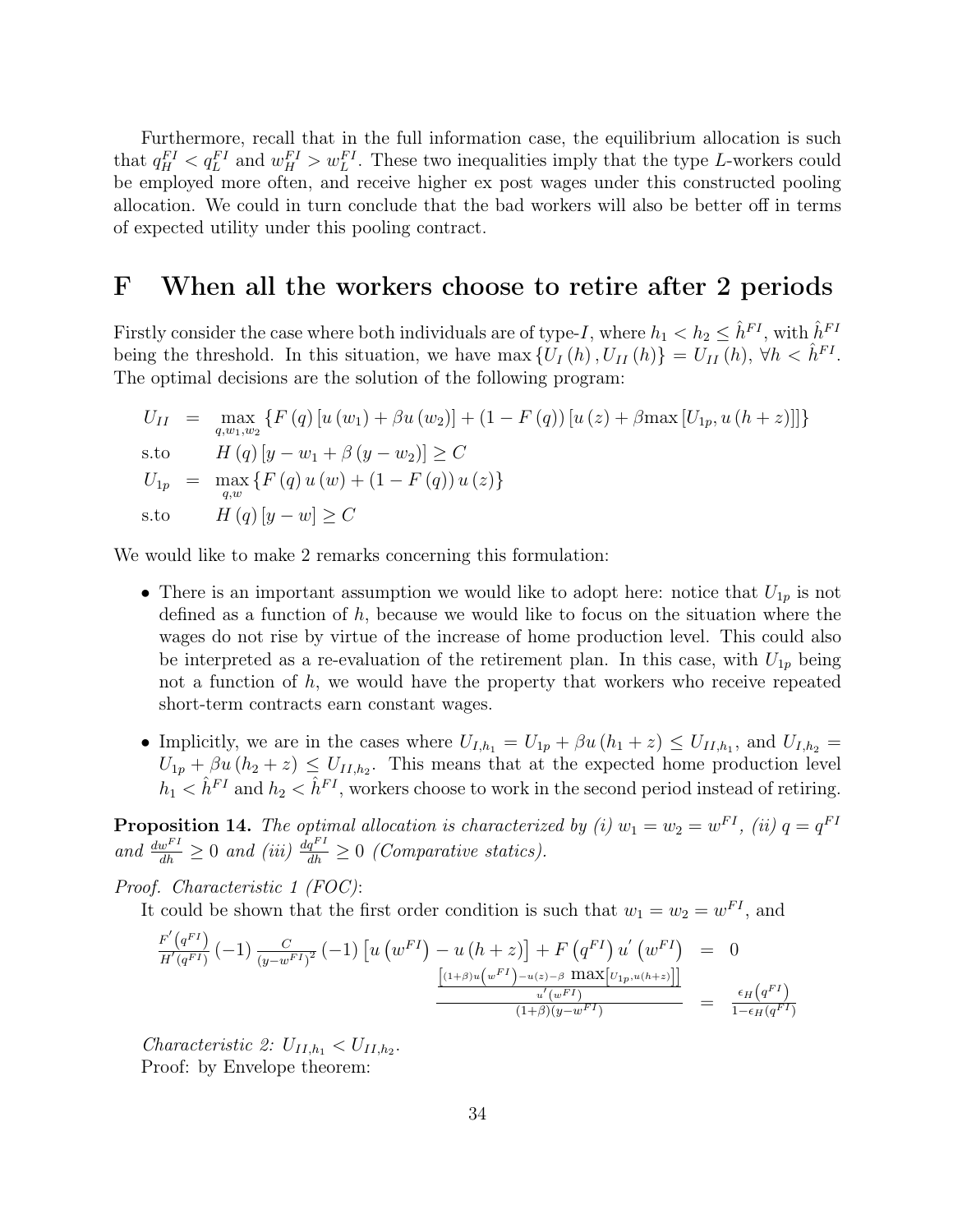$$
\frac{dU_{II}}{dh} = 1_{U_{1p} \le u(h+z)} \times \beta (1 - F(q)) u'(h+z) \ge 0
$$

where  $1_{U_{1p} \leq u(h+z)}$  is an indicator function such that  $1_{U_{1p} \leq u(h+z)} =$  $\int 1$  if  $U_{1p} \leq u(h+z)$ 0 if  $U_{1p} > u (h + z)$ Subsequently, given  $h_1 < h_2$ , we would obtain  $U_{II,h_1} < U_{II,h_2}$ .

Above is the sketch of the proof, because we made use the Envelope condition as a shortcut. Now we are going to give more details:

Specifically, we substitute out  $q$  by the binding zero net profit constraint to obtain

$$
U_{II} (h + z) = F (q^{FI} (w^{FI})) [(1 + \beta) u (w^{FI}) - u (z) - \beta \max [U_{1p}, u (h + z)]]
$$
  
+ [u (z) + \beta \max [U\_{1p}, u (h + z)]]

and we differentiate with respect to  $h$  at two sides, we obtain

$$
\frac{\partial U_{II}(h+z)}{\partial h} = \underbrace{\left\{\begin{array}{l} \frac{F'(q^{FI})}{H'(q^{FI})} \frac{C}{(1+\beta)(y-w^{FI})^2} \left[ (1+\beta) u(w^{FI}) - u(z) - \beta \max[U_{1p}, u(h+z)] \right] \end{array}\right\}}_{=0 \text{ by FOC}} + \left\{ \begin{array}{l} \frac{1}{2} \frac{dw^{FI}}{dh} \\ + \beta F(q^{FI}) u'(w^{FI}) \end{array}\right\}}_{=0 \text{ by FOC}} \\ = \left\{ \begin{array}{l} \frac{1}{2} U_{I \leq u(h+z)} \times \left[ -\beta F(q^{FI}) u'(h+z) + \beta u'(h+z) \right] \\ \geq 0 \end{array}\right\}
$$

Characterstic 3 [comparative statics]:  $\frac{dw^{FI}}{dh} \geq 0$  and  $\frac{dq^{FI}}{dh} \geq 0$ .

Proof: Consider the following implicit function obtained by rearranging the first order condition:

$$
X1\left(w^{FI},h\right) = u\left(w^{FI}\right) - \frac{1}{1+\beta}u\left(z\right) - \frac{\beta}{1+\beta}\max\left[U_{1p},u\left(h+z\right)\right] - u'\left(w^{FI}\right)\left(y - w^{FI}\right)\frac{\epsilon_H\left(q\left(w^{FI}\right)\right)}{1 - \epsilon_H\left(q\left(w^{FI}\right)\right)} = 0
$$

where  $q(w)$  defines q as a function of w by the binding zero net profit condition.

$$
\frac{dw^{FI}}{dh} = -\frac{X1_h}{X1_{w^{FI}}}
$$
\n
$$
= -\frac{1_{U_I \le u(h+z)\frac{\beta}{1+\beta}}\left(-u'(h+z)\right)}{u'-u'' \times (y-w) \times \frac{\epsilon_H}{1-\epsilon_H} - u' \times (-1) \times \frac{\epsilon_H}{1-\epsilon_H} - u' \times (y-w) \times (1-\epsilon_H)^{-2} \epsilon'_H \times \frac{1}{H'} \frac{C}{(y-w)^2}}
$$
\n
$$
\ge 0
$$

Analogously, consider the following implicit function  $X2(q^{FI}, h) = 0$ , where  $X2(q^{FI}, h)$  is obtained by rearranging the first order condition:

$$
X2\left(q^{FI},h\right) = u\left(w\left(q^{FI}\right)\right) - \frac{1}{1+\beta}u\left(z\right) - \frac{\beta}{1+\beta}\max\left[U_{1p},u\left(h+z\right)\right] - u'\left(w\left(q^{FI}\right)\right)\left(y - w\left(q^{FI}\right)\right) \frac{\epsilon_H\left(q^{FI}\right)}{1-\epsilon_H\left(w\left(q^{FI}\right)\right)}
$$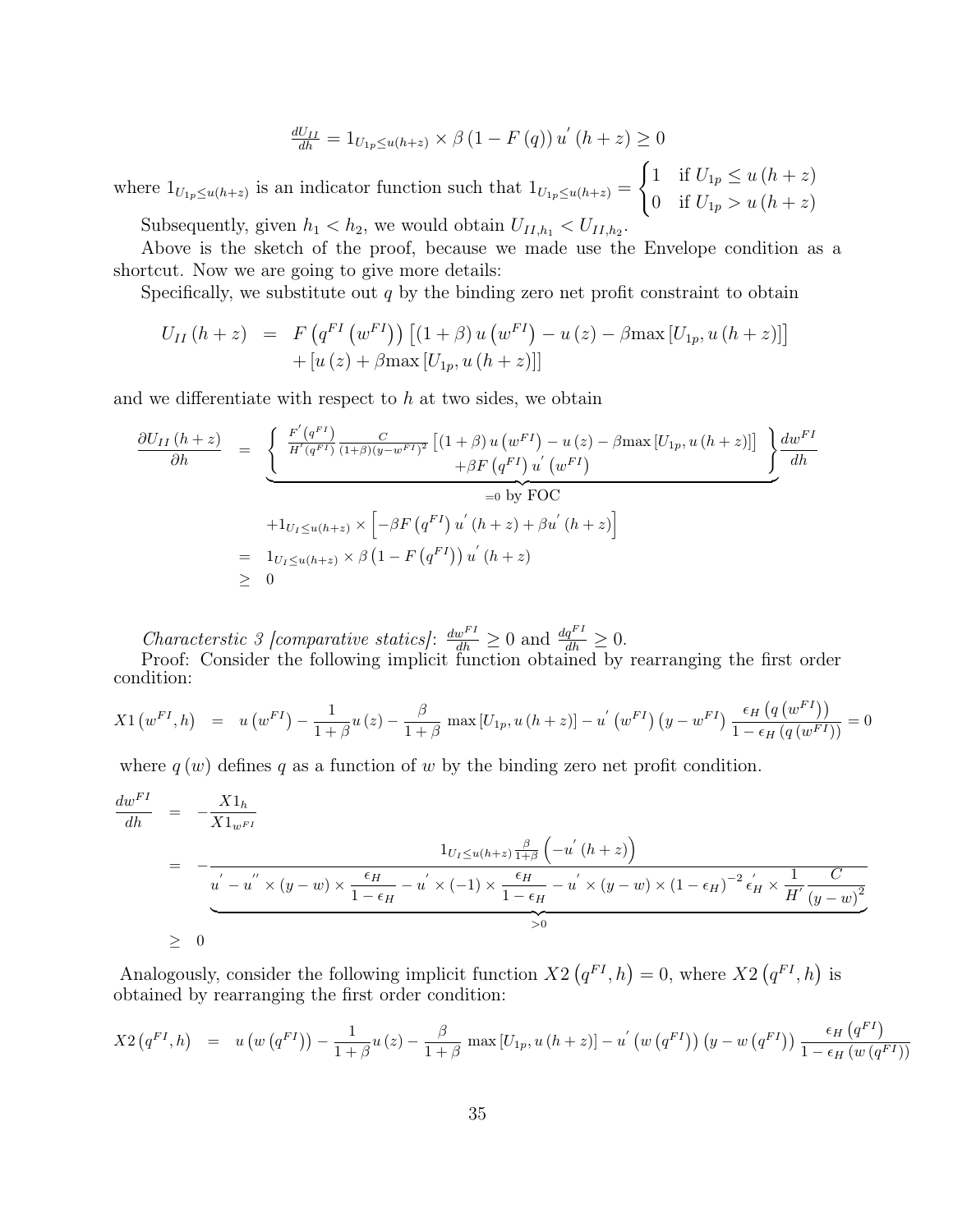where  $w(q)$  defines w as a function of q by the binding zero net profit condition.

$$
\frac{dq^{FI}}{dh} = -\frac{X2_h}{X2_{q^{FI}}}
$$
\n
$$
= -\frac{1_{U_I \le u(h+z)} \frac{\beta}{1+\beta} \left(-u'(h+z)\right)}{u' \left(\frac{C}{H^2}H'\right) - u'' \left(\frac{C}{H^2}H'\right)(y-w) \frac{\epsilon_H}{1-\epsilon_H} - u' \left(-\frac{C}{H^2}H'\right) \frac{\epsilon_H}{1-\epsilon_H} - u'(y-w)(1-\epsilon_H)^{-2} \frac{\epsilon'_H}{H^2}}
$$
\n
$$
\ge 0
$$

Characteristic 4 : Although

$$
U_{II,h_1} = \overbrace{F(q_{h_1}^{FI}) \left[ (1+\beta) u (w_{h_1}^{FI}) - u (z) - \beta \max [U_I, u (h_1 + z)] \right]}^{\text{constant}}
$$
  
\n
$$
U_{II,h_2} = \underbrace{F(q_{h_2}^{FI}) \left[ (1+\beta) u (w_{h_2}^{FI}) - u (z) - \beta \max [U_I, u (h_2 + z)] \right]}_{\text{B2}}
$$
  
\n+
$$
\underbrace{[u (z) + \beta \max [U_I, u (h_2 + z)]]}_{\text{constant}}
$$
  
\n
$$
U_{II,h_2} = \underbrace{F(q_{h_2}^{FI}) \left[ (1+\beta) u (w_{h_2}^{FI}) - u (z) - \beta \max [U_I, u (h_2 + z)] \right]}_{\text{constant}}
$$

We have

$$
\frac{B1}{F(q_{h_1}^{FI}) [(1 + \beta) u (w_{h_1}^{FI}) - u (z) - \beta \max [U_I, u (h_1 + z)]]}
$$
  

$$
\frac{F(q_{h_2}^{FI}) [(1 + \beta) u (w_{h_2}^{FI}) - u (z) - \beta \max [U_I, u (h_2 + z)]]}{B2}
$$

Proof: By the first order condition we have

$$
u\left(w^{FI}\right) - \frac{1}{1+\beta}u\left(z\right) - \frac{\beta}{1+\beta}\max\left[U_{1p}, u\left(h+z\right)\right] = u'\left(w^{FI}\right)\left(y - w^{FI}\right)\frac{\epsilon_H\left(q^{FI}\right)}{1-\epsilon_H(q^{FI})}
$$

We use the RHS of this first order condition, i.e. u'  $(w^{FI}) (y - w^{FI}) \frac{\epsilon_H(q^{FI})}{1 - \epsilon_H(q^{FI})}$  $\frac{\epsilon_H(q)}{1-\epsilon_H(q^{FI})}$ , to substitute away the LHS of the first order condition, i.e.  $u(w^{FI}) - \frac{1}{1+}$  $\frac{1}{1+\beta}u(z) - \frac{\beta}{1+\beta} \max[U_{1p}, u(h+z)],$ in the expressions "B1" and "B2". After this substitution we want to establish the following relationship:

$$
F(q_{h_1}^{FI})\left[u^{'}(w_{h_1}^{FI})\left(y-w_{h_1}^{FI}\right)\frac{\epsilon_H\left(q_{h_1}^{FI}\right)}{1-\epsilon_H\left(q_{h_1}^{FI}\right)}\right] > F(q_{h_2}^{FI})\left[u^{'}(w_{h_2}^{FI})\left(y-w_{h_2}^{FI}\right)\frac{\epsilon_H\left(q_{h_2}^{FI}\right)}{1-\epsilon_H\left(q_{h_2}^{FI}\right)}\right]
$$

This is confirmed by noticing the following two facts: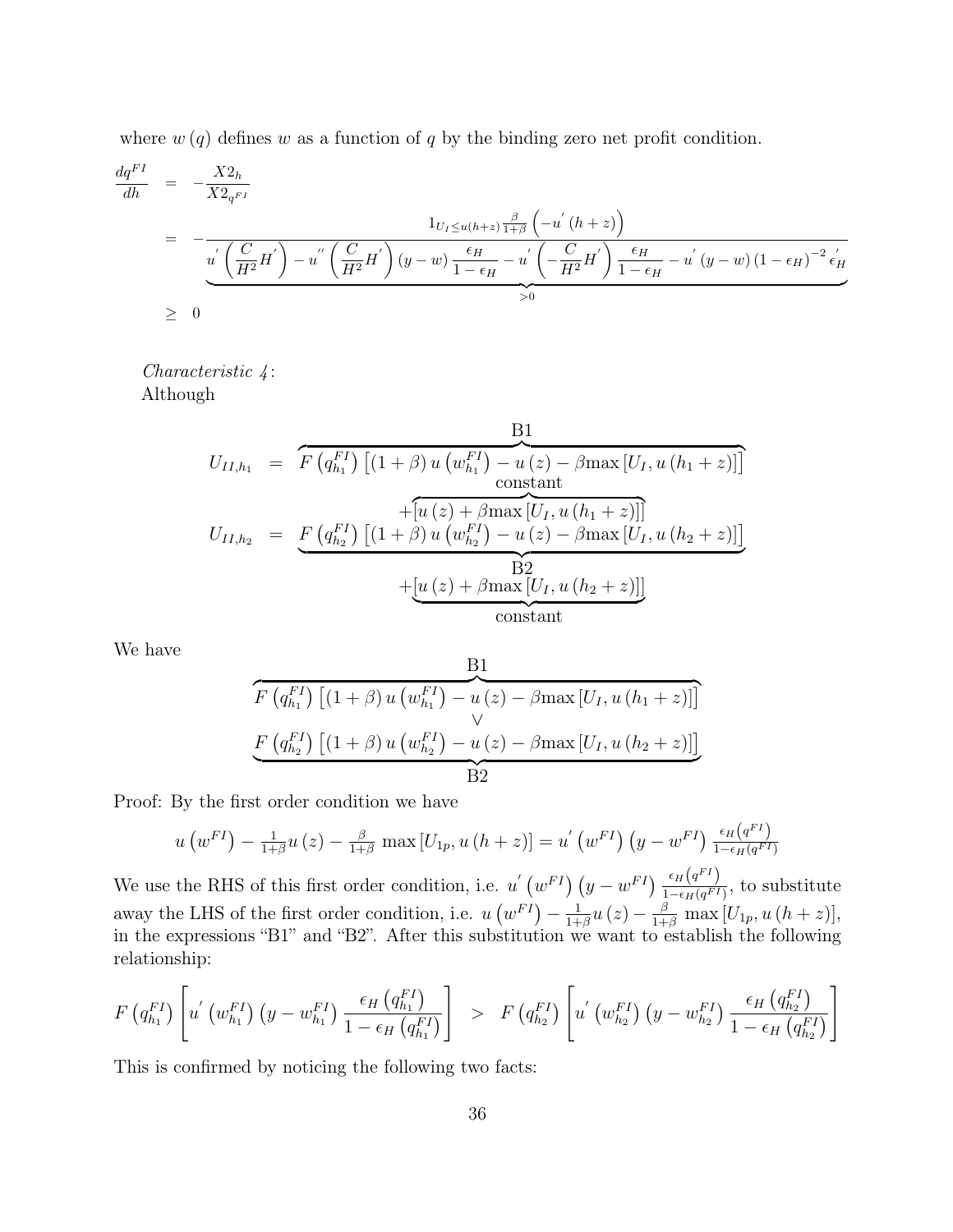- (i) Since  $\frac{dq^{FI}}{dh} > 0$ , we deduce  $q_{h_1}^{FI} < q_{h_2}^{FI}$ , hence  $F(q_{h_1}^{FI}) > F(q_{h_2}^{FI})$  and  $\frac{\epsilon_H(q_{h_1}^{FI})}{1-\epsilon_H(q_{h_1}^{FI})}$  $\frac{C_H(q_{h_1})}{1-\epsilon_H(q_{h_1}^{FI})} >$  $\epsilon_H\big(q_{h_2}^{FI}\big)$  $\frac{\epsilon_H(q_{h_2}^{r_1})}{1-\epsilon_H(q_{h_2}^{F_1})}$ , since both  $F(q)$  and  $\frac{\epsilon_H(q)}{1-\epsilon_H(q)}$  are decreasing functions of q.
- Since  $\frac{dw^{FI}}{dh} > 0$ , we deduce  $w^{FI}_{h_1} < w^{FI}_{h_2}$ , hence  $u'(w^{FI}_{h_1}) > u'(w^{FI}_{h_2})$  and  $y w^{FI}_{h_1} >$  $y - w_{h_2}^{FI}$ , since both u'(w) and  $y - w$  are decreasing functions of w.

Thus the characteristic 4 is obtained.

Characteristic 5:

- a) the  $h_1$ -worker has no intention to claim that she is an  $h_2$ -worker.
- b) the  $h_2$ -worker has no intention to claim that she is an  $h_1$ -worker;

Proof: Let us denote  $U(\beta, z, h) = [u(z) + \beta \max [U_{1p}, u(h+z)]]$ , i.e. the outside option. We could rewrite to obtain the following expressions:

$$
U_{h_1|h_1} = F(q_{h_1}) [(1 + \beta) u (w_{h_1}) - U(\beta, z, h_1)] + U(\beta, z, h_1)
$$
  
\n
$$
U_{h_2|h_1} = F(q_{h_2}) [(1 + \beta) u (w_{h_2}) - U(\beta, z, h_1)] + U(\beta, z, h_1)
$$
  
\n
$$
U_{h_2|h_2} = F(q_{h_2}) [(1 + \beta) u (w_{h_2}) - U(\beta, z, h_2)] + U(\beta, z, h_2)
$$
  
\n
$$
U_{h_1|h_2} = F(q_{h_1}) [(1 + \beta) u (w_{h_1}) - U(\beta, z, h_2)] + U(\beta, z, h_2)
$$

utility of  $h_1$ -worker if she chooses to report truthfully her type utility of  $h_1$ -worker if she chooses to report that she is type- $h_2$ -worker utility of  $h_2$ -worker if she chooses to report truthfully her type utility of  $h_2$ -worker if she chooses to report that she is type- $h_1$ -worker

a) If the  $h_1$ -worker has the incentive to mimic the  $h_2$ -worker, we would expect that  $U_{h_2|h_1} - U_{h_1|h_1} > 0$ . This is what we are going to negate now:

$$
U_{h_2|h_1} - U_{h_1|h_1} = F(q_{h_2}) [(1 + \beta) u (w_{h_2}) - U(\beta, z, h_1)] - F(q_{h_1}) [(1 + \beta) u (w_{h_1}) - U(\beta, z, h_1)]
$$
  
\n
$$
= F(q_{h_2}) \begin{bmatrix} (1 + \beta) u (w_{h_2}) & -U(\beta, z, h_2) + U(\beta, z, h_2) & -U(\beta, z, h_1) \end{bmatrix}
$$
  
\nadd one term, substrate one term  
\n
$$
-F(q_{h_1}) [(1 + \beta) u (w_{h_1}) - U(\beta, z, h_1)]
$$
  
\n
$$
= U_{h_2|h_2} - U(\beta, z, h_2) - [U_{h_1|h_1} - U(\beta, z, h_1)] + F(q_{h_2}) [U(\beta, z, h_2) - U(\beta, z, h_1)]
$$
  
\n
$$
= U_{h_2|h_2} - U_{h_1|h_1} - [1 - F(q_{h_2})] [U(\beta, z, h_2) - U(\beta, z, h_1)]
$$
  
\n
$$
= U_{h_2|h_2} - U_{h_1|h_1} - [1 - F(q_{h_2})] [U(\beta, z, h_2) - U(\beta, z, h_1)]
$$
  
\n
$$
= 0
$$

It seems that the sign is ambiguous, but we now show that in fact the absolute value of the 1st term dominates.

Recall that in Characteristic 2, we established by the envelope condition that

$$
\frac{dU_{h|h}}{dh} = 1_{U_I \le u(h+z)} \times \beta \left(1 - F\left(q^{FI}\right)\right) u'\left(h+z\right)
$$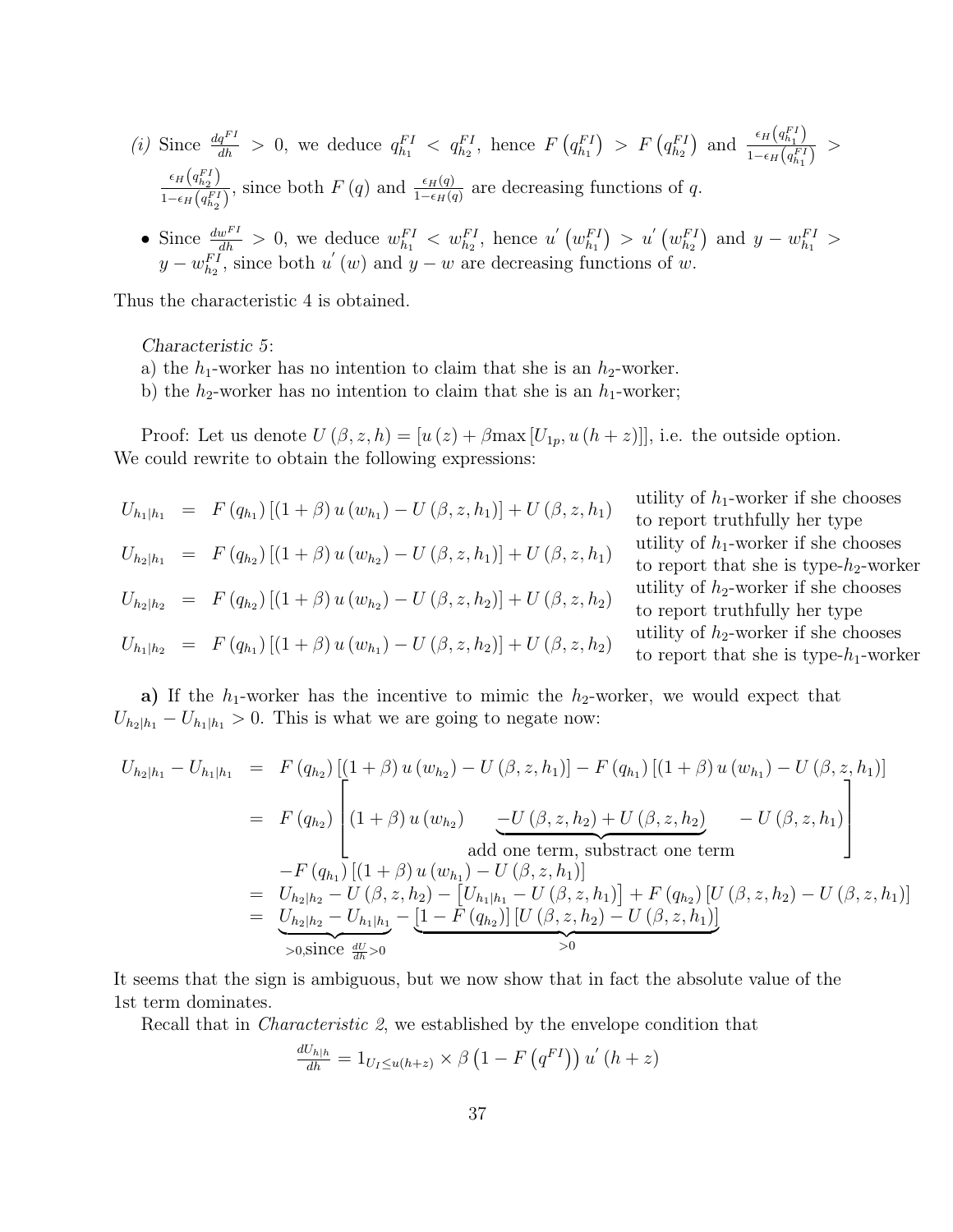Thus we integrate at two sides:

$$
\int \frac{dU_{h|h}}{dh} dh = \int 1_{U_I \le u(h+z)} \times \beta \left(1 - F\left(q^{FI}\right)\right) u'\left(h+z\right) dh
$$

hence

$$
U_{h_2|h_2} - U_{h_1|h_1} = \int_{h_1}^{h_2} 1_{U_I \le u(h+z)} \times \beta (1 - F(q)) u'(h+z) dh
$$
  
\n
$$
\downarrow \text{ (integration by parts)}
$$
  
\n
$$
= \left[ 1_{U_I \le u(h+z)} \times \beta (1 - F(q)) u(h+z) \right] \Big|_{h_1}^{h_2}
$$
  
\n
$$
- \beta \int_{h_1}^{h_2} 1_{U_I \le u(h+z)} u(h+z) d(1 - F(q))
$$

Thus we could have

$$
U_{h_2|h_1} - U_{h_1|h_1} = \underbrace{U_{h_2|h_2} - U_{h_1|h_1}}_{>0, \text{since } \frac{dU}{dh} > 0} - \underbrace{\left[1 - F(q_{h_2})\right] \left[U(\beta, z, h_2) - U(\beta, z, h_1)\right]}_{>0}
$$
\n
$$
= \underbrace{\left[1_{U_I \le u(h+z)} \times \beta \left(1 - F(q)\right) u\left(h+z\right)\right] \Big|_{h_1}^{h_2}}_{h_1} - \underbrace{\beta \int_{h_1}^{h_2} 1_{U_I \le u(h+z)} u\left(h+z\right) d\left(1 - F(q)\right)}_{\text{D2}}
$$
\n
$$
- \underbrace{\left[1 - F(q_{h_2})\right] \left[U(\beta, z, h_2) - U(\beta, z, h_1)\right]}_{\text{D3}}
$$
\n
$$
= \underbrace{\begin{array}{c} 1 \\ \downarrow \text{ (we could merge D1 and D3)}\\ 1 \\ U_I \le u(h+z)} \times \beta \left[F(q_1) - F(q_2)\right] u\left(h_1\right) - D2\\ 1 \\ U_I \le u(h+z)} \times \beta \left\{\left[F(q_1) - F(q_2)\right] u\left(h_1+z\right) + \int_{h_1}^{h_2} u\left(h+z\right) dF(q)\right\} \right\}
$$

We conclude that  $\left\{ \left[ F\left( q_{1}\right) -F\left( q_{2}\right) \right] u\left( h_{1}\right) +\int_{h_{1}}^{h_{2}}u\left( h+z\right) dF\left( q\right) \right\} <0,$  because

$$
\int_{h_1}^{h_2} u(h+z) dF(q) = \int_{h_1}^{h_2} u(h+z) \underbrace{F'(q) \frac{dq}{dh} dh}_{\leq 0} \leq \int_{h_1}^{h_2} u(h_1+z) F'(q) \frac{dq}{dh} dh = [F(q_2) - F(q_1)] u(h_1)
$$

b) Analogously, If the  $h_2$ -worker has an incentive to mimic the  $h_1$ -worker, we would expect that  $U_{h_1|h_2} - U_{h_2|h_2} > 0$ . This is what we are going to compute now: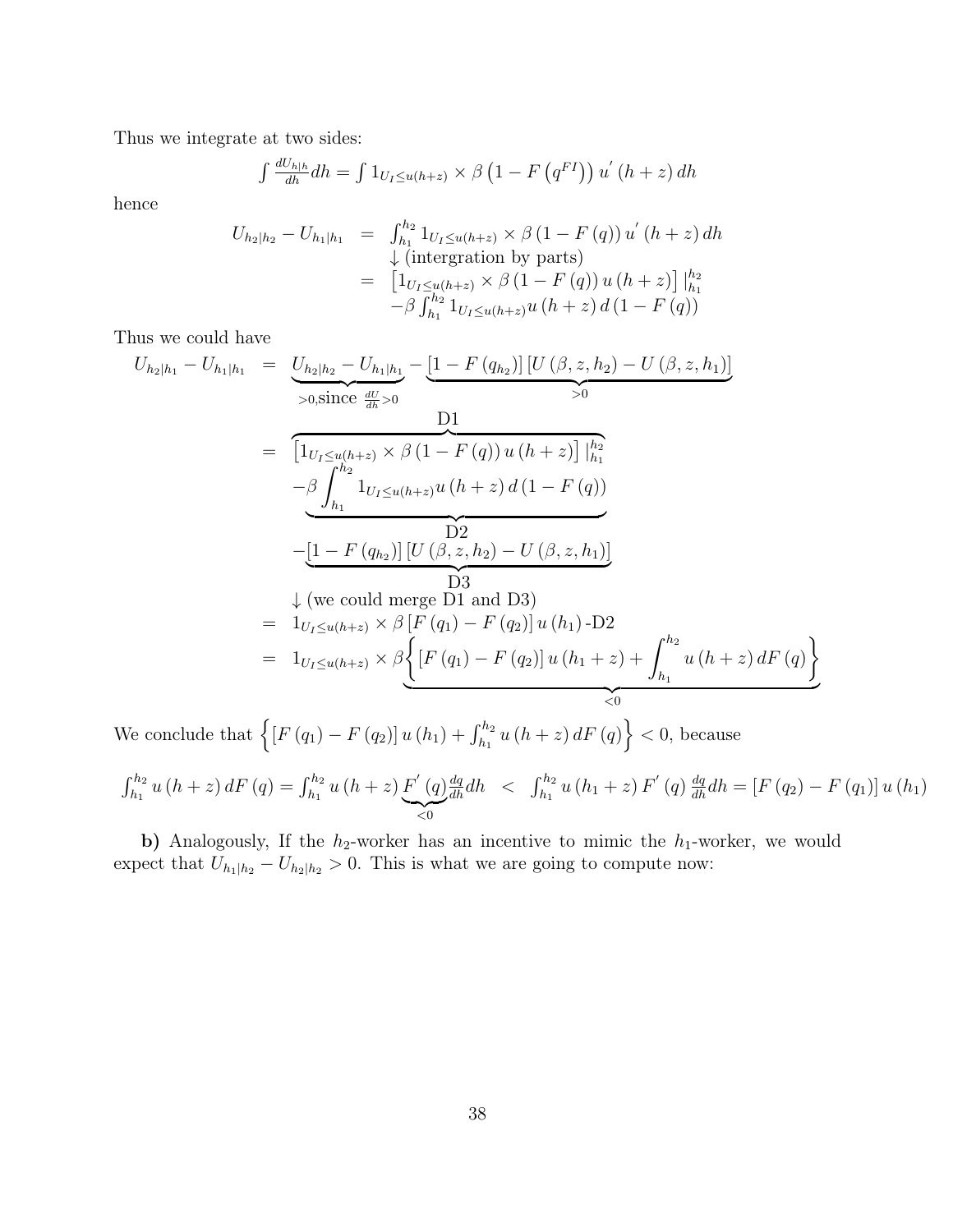$$
U_{h_1|h_2} - U_{h_2|h_2} = U_{h_2|h_2} - U_{h_1|h_1} - [1 - F(q_{h_2})] [U(\beta, z, h_2) - U(\beta, z, h_1)]
$$
  
\n
$$
= \underbrace{\begin{bmatrix} 1_{U_I \le u(h+z)} \times \beta (1 - F(q)) u(h+z) \end{bmatrix} \begin{bmatrix} h_2 \\ h_1 \end{bmatrix}}_{>0}
$$
  
\n
$$
= \underbrace{\begin{bmatrix} 1_{U_I \le u(h+z)} \times \beta (1 - F(q)) u(h+z) \end{bmatrix} \begin{bmatrix} h_2 \\ h_1 \end{bmatrix}}_{\text{-} \underline{\beta} \underline{\begin{bmatrix} h_2 \\ h_1 \end{bmatrix}} \begin{bmatrix} 1_{U_I \le u(h+z)} u(h+z) d(1 - F(q)) \end{bmatrix}}_{\text{-} \underline{D}^2}
$$
  
\n
$$
= \underbrace{\begin{bmatrix} 1 - F(q_{h_2}) \end{bmatrix} [U(\beta, z, h_2) - U(\beta, z, h_1)]}_{\text{} \underline{D}^3}
$$
  
\n
$$
= \underbrace{\begin{bmatrix} 1_{U_I \le u(h+z)} \times \beta [F(q_1) - F(q_2)] u(h_1) - D^2 \end{bmatrix}}_{\text{} \le 0}
$$
  
\n
$$
= \underbrace{\begin{bmatrix} 1_{U_I \le u(h+z)} \times \beta [F(q_2) - F(q_1)] u(h_2 + z) + \int_{h_2}^{h_1} u(h+z) dF(q) \end{bmatrix}}_{\text{} \le 0}
$$

we could conclude that  $\left\{ \left[ F \left( q_2 \right) - F \left( q_1 \right) \right] u \left( h_2 \right) + \int_{h_2}^{h_1} u \left( h + z \right) dF \left( q \right) \right\} < 0$ , because

$$
\int_{h_2}^{h_1} u(h+z) dF(q) = \int_{h_2}^{h_1} u(h+z) \underbrace{F'(q) \frac{dq}{dh}}_{\leq 0} dh \leq \int_{h_2}^{h_1} u(h_2+z) F'(q) \frac{dq}{dh} dh = [F(q_1) - F(q_2)] u(h_1)
$$

We thus conclude that there would be no information problem if two types both want to work for two periods.  $\Box$ 

Lemma 2. The optimal allocation is thus characterized by a unique labor market by age.

Proof. Trivial implication of Propositions 14 and 1.

### G When all the workers choose to retire in period 1

We now consider the case where all individuals are of type-I, where  $\hat{h}^{FI} < h_1 < h_2$ , with  $\hat{h}^{FI}$  being the threshold. The expected home production levels are high, such that all the workers choose to retire instead of working in the second period. In this case the allocation is the solution of the following program:

$$
U_{I} = \max_{q,w} \{ F(q) u(w) + (1 - F(q)) u(z) + \beta u (h + z) \}
$$
  
s.to  $H(q)[y - w] \ge C$ 

Notice that, implicitly we have  $U_I = U_{1p} + \beta u (h + z) > U_{II}$ .

**Proposition 15.** The optimal allocations have the following properties: (i)  $(w, q)$  the optimal allocation is independent of h, (ii)  $U_{I,h_1} < U_{I,h_2}$ , and (iii)  $\frac{dw^{FI}}{dh} = 0$  and  $\frac{dq^{FI}}{dh} = 0$ (Comparative statics).

 $\Box$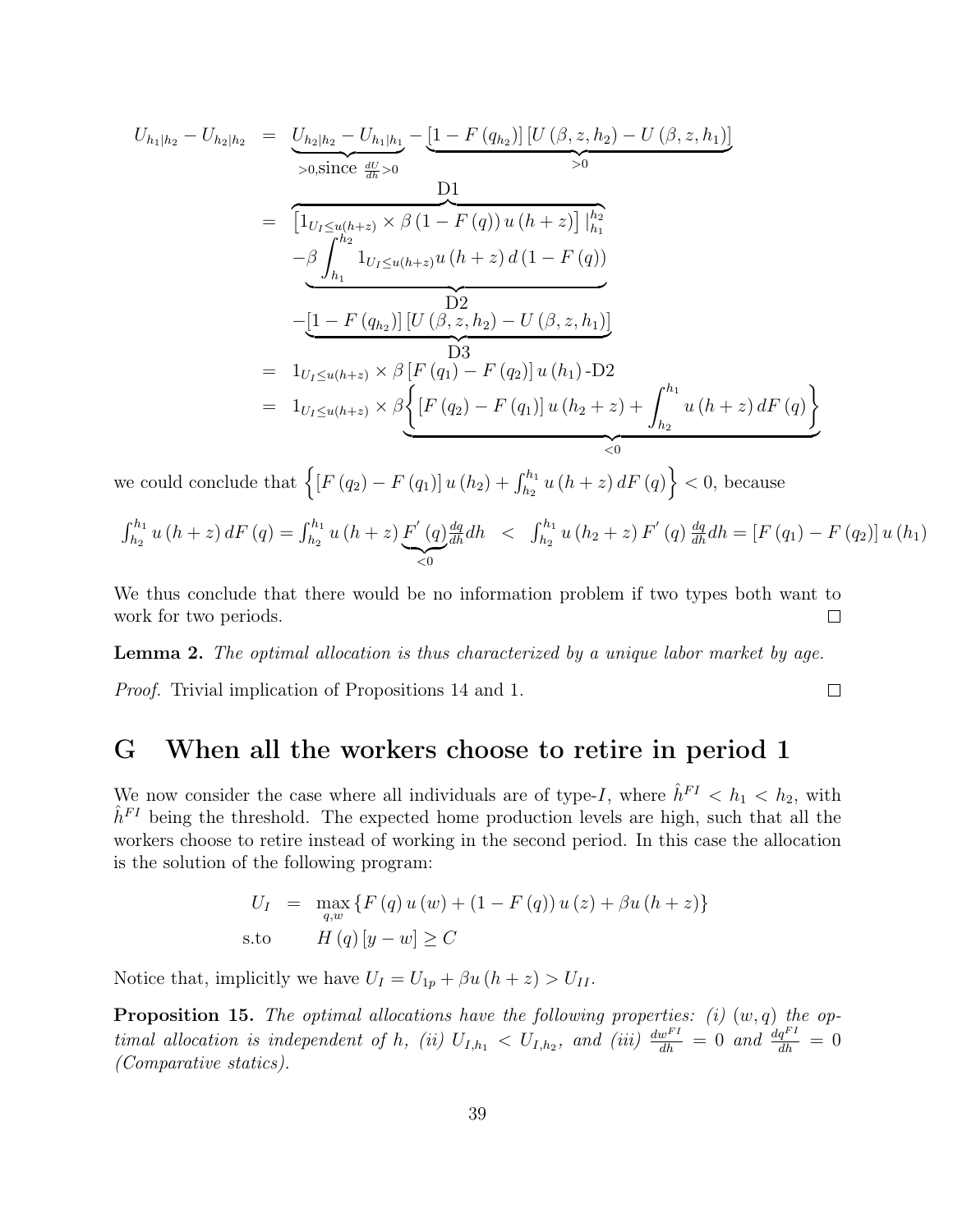*Proof.* Characteristic 1 (FOC):  $(w, q)$  the optimal allocation is independent of h.

It could be shown that the first order condition is such that

$$
\frac{F'(q^{FI})}{H'(q^{FI})}(-1)\frac{C}{(y-w^{FI})^2}(-1)\left[u\left(w^{FI}\right)-u\left(h+z\right)\right]+F\left(q^{FI}\right)u'\left(w^{FI}\right) = 0
$$
\n
$$
\Rightarrow \frac{\left[u\left(w^{FI}\right)-u\left(z\right)\right]}{u'\left(w^{FI}\right)} = \frac{\epsilon_H(q^{FI})}{1-\epsilon_H(q^{FI})}
$$

Characteristic 2:  $U_{I,h_1} < U_{I,h_2}$ .

Proof: by envelop condition,  $\frac{dU_{II}}{dh} = \beta u'(h+z) > 0$ . Since  $h_1 < h_2$ , we would obtain  $U_{I,h_1} < U_{I,h_2}.$ 

*Characteristic 3 [comparative statics]*:  $\frac{dw^{FI}}{dh} = 0$  and  $\frac{dq^{FI}}{dh} = 0$ . Proof: Consider the following implicit function obtained by rearranging the FOC:

$$
X1\left(w^{FI},h\right) = u\left(w^{FI}\right) - u\left(z\right) - u'\left(w^{FI}\right)\left(y - w^{FI}\right) \frac{\epsilon_H\left(q\left(w^{FI}\right)\right)}{1 - \epsilon_H\left(q\left(w^{FI}\right)\right)} = 0
$$

where  $q(w)$  defines q as a function of w by the binding zero net profit condition. Using this implicit function, we deduce that:

$$
\frac{dw^{FI}}{dh} = -\frac{X1_h}{X1_{w^{FI}}}
$$
\n
$$
= -\frac{0}{u^{'} - u^{''}(y - w) \frac{\epsilon_H}{1 - \epsilon_H} - u^{'}(-1) \frac{\epsilon_H}{1 - \epsilon_H} - u^{'}(y - w) (1 - \epsilon_H)^{-2} \epsilon_H^{'} \frac{1}{H^{'}(y - w)^{2}}}
$$
\n
$$
= 0
$$

Analogously,  $\frac{dq^{FI}}{dh} = 0$ . These results imply that  $(w_{h_1}, q_{h_1}) = (w_{h_2}, q_{h_2})$ . We thus could conclude that there would be no information problem if two types both wanted to work only for 1 period.

#### H Proof of Proposition 6

Denote

$$
U_{h_{II}|h_I} = F(q_{II}) u(w_{II}) + (1 - F(q_{II})) u(z) + \beta u(h_I)
$$
  
\n
$$
U_{h_I|h_I} = F(q_I) u(w_I) + (1 - F(q_I)) u(z) + \beta u(h_I)
$$

The type-I workers have an incentive to mimic the type-II workers iff  $U_{h_{II}|h_I} > U_{h_I|h_I}$ . When  $h_{II} = 0$ ,  $U_{h_{II}|h_I}$  and  $U_{h_I|h_I}$  coincide. Furthermore, when  $h_{II} > \hat{h}$ ,  $U_{h_{II}|h_I}$  and  $U_{h_I|h_I}$ also coincide. It thus is sufficient to show that  $U_{h_{II}|h_I}$  is concave, so that, for any  $0 < h_{II} < \hat{h}$ ,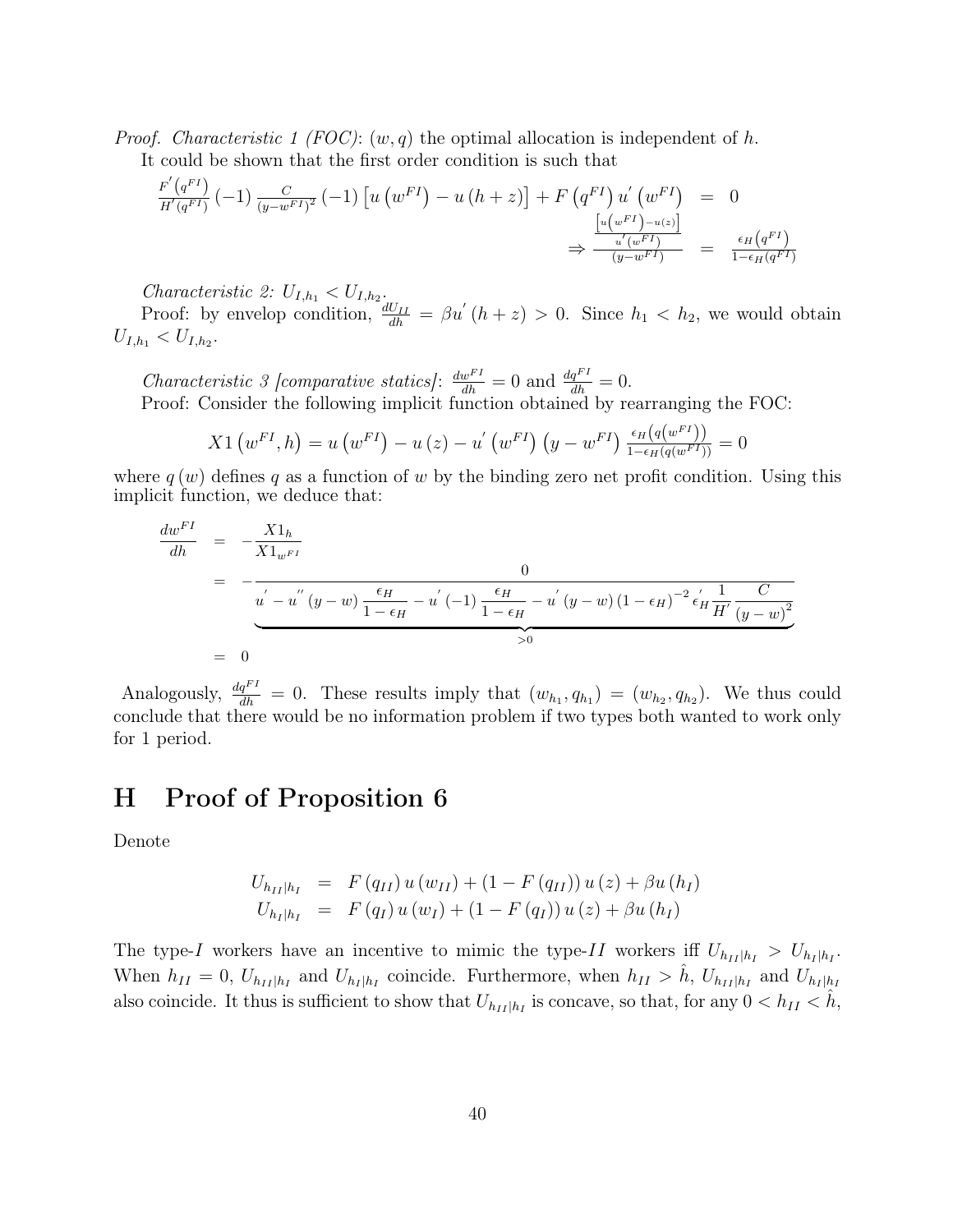this inequality holds<sup>21</sup>. We differentiate  $U_{h_{II}|h_I}$  with respect to  $h_{II}$  twice, we could obtain that:

$$
\frac{dU_{h_{II}|h_I}}{dh_{II}} = F' \frac{dq_{II}}{dh_{II}} [u (w_{II}) - u (z)] + Fu' (w_{II}) \frac{dw_{II}}{dh_{II}}
$$
\n
$$
\frac{d^2U_{h_{II}|h_I}}{dh_{II}^2} = \left[ F'' \left( \frac{dq_{II}}{dh_{II}} \right)^2 + F' \frac{d^2q_{II}}{dh_{II}^2} \right] [u (w_{II}) - u (z)] + F' \frac{dq_{II}}{dh_{II}} u' (w_{II}) \frac{dw_{II}}{dh_{II}}
$$
\n
$$
+ F' \frac{dq_{II}}{dh_{II}} u' (w_{II}) \frac{dw_{II}}{dh_{II}} + F \left[ u'' \left( \frac{dw_{II}}{dh_{II}} \right)^2 + u' \frac{d^2w_{II}}{dh_{II}^2} \right]
$$

By implicit function theorem, it is ready to be checked that if  $\frac{d^2q_{II}}{dt^2}$  $\frac{d^2 q_{II}}{dh^2_{II}} > 0$  and  $\frac{d^2 w_{II}}{dh^2_{II}}$  $d^2U_{h_{II}|h_I}$  < 0 which implies that the function  $U_{h_1}$  is concave or precisely it is first in  $\frac{d^2w_{II}}{dh_{II}^2} < 0,$  $\frac{\partial h_{II}h_I}{\partial h_{II}^2}$  < 0 which implies that the function  $U_{h_{II}|h_I}$  is concave, or precisely it is first increasing than decreasing and admits a unique maximum.

### I Proof of Proposition 7

The first order conditions with respect to  $w_{II,1}$ ,  $w_{II,2}$  and  $q_{II}$  are:

$$
F(q_{II}) u'(w_{II,1}) - \lambda H(q_{II}) - \delta F(q_{II}) u'(w_{II,1}) = 0
$$
  
\n
$$
F(q_{II}) u'(w_{II,2}) - \lambda H(q_{II}) = 0
$$
  
\n
$$
F'(q_{II}) [u(w_{II,1}) - u(z)] + \beta F'(q_{II}) [u(w_{II,2}) - u(h+z)]
$$
  
\n
$$
+ \lambda H'(q_{II}) [y - w_{II,1} + \beta (y - w_{II,2})] - \delta F'(q_{II}) [u(w_{II,1}) - u(z)] = 0
$$

where  $\lambda$  and  $\delta$  are the Lagrangian multipliers associated with the first and the second constraint. Given that  $H(q)/F(q) = q$ , the FOC leads to

$$
u'(w_{II,1}) = \frac{\lambda}{1-\delta} q_{II}^{AI}
$$
  

$$
u'(w_{II,2}) = \lambda q_{II}^{AI}
$$

implying that  $w_{II,1} < w_{II,2}$ . Suppose that  $w_{II,1} \ge w_{II}^{FI}$ , then since  $w_{II,2} > w_{II,1}$ , we have  $w_{II,2} > w_{II,1} \geq w_{II}^{FI}$ . On the one hand, by the binding zero profit conditions

$$
H(q_{II}^{FI})((1+\beta) y - w_{II}^{FI} - \beta w_{II}^{FI}) = 0
$$
  

$$
H(q_{II})((1+\beta) y - w_{II,1} - \beta w_{II,2}) = 0
$$

<sup>&</sup>lt;sup>21</sup>The value of  $\hat{h}$  is determined in such a way that the worker who is indifferent about working in the 2nd period or not, that is to say: the worker  $\hat{h}$  such that  $U_I(\hat{h}^{FI}+z)=U_{1p}+\beta u(\hat{h}^{FI}+z)=U_{II}(\hat{h}^{FI}+z)$ .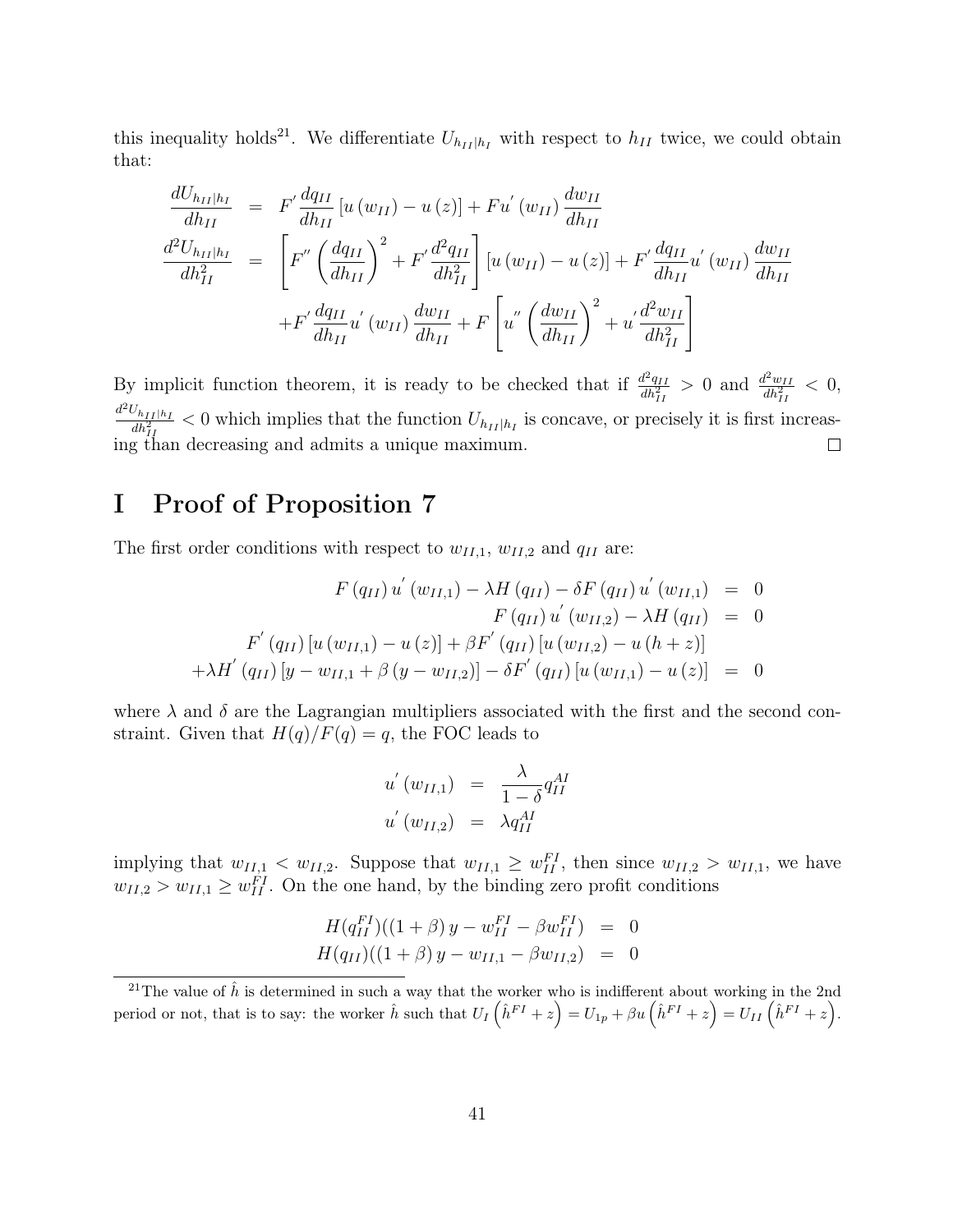we conclude that  $q_{II} > q_{II}^{FI}$ . But, on the other hand, by the first order condition with respect to  $q$ , which could be rewritten in the following fashion,

$$
\frac{u(w_{II}^{FI}) - u(z)}{u'(w_{II}^{FI})} + \beta \frac{u(w_{II}^{FI}) - u(h+z)}{u'(w_{II}^{FI})} = \frac{\epsilon(q_{II}^{FI})}{1 - \epsilon(q_{II}^{FI})} \frac{C}{H(q_{II}^{FI})}
$$

$$
\frac{u(w_{II,1}) - u(z)}{u'(w_{II,1})} + \beta \frac{u(w_{II,2}) - u(h+z)}{u'(w_{II,2})} = \frac{\epsilon(q_{II})}{1 - \epsilon(q_{II})} \frac{C}{H(q_{II})}
$$

we could conclude that  $q_{II} < q_{II}^{FI}$ , because  $\Phi(w) \equiv \frac{u(w) - u(z)}{u'(w)}$  $\frac{w)-u(z)}{u'(w)}$  is increasing in w and  $\Psi(q) \equiv$  $\epsilon(q)$  $1-\epsilon(q)$  $\mathcal{C}_{0}^{0}$  $\frac{C}{H(q)}$  is decreasing in q. Obviously, these two lead us to a contradiction. To prove  $w_{II}^{FI} < w_{II,2}$ , we could proceed by using exactly the same argument.

Finally, if we look at the IC constraint, we have

$$
F(q_{II}^{AI}) u(w_{II,1}) + (1 - F(q_{II}^{AI})) u(z) = U_I(h_I)
$$
  
=  $F(q_I) u(w_I) + (1 - F(q_I)) u(z)$ 

Given that the utility  $u(.)$  is an increasing function of its argument and the job finding rate F(.) is decreasing in its argument, we could reach  $q_{II}^{AI} < q_I^{AI} = q_I$ .

### J Proof of Lemma 1

For  $(i)$ , recall that we just obtained the FOC as

$$
J_{\tilde{h}}\left(h,\tilde{h}\right)|_{\tilde{h}=h} = e'_{II}\left(h\right)u\left(W_2\left(h\right)\right) + e_{II}\left(h\right)u'\left(W_2\left(h\right)\right)W_2'\left(h\right) - e'_{II}\left(h\right)u\left(h+z\right) = 0
$$

We now integrate this equation with respect to h

$$
\int_{h}^{\overline{h}} J_{\tilde{h}}(h, \tilde{h})|_{\tilde{h}=h} dh = e_{II}(\overline{h})u(W_{2}(\overline{h})) - e_{II}(h)u(W_{2}(h)) - \int_{h}^{\overline{h}} u(\tau + z) de_{II}(\tau)
$$
  

$$
= e_{II}(\overline{h}) u(W_{2}(\overline{h})) - e_{II}(h)u(W_{2}(h)) - [u(h+z) e_{II}(h)]|_{h}^{\overline{h}} + \int_{h}^{\overline{h}} e_{II}(\tau) u'(\tau + z) d\tau
$$

Rearranged, we could obtain  $J(h, h) = J(\bar{h}, \bar{h}) + \int_h^h e_{II}(\tau) u'(\tau + z) d\tau$ .

For *(ii)*, since  $J(h, h)$  is decreasing in h, thus as long as  $J(\bar{h}, \bar{h}) \geq 0$ , then for all  $h < \bar{h}$ ,  $J(h, h) > 0$ . This can be rewritten as follows:

$$
J\left(\overline{h}, \overline{h}\right) = J\left(h, h\right) - \int_{h}^{\overline{h}} e_{II}\left(\tau\right) u^{'}\left(\tau + z\right) d\tau \ge 0
$$

We integrate this equation above in the following way to obtain,

$$
\int_{\underline{h}}^{\overline{h}} J\left(\overline{h}, \overline{h}\right) dG\left(h\right) = \int_{\underline{h}}^{\overline{h}} J\left(h, h\right) dG\left(h\right) - \int_{\underline{h}}^{\overline{h}} \left[ \int_{h}^{\overline{h}} e_{II}\left(\tau\right) u^{'}\left(\tau + z\right) d\tau \right] dG\left(h\right) \ge 0
$$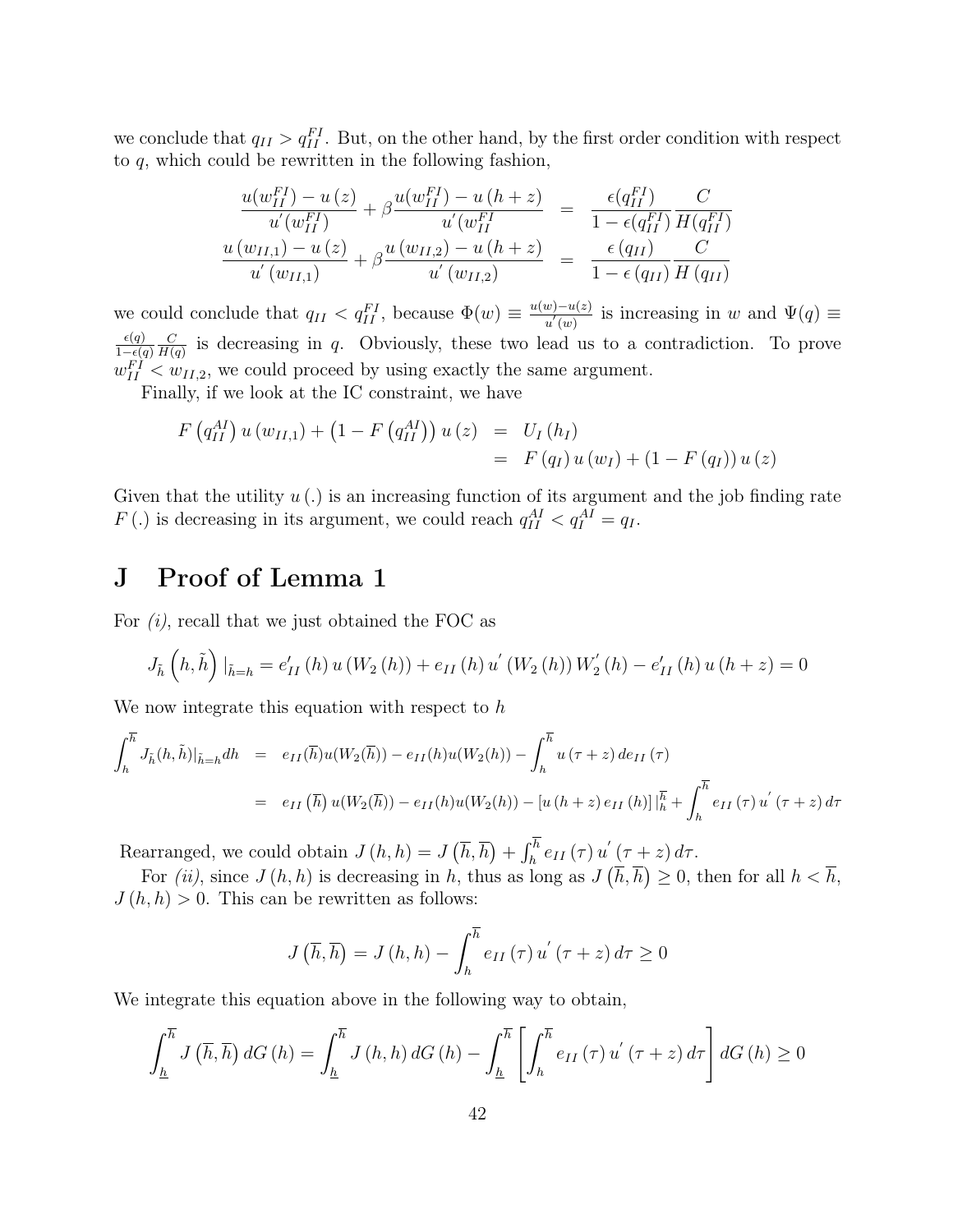We thus deduce

$$
\int_{\underline{h}}^{\overline{h}} J(h, h) dG(h) - \int_{\underline{h}}^{\overline{h}} \left[ \int_{h}^{\overline{h}} e_{II}(\tau) u^{'}(\tau + z) d\tau \right] dG(h) \geq 0
$$
  

$$
\Leftrightarrow \int_{\underline{h}}^{\overline{h}} J(h, h) dG(h) - \int_{\underline{h}}^{\overline{h}} \frac{G(h)}{g(h)} e_{II}(h) u^{'}(h + z) dG(h) \geq 0
$$

Using the definition of  $J(h, h) = e_{II}(h) u (W_2(h)) - e_{II}(h) u (h + z)$  and integration by parts, we finally obtain IR'.

### K Proof of Proposition 9

We would like to check how the welfare  $U^{pooling}$  varies with respect to the fraction of type II workers. By the envelope condition, we obtain:

$$
\frac{\partial U^{pooling}}{\partial \alpha} = \beta F(\hat{q}) u(\hat{w}_2) + \beta [1 - F(\hat{q})] \max \{ u(h_{II} + z), U_{1p} \} - \beta u(h_I + z) + \lambda \{ F(\hat{q}) \beta (y - \hat{w}_2) \}
$$

where the endogenous variables with hat represent the optimal allocation, and  $\lambda$  represents the Lagrangian multiplier attached to the zero profit constraint. By the FOC, we have  $u'(\hat{w}) = \lambda \hat{q}$ , which could help us to substitute out the  $\lambda$ . Accordingly, the above expression could be rewritten in the following fashion:

$$
\frac{\partial U^{pooling}}{\partial \alpha} = \beta F(\hat{q}) u^{'}(\hat{w}_2) \left[ \frac{u(\hat{w}_2) - \max[U_{1p}, u(h_{II} + z)]}{u^{'}(\hat{w}_2)} + \frac{\max[U_{1p}, u(h_{II} + z)] - u(h_{I} + z)}{u^{'}(\hat{w}_2) F(\hat{q})} + (y - \hat{w}_2) \right]
$$

We now want to show that it is possible that for some values of  $h_I$ , this derivative could be negative.

Notice that, max  $[U_{1p}, u(h_{II}+z)]-u(h_I+z) < 0$ . Hence the term  $\frac{\max[U_{1p}, u(h_{II}+z)]-u(h_I+z)}{u'(w_2)F(\hat{q})} <$  $\frac{\max[U_{1p},u(h_{II}+z)]-u(h_I+z)}{n'(g_{0,1})}$  by virtue of the fact that  $0 < F(\hat{q}) < 1$ . We hence obtain the following  $u'\left(\hat{w}_2\right)$ relationship:

$$
\frac{\partial U^{pooling}}{\partial \alpha} = \beta F(\hat{q}) u^{'}(\hat{w}_{2}) \left[ \frac{[u(\hat{w}_{2}) - \max[U_{1p}, u(h_{II} + z)]]}{u^{'}(\hat{w}_{2})} + \frac{\max[U_{1p}, u(h_{II} + z)] - u(h_{I} + z)}{u^{'}(\hat{w}_{2}) F(\hat{q})} + (y - \hat{w}_{2}) \right]
$$
\n
$$
\leq \beta F(\hat{q}) u^{'}(\hat{w}_{2}) \left[ \frac{[u(\hat{w}_{2}) - \max[U_{1p}, u(h_{II} + z)]]}{u^{'}(\hat{w}_{2})} + \frac{\max[U_{1p}, u(h_{II} + z)] - u(h_{I} + z)}{u^{'}(\hat{w}_{2})} + (y - \hat{w}_{2}) \right]
$$
\n
$$
= \beta F(\hat{q}) \left[ [u(\hat{w}_{2}) - \max[U_{1p}, u(h_{II} + z)]] + \max[U_{1p}, u(h_{II} + z)] - u(h_{I} + z) + u^{'}(\hat{w}_{2}) (y - \hat{w}_{2}) \right]
$$
\n
$$
= \beta F(\hat{q}) \left[ u(\hat{w}_{2}) - u(h_{I} + z) + u^{'}(\hat{w}_{2}) (y - \hat{w}_{2}) \right]
$$

In order to show that  $\frac{\partial U^{pooling}}{\partial \alpha}$  could take negative values, it suffices to determine the sign of  $[u(\hat{w}_2) - u(h_I + z) + u(\hat{w}_2)(y - \hat{w}_2)].$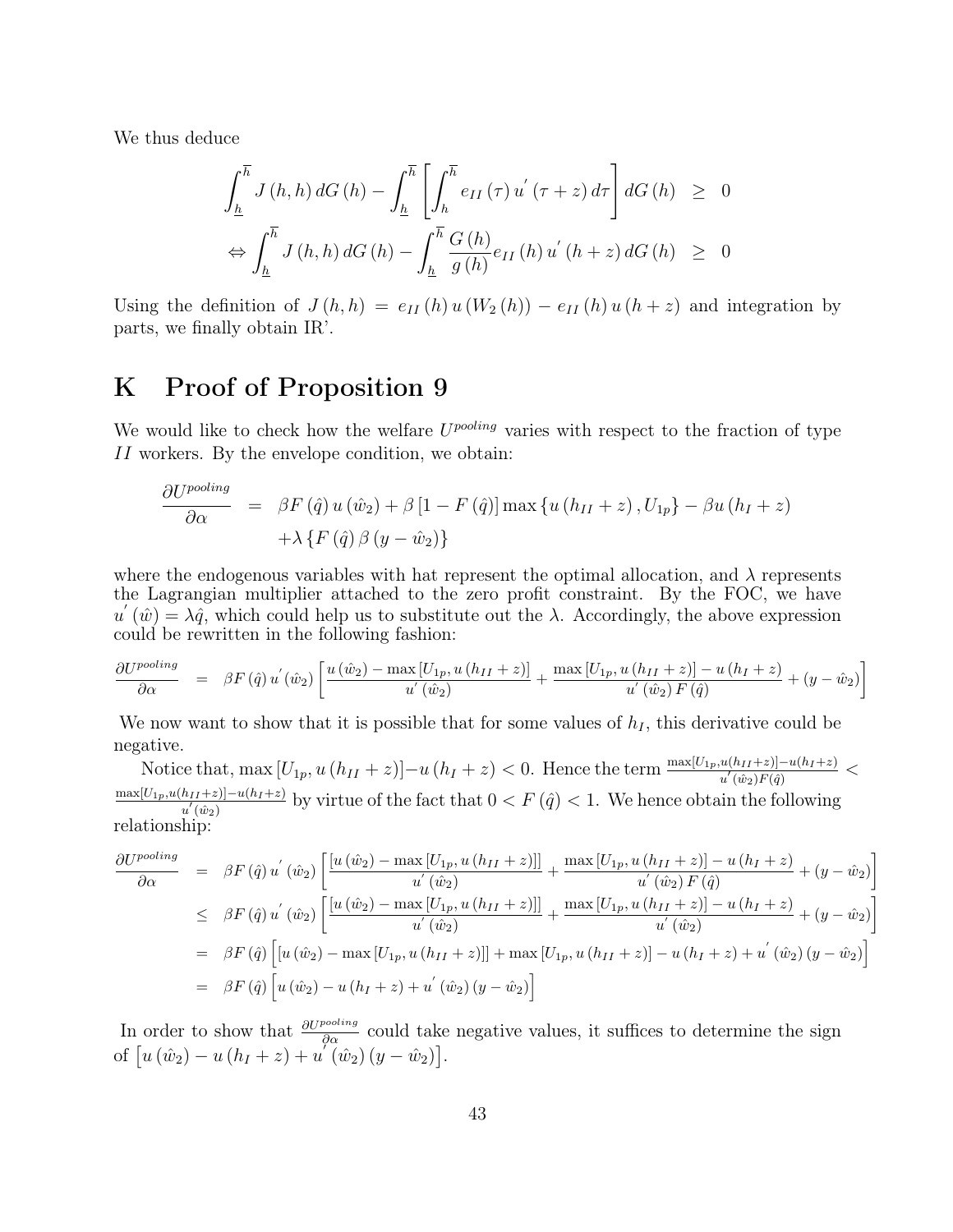Let us define  $A(w) := [u(\hat{w}_2) - u(h_I + z) + u'(\hat{w}_2)(y - \hat{w}_2)].$  We notice that  $u(w) +$  $u'(w)(y-w)$  is a decreasing function of w, since its derivative is inferior to zero, i.e.,  $\frac{d}{dw}\left[u\left(w\right)+u'\left(w\right)\left(y-w\right)\right]=u''\left(w\right)\left(y-w\right)<0.$  We also know that  $\hat{w}_2$  could only take values in the interval  $[0, y]$ .

To check whether  $\frac{\partial U^{pooling}}{\partial \alpha}$  could take negative values, it suffices to study whether the function  $A(w)$  and  $u(h_I + z)$  may intersect at some point  $w \in [0, y]$ .

When  $\hat{w}_2 = y$ ,  $[u(\hat{w}_2) - u(h_I + z) + u'(\hat{w}_2)(y - \hat{w}_2)]_{\hat{w}_2 = y} = u(y) - u(h_I + z)$ . Hence it is evident that for sufficiently large values of h, such that  $y < h + z$ , the sign of this expression could be negative, hence  $\frac{\partial U^{pooling}}{\partial \alpha}$  could be negative.

Notice that a similar argument applies to show that for mild values of  $h_I$ , the  $\frac{\partial U^{pooling}}{\partial \alpha}$ From that a similar argument appress to show that for finder variates of  $n_1$ , the  $\frac{\partial \alpha}{\partial \alpha}$ <br>could be always positive. To see this, we notice that the value of the term  $\frac{\max[U_{1p},u(h_{II}+z)]-u(h_I+z)}{u'(x_2)F(\hat{q})}$ is bounded and that  $[u(w) + u'(w)(y - w)]$  could take large values when w is small enough, as long as we assume  $u'(w)$  could take sufficiently large values when  $w \to 0$ .

#### L Proof of Proposition 10

Recall that the program could be written as follows,

$$
U^{pooling} = \max \left\{ \begin{array}{l} F(q) u (w_1) + [1 - F(q)] u (z) \\ + \alpha \{ \beta F(q) u (w_2) + \beta [1 - F(q)] \max \{ u (h_{II} + z), U_{1p} \} \} + (1 - \alpha) \beta u (h_I + z) \end{array} \right\}
$$
  
s.t. 
$$
F(q) [y - w_1 + \alpha \beta (y - w_2)] \ge \frac{C}{q}
$$

and that we are in the case where the  $\frac{\partial U^{pooling}}{\partial \alpha}$  is always positive, i.e.,

$$
\frac{\partial U^{pooling}}{\partial \alpha} = \beta F(\hat{q}) u'(\hat{w}_2) \left[ \frac{[u(\hat{w}_2) - \max[U_{1p}, u(h_{II} + z)]]}{u'(\hat{w}_2)} + \frac{\max[U_{1p}, u(h_{II} + z)] - u(h_{I} + z)}{u'(\hat{w}_2)F(\hat{q})} + (y - \hat{w}_2) \right]
$$
  
> 0

We want to show that when  $\alpha$  approaches to one,  $U^{pooling} > U^{separating}$ .

It is readily observed that, in the objective function, the term  $(1 - \alpha) \beta u (h_I + z)$  tends to zero, and at the same time, the program tends to the program for a type- $II$  worker without the incentive constraint. These two observations imply that in this situation, when  $\alpha \to 1$ , the welfare of type II workers can be raised.

Now we need to show that the expected utility of the type- $I$  workers is not decreased, compared to the case with asymmetric information. In fact, we can show that the expected utility of the type- $I$  workers will increase, because of the following two comparative statics  $\frac{dw_1^{optimal}}{d\alpha}|_{\alpha\to 1} > 0$  and  $\frac{dq^{optimal}}{d\alpha}|_{\alpha\to 1} < 0$ . In order to show  $\frac{dw_1^{optimal}}{d\alpha}|_{\alpha\to 1} > 0$  and  $\frac{dq^{optimal}}{d\alpha}|_{\alpha\to 1} <$ 0, we first write down the two equations (First order condition and the Free entry condition) which pin down the equilibrium allocation.

$$
F'(q) \left\{ \begin{array}{l} u(w) - u(z) \\ +\alpha \beta \left[ u(w_2) - \max \{ u(h_{II} + z), U_{1p} \} \right] \\ F(q) \left[ y - w_1 + \alpha \beta \left( y - w_2 \right) \right] \end{array} \right\} = -\frac{u'(w)}{q} H'(q) \frac{C}{H(q)}
$$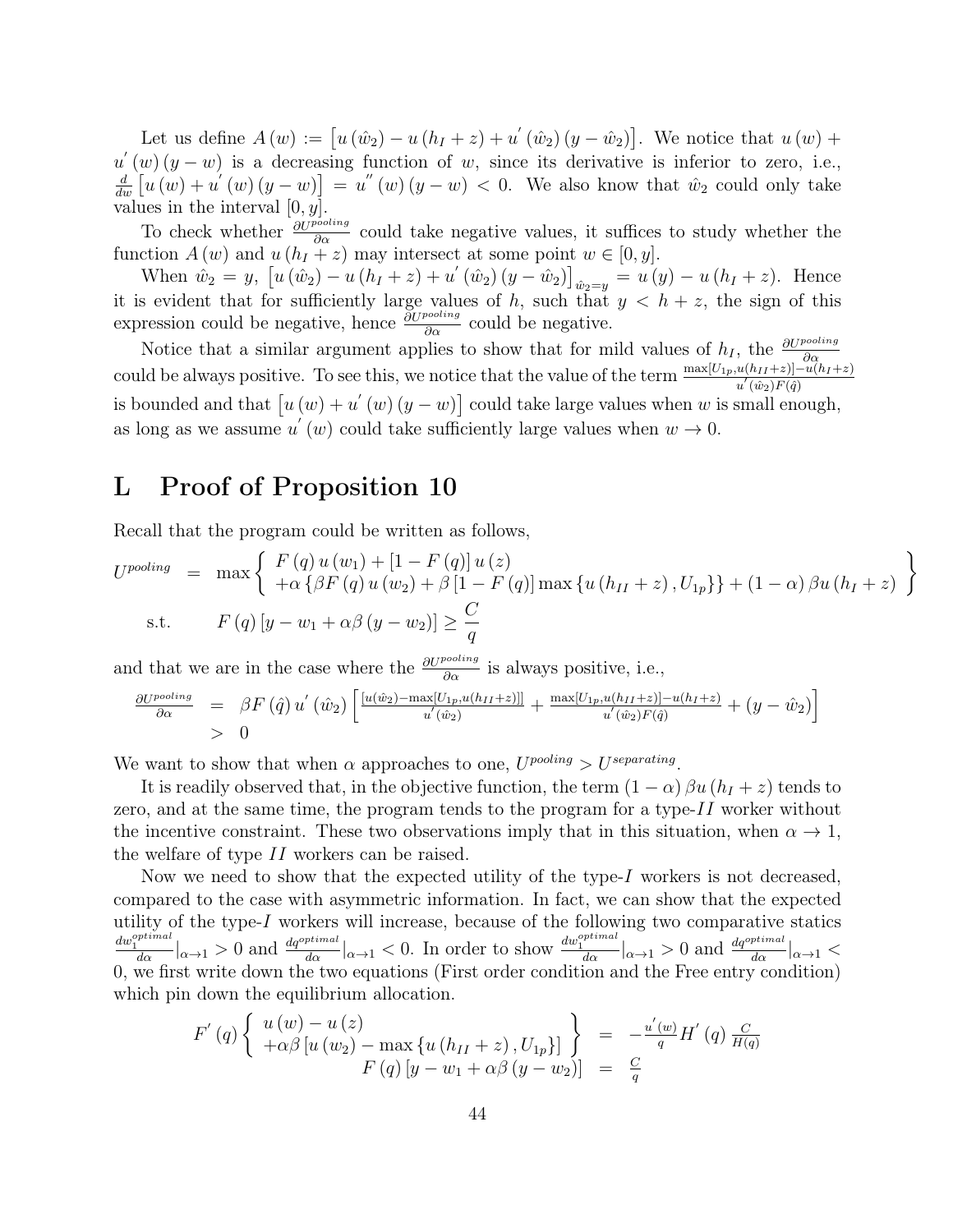This leads us to the same system of implicit functions which we considered in the first section, if we consider  $\alpha\beta = \tilde{\beta}$ . Since it was established that  $\frac{dw_1^{optimal}}{d\tilde{\beta}} > 0$  and  $\frac{dq^{optimal}}{d\tilde{\beta}} < 0$ (see Appendix A, proof of Proposition 1), here if we regard  $\beta$  as the constant and  $\alpha$  as the variable, we could reach the desired results.

Since the welfare of both types of workers can be raised, this pooling scheme Pareto dominates the previous separating scheme.

#### M Proof of Proposition 11

First of all, Proposition 10 shows that  $\hat{h}^{IC} < \hat{h}^{FI}$ .

In the second place, we prove  $\hat{h}^{pooling}_{\alpha \to 1} < \hat{h}^{FI}$ . By definition, we should have  $U^{pooling}_{II}(\hat{h}^{pooling}_{\alpha \to 1} +$  $(z) = U_I(\hat{h}_{\alpha \to 1}^{pooling} + z)$  and  $U_{II}^{FI}(\hat{h}^{FI} + z) = U_I(\hat{h}^{FI} + z)$ . Now suppose that  $\hat{h}_{\alpha \to 1}^{pooling} \geq \hat{h}^{FI}$ . This implies that  $U_{II}^{pooling}(\hat{h}^{FI}+z) \ge U_I(\hat{h}^{FI}+z)$ , i.e., the type  $\hat{h}^{FI}$  under the pooling scheme will not choose to retire. However, this further implies that  $U_{II}^{pooling}(\hat{h}^{FI}+z) \geq U_I(\hat{h}^{FI}+z)$  $U_{II}^{FI}(\hat{h}^{FI}+z)$ . This is impossible for the following reasons: (i) when  $\alpha=1$ , these two programs coincide, *(ii)* given that  $\frac{\partial U^{pooling}}{\partial \alpha} > 0$ , when  $\alpha \to 1$  but never reaches 1, we should thus obtain  $U_{II}^{pooling} < U_{II}^{FI}$  for any level of h.

In the third place, we establish  $\hat{h}^{IC} < \hat{h}_{\alpha \to 1}^{pooling}$ . By definition, we should have  $U_{II}^{IC}(\hat{h}^{IC} + \hat{h}_{\alpha \to 1})$  $(z) = U_I(\hat{h}^{IC} + z)$  and  $U_{II}^{pooling}(\hat{h}_{\alpha \to 1}^{pooling} + z) = U_I(\hat{h}_{\alpha \to 1}^{pooling} + z)$ . We suppose that  $\hat{h}^{IC} \geq \hat{h}_{\alpha \to 1}^{pooling}$ . This implies that  $U_{II}^{IC}(\hat{h}_{\alpha \to 1}^{pooling} + z) \ge U_I(\hat{h}_{\alpha \to 1}^{pooling} + z)$ , i.e., the type  $\hat{h}_{\alpha \to 1}^{pooling}$  under the separating scheme will not choose to retire. However, this readily implies that  $U_{II}^{IC}(\hat{h}_{\alpha \to 1}^{pooling} + z) \geq$  $U_I(\hat{h}_{\alpha \to 1}^{pooling} + z) = U_{II}^{pooling}(\hat{h}_{\alpha \to 1}^{pooling} + z)$ . This is impossible, because as we have shown in the previous result that when  $\alpha \to 1$ , we should obtain  $U_{II}^{IC} < U_{II}^{pooling}$  for any level of h.

### N Proof of Proposition 13

Given that  $\delta > 0$ , the FOC with respect to  $w_{II,1}$  and  $w_{II,2}$  implies that  $w_{II,1} < w_{II,2}$ .

Concerning  $\hat{h}^{IC} < \hat{h}^{FI}$ , we use the definition of  $e(h)$ , in the IR'-IC' constraint. We deduce

$$
\int_{\underline{h}}^{\hat{h}} \left[ u \left( w_{II,2} \right) - u \left( h + z \right) - \frac{G \left( h \right)}{g \left( h \right)} u' \left( h + z \right) \right] dG \left( h \right) \geq 0
$$
  
\n
$$
\Leftrightarrow u \left( w_{II,2} \right) G(\hat{h}) - \int_{\underline{h}}^{\hat{h}} u \left( h + z \right) dG \left( h \right) - \int_{\underline{h}}^{\hat{h}} \frac{G \left( h \right)}{g \left( h \right)} u' \left( h + z \right) dG \left( h \right) \geq 0
$$

Using the fact that  $dG(h) = g(h) dh$ , we then have:

$$
u(w_{II,2})G(\hat{h}) - \int_{\underline{h}}^{\hat{h}} u(h+z)dG(h) - \int_{\underline{h}}^{\hat{h}} G(h)u^{'}(h+z)dh \ge 0
$$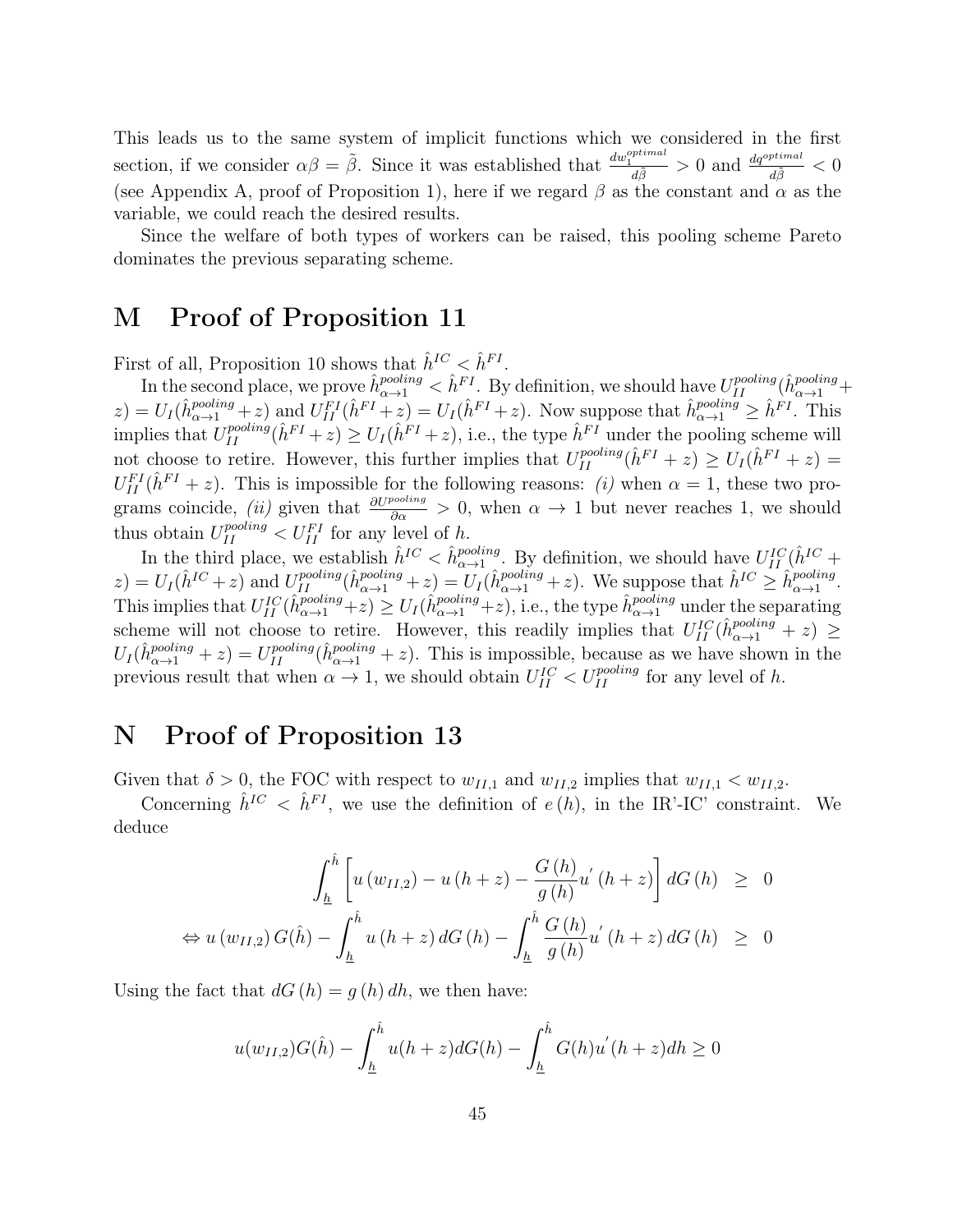The two last terms can be simplified using integration by parts and since  $u(\underline{h} + z) G(\underline{h}) = 0$ , we obtain:

$$
u(w_{II,2}) G(\hat{h}) - u(\hat{h} + z) G(\hat{h}) \ge 0 \Leftrightarrow u(w_{II,2}) - u(\hat{h} + z) \ge 0
$$

implying that  $w_{II,2} \geq \hat{h} + z$ . Under full information, we have  $\hat{h}^{FI} = y - z$ , whereas in the asymmetric information, the threshold is  $\hat{h} = w_{II,2} - z$ . because  $y > w_{II,2}$ , we immediately deduce that  $\hat{h} < \hat{h}^{FI}$ .

Concerning  $q_{II} > q^{FI}$ , we use the FOC with respect to q. It can be rewritten to the following one:

$$
\frac{u(w_{II,1}) - u(z)}{u'(w_{II,1})} + \beta \frac{\left[G(\hat{h}^{IC})u(w_{II,2}) + \int_{\hat{h}^{IC}}^{\overline{h}} u(h+z)dG(h) - \int_{\underline{h}}^{\overline{h}} U_I(h+z)dG(h)\right]}{u'(w_{II,1})} + y - w_{II,1} + \beta G(\hat{h}^{IC})(y - w_{II,2}) = \frac{1}{1 - \epsilon_H(q_{IC})} \frac{C}{H(q_{IC})}
$$

because  $\frac{\epsilon_H(q)}{1-\epsilon_H(q)}$  $\frac{C}{H(q)}=\left(\frac{1}{1-\epsilon_H(q)}-1\right)\frac{C}{H(q)}$  $\frac{C}{H(q)}$ . In the full information case, we have  $\delta = 0$ . The corresponding FOC could be rewritten in the following similar fashion:

$$
\frac{u(y) - u(z)}{u'(y)} + \beta \frac{\left[G(\hat{h}^{FI})u(y) + \int_{\hat{h}^{FI}}^{\overline{h}} u(h+z)dG(h) - \int_{\underline{h}}^{\overline{h}} U_I(h+z)dG(h)\right]}{u'(y)} + y - y + \beta G(\hat{h}^{FI})(y-y) = \frac{1}{1 - \epsilon_H(q_{FI})} \frac{C}{H(q_{FI})}
$$

We observe three elements:

- 1. the "LHS" of the FOC for the IC economy is increasing in  $w$ ;
- 2. when  $w_{II,1} = w_{II,2} = y$ , the "LHS" of the FOC for the IC economy coincides with the "LHS" of FOC for the FB economy;
- 3. the "RHS" of both equations are both of functional form and decreasing in  $q$ .

Thus to show  $q^{FI} < q_{II}$ , it is sufficient to show that  $LHS^{FI} > LHS^{IC}$ . We will proceed in the following way:

- (i) since  $w_{II,1} < y$ , we could obtain  $\frac{u(w_{II,1}) u(z)}{u'(w_{II,1})} + y w_{II,1} < \frac{u(y) u(z)}{u'(y)}$  $\frac{y-y-u(z)}{u'(y)}+y-y$ , given that  $u(w_{II,1})-u(z)$  $\frac{w_{II,1}-u(z)}{u'(w_{II,1})}+y-w_{II,1}$  is increasing in  $w_{II,1}$ .
- (ii) The first inequality comes from the fact that  $w_{II,1} < w_{II,2}$  and  $u(w)$  is concave; the